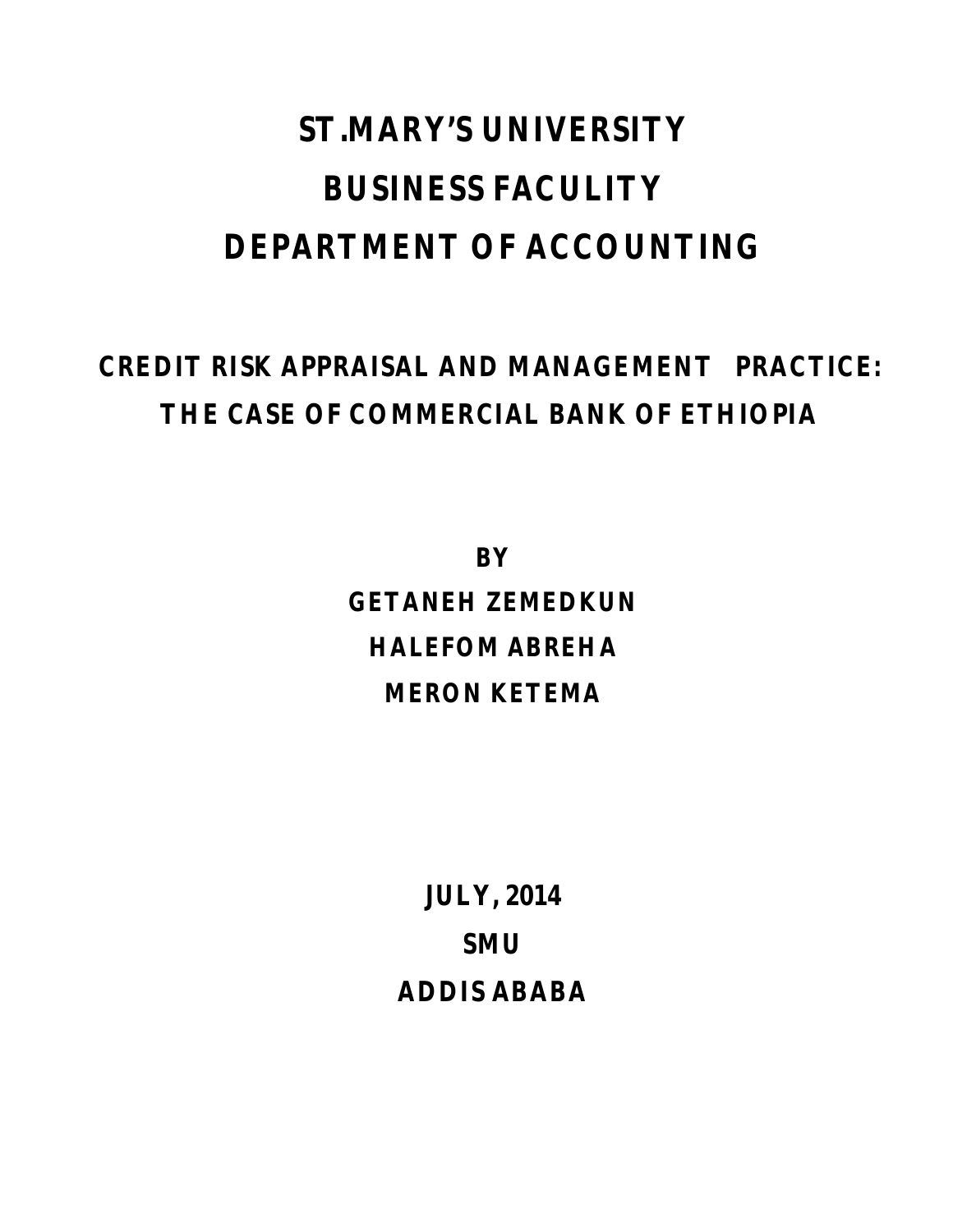# CREDIT RISK APPRAISAL AND MANAGEMENT PRACTICE: THE CASE OF COMMERCIAL BANK OF ETHIOPIA

# **A SENIOR ESSAY SUBMITTED TO THE DEPARTMENT OF ACCOUNTING BUSINESS FACULTY ST. MARY'S UNIVERSITY**

# **IN PARCIAL FULFILLMENT OF THE REQUIREMENTS FOR THE DEGREE OF BACHELOR OF ARTS IN ACCOUNTING**

**BY GETANEH ZEMEDKUN HALEPHOM ABREHA MERON KETEMA**

> **JULY, 2014 SMU ADDIS ABABA**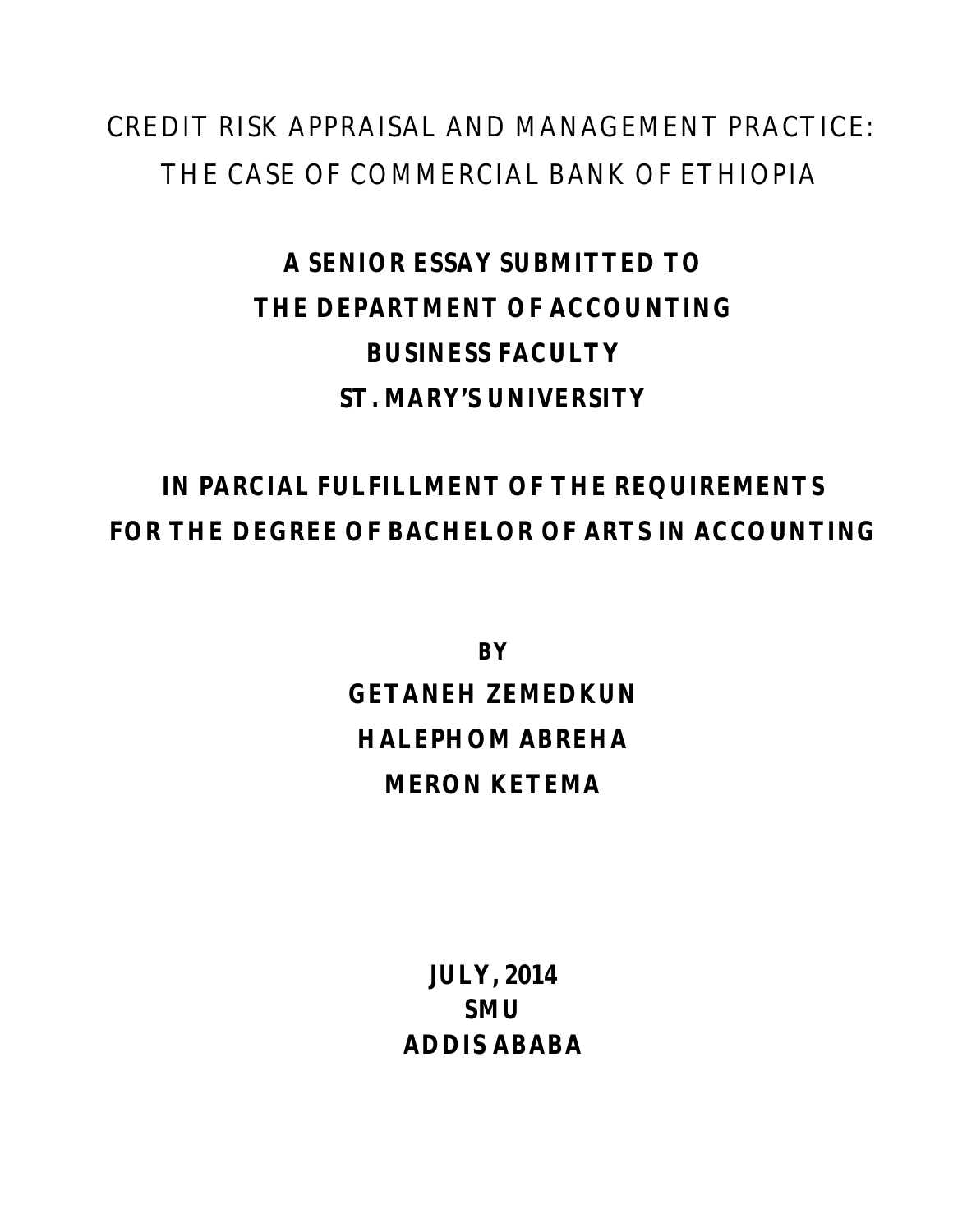# **TABLE OF CONTENT**

## **Chapter One** Page No Acknowledgement 1.1Background of the study…………………………………………………….. 1 1.2Background of the Organization ………………………………………….. 3 1.3Statement of the problem……………………………………………………. 4 1.4Objectives of the study ………………………………………………………. 5 1.4.1 General objective………………………………………………….... 5 1.4.2 Specific objective……………………………………………………. 6 1.5 Significance of the study………………………………………….............. 6 1.6 Scope of the study……………………………….................................... 6

# **Chapter Two**

# **Related Literature Review**

| 2.5 Approval & Review process of credit administration 15 |  |
|-----------------------------------------------------------|--|
|                                                           |  |
|                                                           |  |
|                                                           |  |
|                                                           |  |

# **Chapter Three**

## **Data analysis and interpretation**

# **Chapter Four**

# **Summary, Conclusion & Recommendation**

| References |  |
|------------|--|
| Appendix   |  |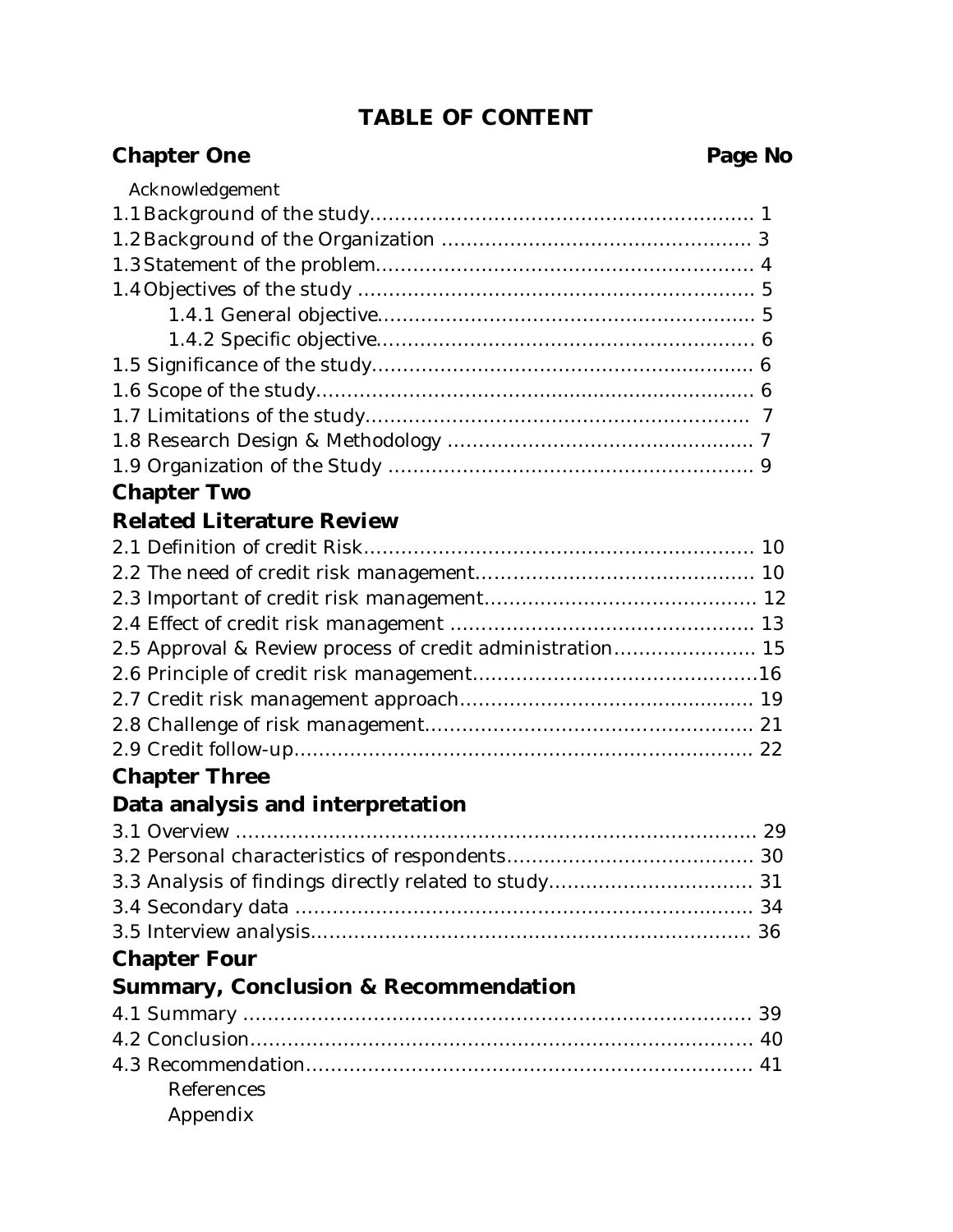# **ACKNOWLEDGEMENT**

First and for most, my thanks goes to Almighty God without whom I could never have been what I am today.

Next, we would like to express our deepest gratitude to our advisor Ato Alula Hailu (MBA) who gave us a constructive advice throughout our work with full of patience.

Finally, CBE stuffs for their non stopping support to seeing successful paper preparation. To all my friends who helped us with everything they got to see finish what we have started.

To CBE bank employees who have been welcoming and so willing to answer my questions.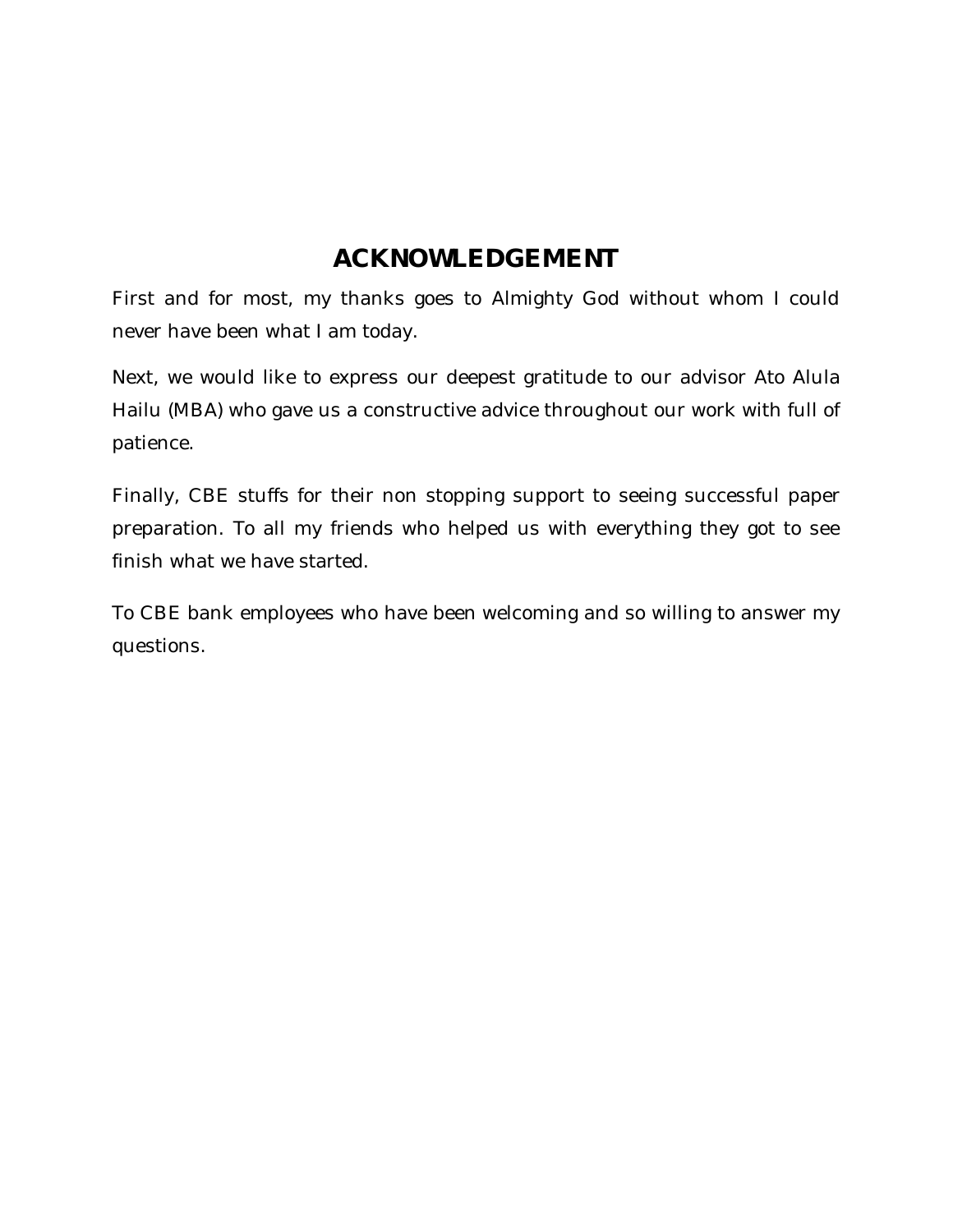# **Abstract**

Lending money is one of the most important functions of banks and the interest earned on advances makes up a large part of their income. Since most of the money which banks lend belongs to customer who have deposited in trust for them, utmost care should be taken to avoid risky lending. The key cause for bank failure is bad loans. Therefore, credit is both an attractive venture and a horrible nightmare for banks if they cannot minimize bad loans. Credit can take a bank up the ladder fast and can also throw it to the bottom of the ladder at an unbelievable speed if bad loans are not minimized.

The major intention of the study is to meet the objectives. The research will employ both primary and secondary data. Personal interview will be conducted with selected employees of the bank. As to the secondary data published and unpublished materials that include various books ,annual reports, credit policy manuals and publications will be consulted to bask up conceptual ground of the study.

The major elements of credit policy have eligibility criteria for every sector being financed by the bank and they contain the 5C's. The bank uses CRR (credit risk rating) as means of credit risk management practice, which is a system employed by the bank to differentiate the degree of credit risk in different credit exposure. Causes for the occurrence of credit risk are incomplete information, weakness in collateral arrangements, technical incompetence, the ability to analyze financial statements and to obtain and evaluate other credit information, lack of adequate supervision of old and familiar borrowers. The main reason for a loan to turnout bad is that borrowers do not use the fund for the purpose they had taken it for and reckless lending, collateral oriented loan assessment and poor credit follow up.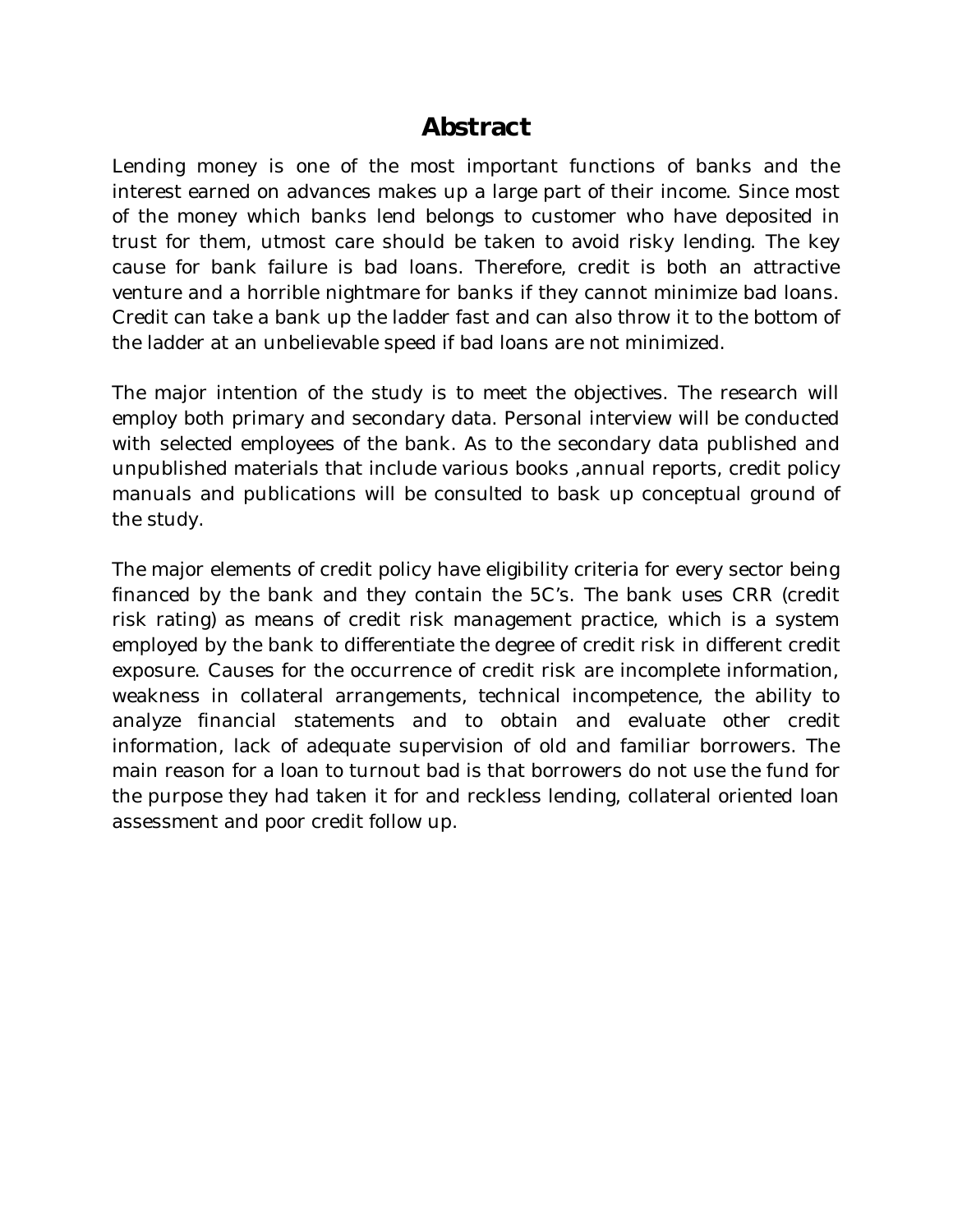# **Statement of Declaration**

This research is done on the topic the process of credit risk appraisal and management in case of Commercial Bank of Ethiopia. This research work is our own work. It is carried independently with the guidance and support of the research advisor.

| <b>Prepared By:</b>                                   | <b>Advisor</b>                |
|-------------------------------------------------------|-------------------------------|
| Name: Getaneh Zemedkun                                | <b>Name:</b> Messele Getachew |
|                                                       |                               |
| Halephom Abreha                                       | <b>Date:</b> June 7, 2012     |
|                                                       |                               |
| Meron Ketema                                          |                               |
| $Signature: \_\_\_\_\_\_\_\_\_\_\_\_\_\_\_\_\_\_\_\_$ |                               |
| <b>Date:</b> June 7, 2012                             |                               |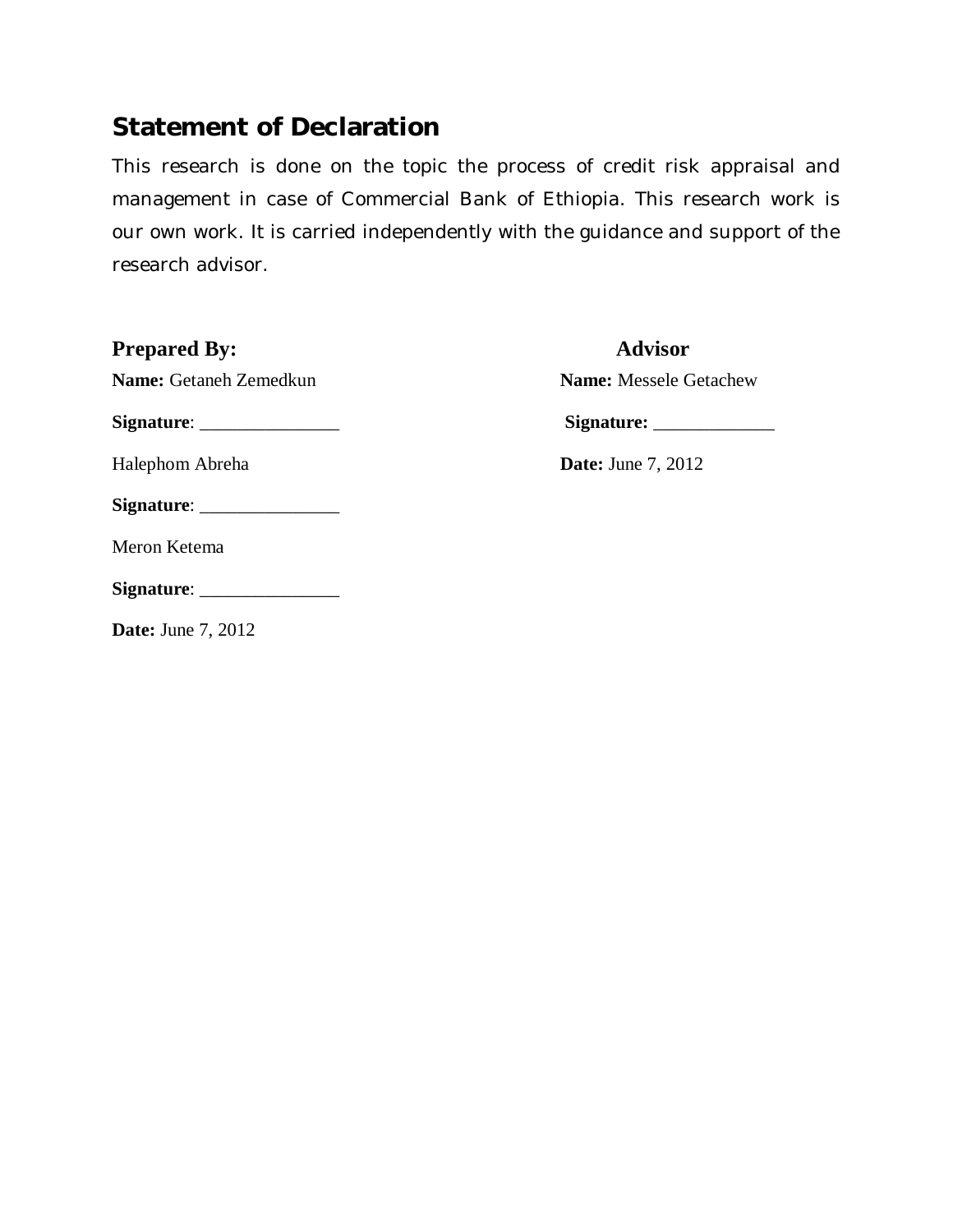# **Acronym**

- NPL Non Performing Loans
- CAR Capital Adequate Ratio
- DTS Domestic Trade Service
- BOD Board of Directors
- CRR Credit Risk Rating
- CAFF Credit Application Assessment Form
- LAF Loan Approval Form
- 5C's Character, Capacity, Capital, Collateral and Condition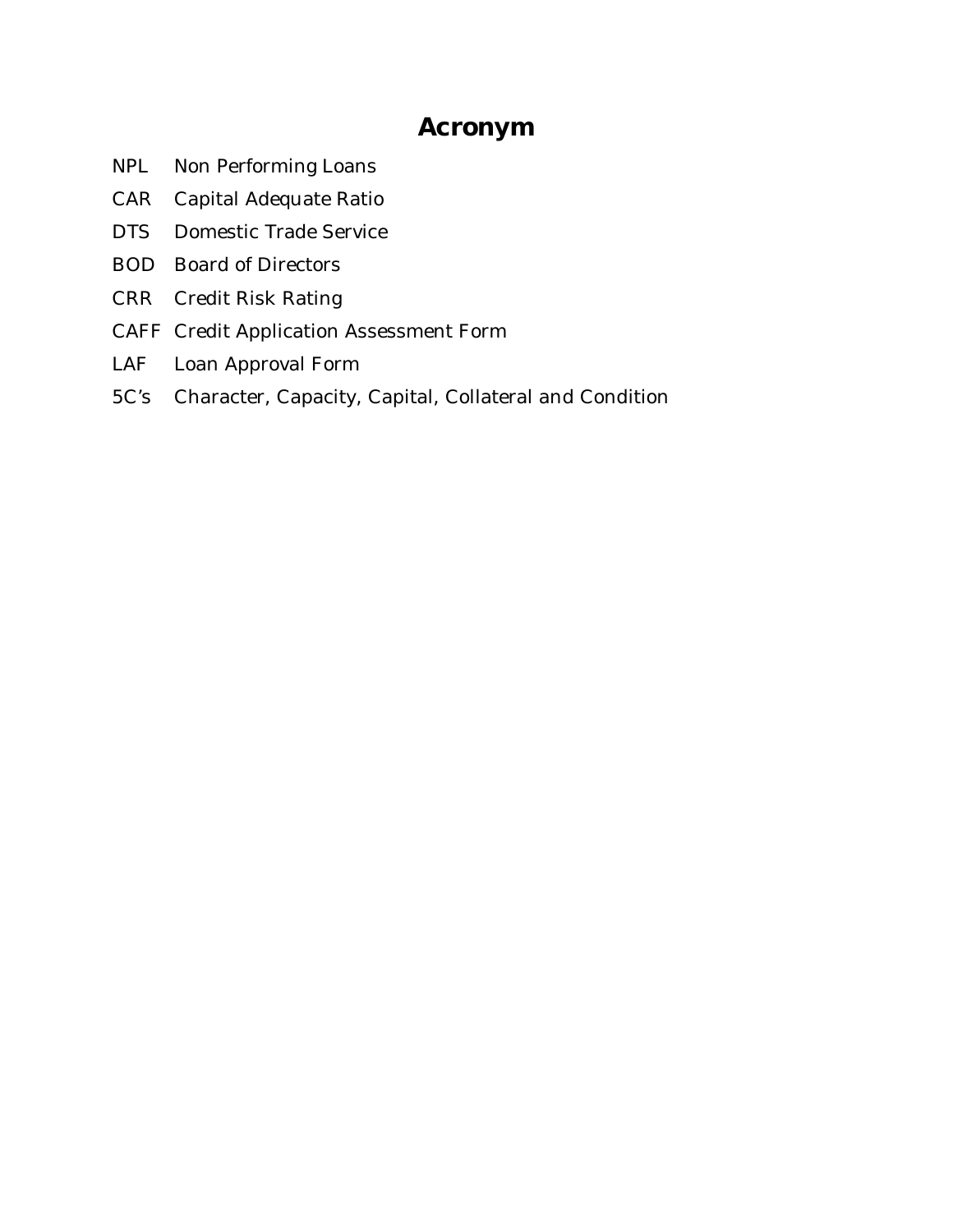## **CHAPTER ONE**

#### **1.1. BACKGROUND OF THE STUDY**

Banks are one of the most important financial intermediaries whose primary function, as well as their reason of existence is to mobilize funds and pass them over or lend to those which need to finance businesses or projects. In other words, banks act as a bridge between those sections of society which save and those who seek to invest but do not have the financial means to do.

Because of their intermediary function, banks also serve as a vehicle for the economic and social development of a country. This is particularly true in the less developed countries like Ethiopia where capital markets are either under developed or virtually non-existent to meet the credit needs of society.

The term credit has been defined in many ways and by many writers. When analyses, however many of proposed definition are rather than definition of credit itself. To understand what credit is and what it does the following definition will be followed by Robert Cole, credit is a medium exchange of limited acceptance. Credit does have a particular characteristic that is created at the time of transaction and that arise for the purpose of facilitating that transaction. Banks have managed four types of risk to earn profits, for maximizing shareholders wealth, the risk are credit risk, interest rate risk, liquidity risk and operational risk credit. (Cole, 1992)

The assessment of the various risks that can impact on the repayment of loan is credit appraisal. Depending on the purpose of loan and the quantum, the appraisal process may be simple or elaborated. For small personal loans, credit scoring based on income, life style and existing liabilities may be enough. But for project financing the process comprises technical, commercial marketing appraised as also implementation schedule and ability. The credit appraisal management process of bank is believed to be a good indicator of the quality of the banks portfolio. (CBE Manual)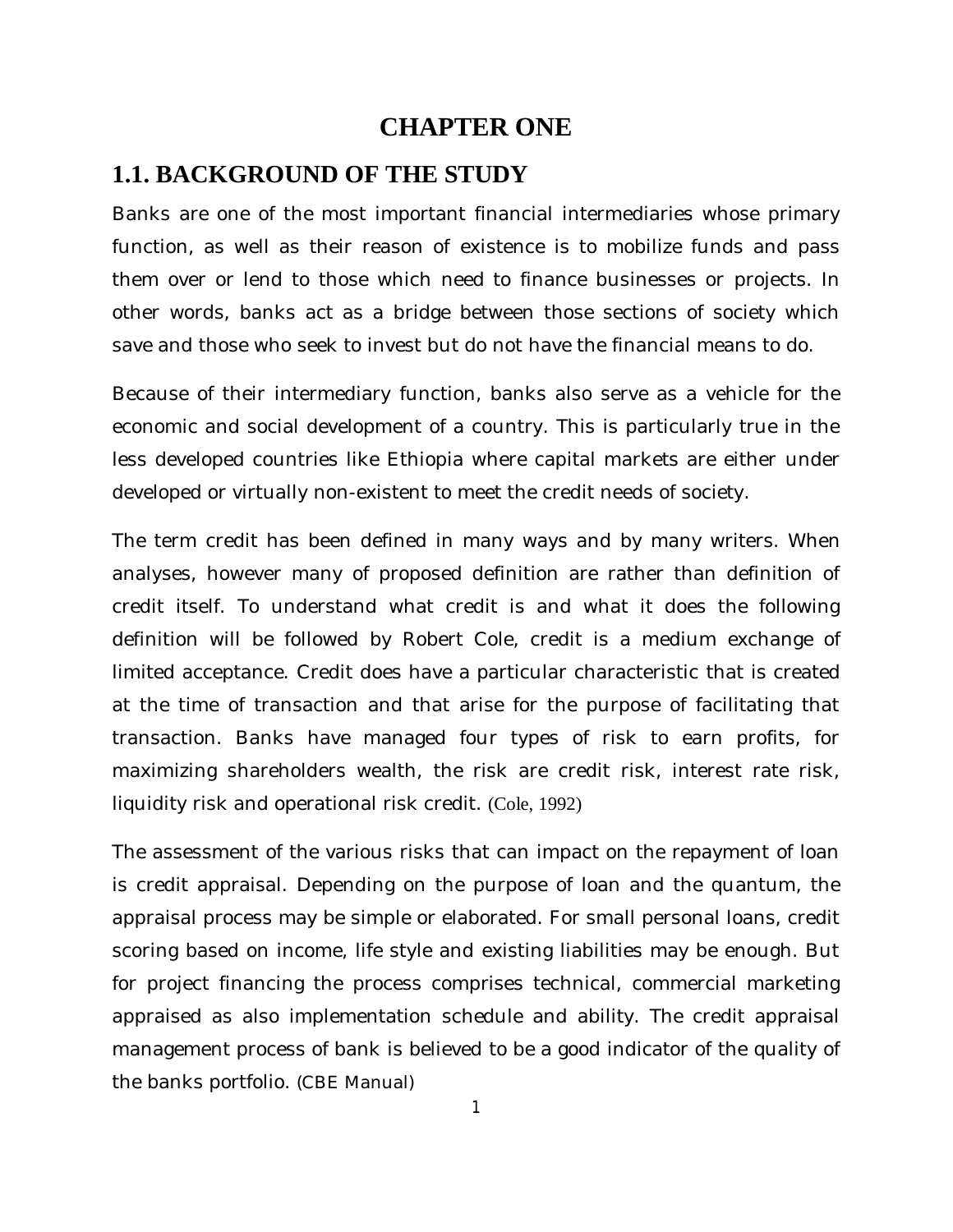However, in this process of extending credit to customers, a bank should have a way of examining its borrowers so that it would minimize the risk of defaults. The effect of defaults is not limited to that of affecting the profits of one particular bank but it has a ripple effect that extends itself to the economy, at large. (Robert H. Cole, 2001)

As such, it is one of the greatest sources of the risk to bank's safety and soundness. The strength of the bank is also judged by the soundness of its advances. Commercial bank of Ethiopia as whole must have management practice to ensure its continued existence and well-being. These practices usually take the form of written and unwritten rules and regulations laid down by the society which provided. In order to make sure that, this short study tries to indicate credit risk appraisal and management practice is applied in Commercial bank of Ethiopia.

The important of credit in the banking industry can be seen position in the financial statements of banks. Loans are the most important asset in any commercial bank. Loans account for half to three quarter of the total value of all banks assets. In the competitive environment, more and more line of business, which a huge investments are being opened. Some of these huge investments are financed through commercial bank loans. With this respect, banks play a major role in the overall economic development of a country. (CBE 2011/12 Annual Report)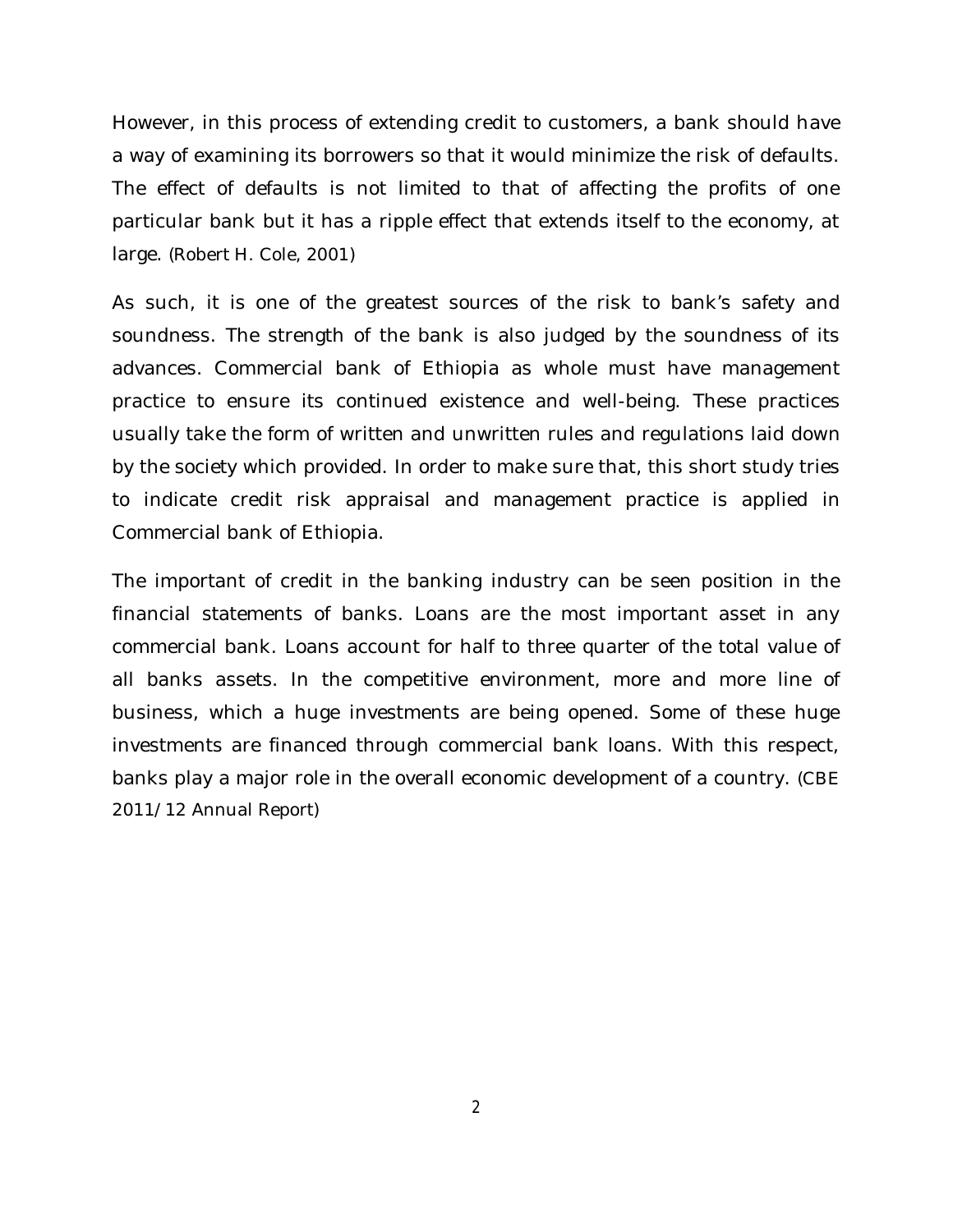# **1.2. BACKGROUND OF THE ORGANIZATION**

Commercial Bank of Ethiopia is the biggest bank in Ethiopia, established in 1942 pioneer to introduce modern bank to the country. The commercial Bank of Ethiopia has been playing a conspicuous role in economic development of the country for 70 years now. CBE was established to handle the national banking and commercial banking functions, respectively. In 1963 CBE was legally reestablished to take the commercial banking activities and to carry on all types of banking businesses.

In 1981-1993, in this period, CBE was in a monopoly era dominating the banking business all over the country. However, 1994-1998, this period was characterized by the country's shift from a command economy to marketoriented economy, due to a policy redirection. The new Banking proclamation, enacted in 1994, has created several new opportunities for the private sector to be involved in the banking sector.

The commercial Bank of Ethiopia has about birr 158.1 billion in assets, holding 120.1 billion in deposits and. As all June 30<sup>th</sup> 2012, total deposits stood at bill 158.1 billion asset and capital of the bank reached birr 150.4 billion and 7.6 billion respectively. The bank has 12,782 employees and 547 branches positioned in main cities and regional towns.

Credit risk appraisal and management is all about bringing together the effort, skill and success of individuals and organizations for collective efforts to facilitate the change and transformation within expected results.

In General, CBE, as a commercial bank plays financial intermediary roles by mobilizing funds from the surplus sector in the form of deposits and transferring them to the deficit sector by way of credit extension and investments.

3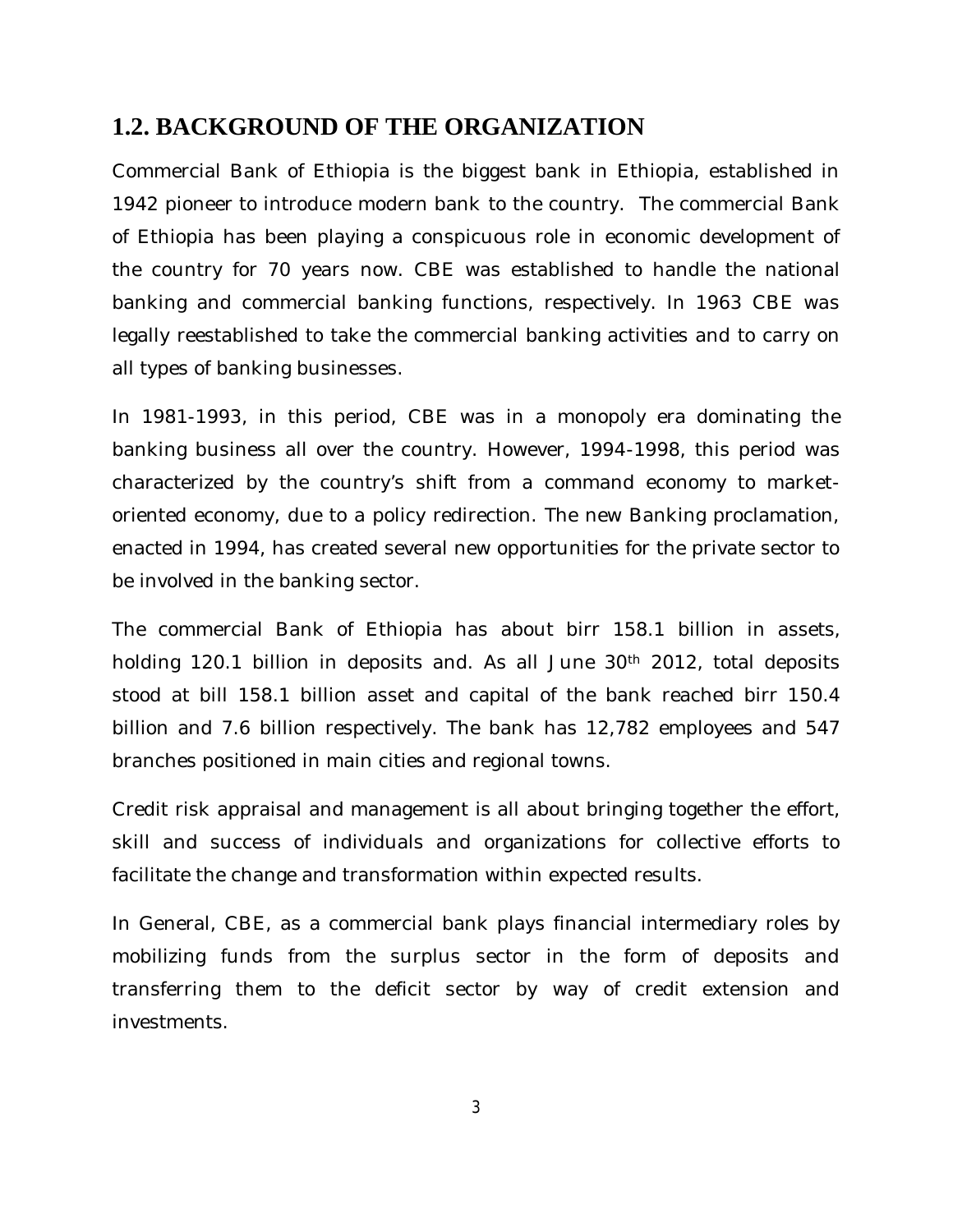# **1.3. STATEMENT OF THE PROBLEM**

Today's companies are facing toughest competition to by doing a better job in order to satisfy the customer's expectations.

Providing credit is a major function of commercial banks. It is also one of the key mechanisms through which a lasting mutually beneficial relationship is established between banks and borrowers. According to the report of CBE Credit generates the lion's share of the "bread and butter" of commercial banks.

Therefore, it is a very attractive venture for banks viewed from the income side. However, it should also be noted that credit is also a risky venture for banks who essentially lend other people's money - depositors' money - to whom the banks have promised to pay their deposits on demand, a promise which must be fulfilled by banks without any ifs and buts. (National Bank, 2009)

Credit risk arises from the bank's dealing with or lending to corporate, individuals and other banks or financial institution. High credit risk will reduce earnings and capital, increase administration cost of the bank and induce liquidity problems affecting cash flow. That is why it is essential that managements focus much of its attention on managing the loans.

From day today observation & information gathered from staffs working in credit appraisal department it has different problems of processing loans of any size is considerable as assessment of potential borrowers, their repayment prospects and security; administration of outstanding loans, collecting from delinquent borrowers.

As a result this reduces their role in banks major activities and facing various challenges in banks credit risk management performance to be evaluated in context of applying credit policies and techniques achievement.

4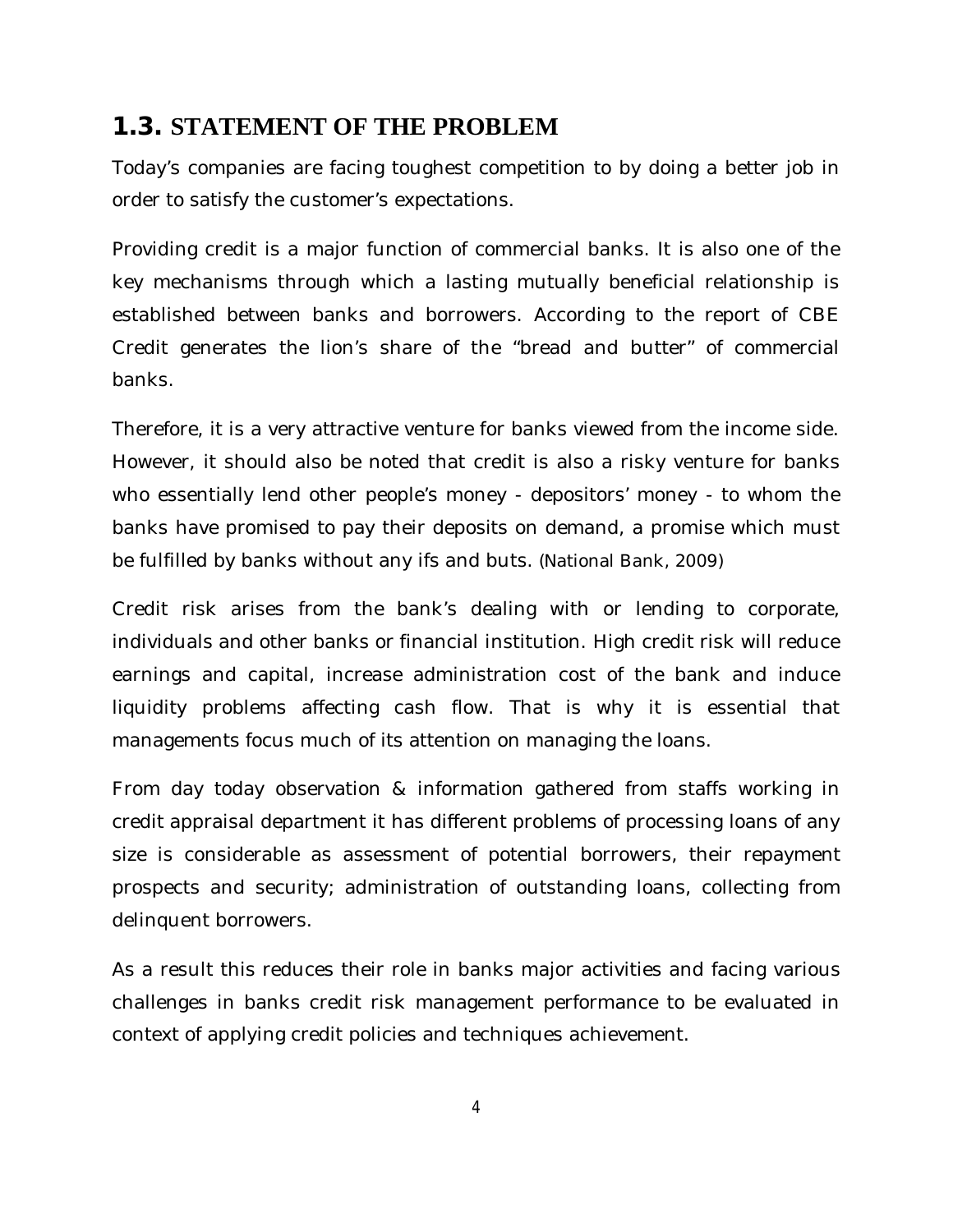Commercial bank of Ethiopia conducts many researches and trainings based on the problem they face. Such incident makes the researchers to be interested to look the banks credit risk appraisal practice. Studying the credit risk appraisal and management practices of CBE's very helpful to find well organized effective practices.

This study also contributes data and fact generation on the subject of credit risk appraisal and management practice. Thus negative deviation can be enhanced through proper study of the banks practices.

In light to this, the study attempts to address the problem and find answers to the following research question:-

- What are the policies and control procedures for a credit risk?
- What problems are there in the credit follow –up of CBE?
- $\triangleright$  How effective is the preventive techniques?
- What possible approaches to minimize the non performing loan (NPL) in the loan portfolio of the bank?

# **1.4. OBJECTIVES OF THE STUDY**

#### **1.4.1 General objectives**

The general objective of the study is to identify the process of credit risk appraisal and management practice of CBE.

#### **1.4.2 Specific objectives**

The Specific objectives of this study are:

- $\triangleright$  To identify the major problems on the credit appraisal and management practices of CBE.
- $\triangleright$  To assess the problems and challenges facing in policies of credit risk management practice.
- $\triangleright$  To assess the effectiveness to the techniques.
- $\triangleright$  To indicate different approaches that contributing minimizing of NPL.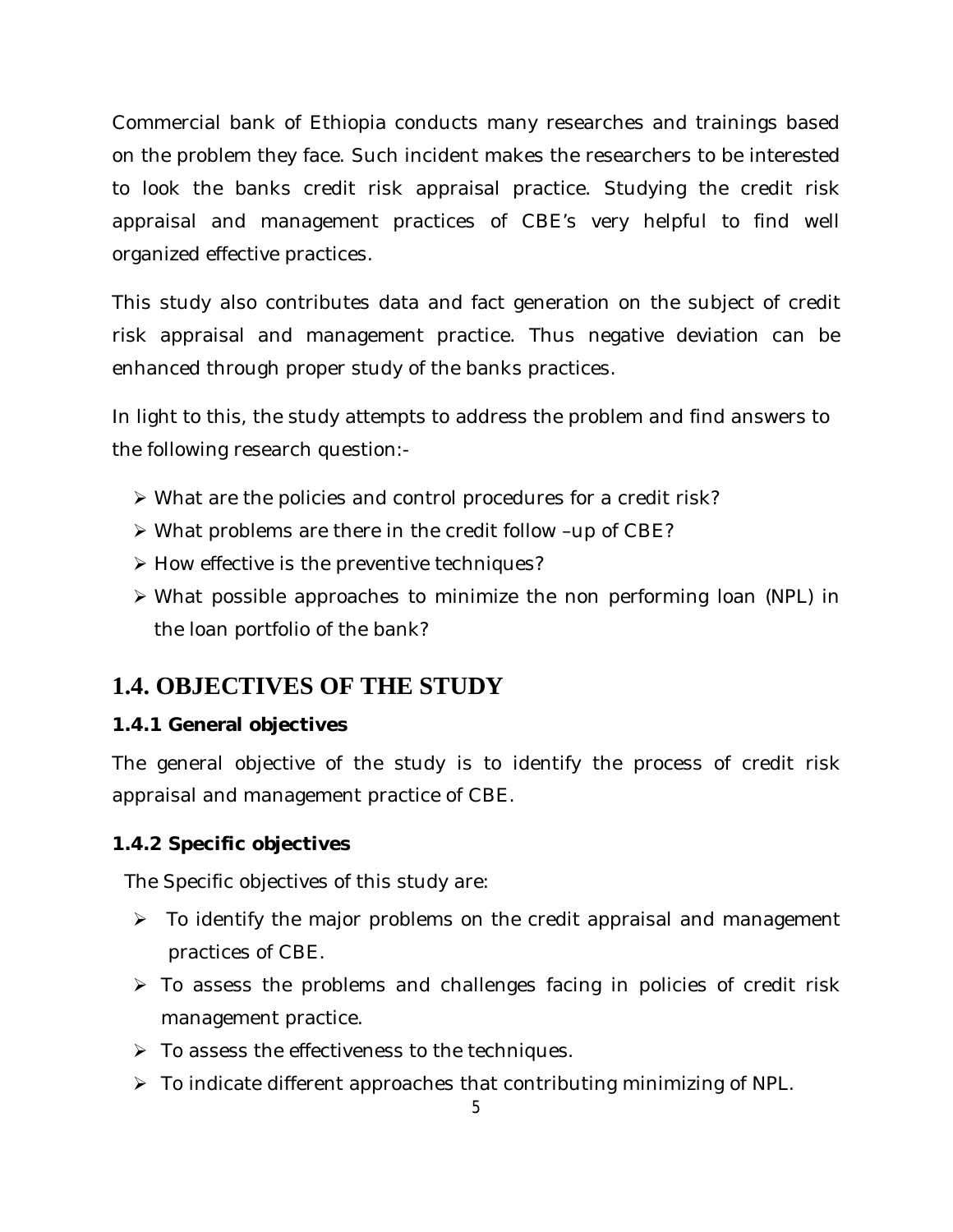# **1.5. SIGNIFICANCE OF THE STUDY**

In light of the essence of the objectives it sets out to achieve, the study is a vital input for the improvement of the process of credit risk appraisal and management. It also enables the bank to review its credit management practices and comprehend the reasons behind it's ever NPL.

Furthermore the study can serve as:-

- $\triangleright$  A reference material for any interested reader on the subject
- $\triangleright$  To show the strong and the weak points in credit appraisal and management of CBE
- $\triangleright$  Provide a highlight to the needs to tackle credit risk appropriate credit appraisal techniques.

# **1.6. SCOPE OF THE STUDY**

Poor loan quality is not the outcome of poor credit management alone. There are other factors that decline the quality of a loan, for example natural factors. However, the study does not focus on such issues and the study is only limited to asses' the credit risk appraisal and management practice aspects of the bank.

# **1.7. LIMITATION OF THE STUDY**

The researchers know that bank's creditor's information is highly confidential and private lenders are reserved to reply for researchers need. The study might have some deviation from the existing situation because of some respondents' response reliability may have limited the comprehensiveness of the study.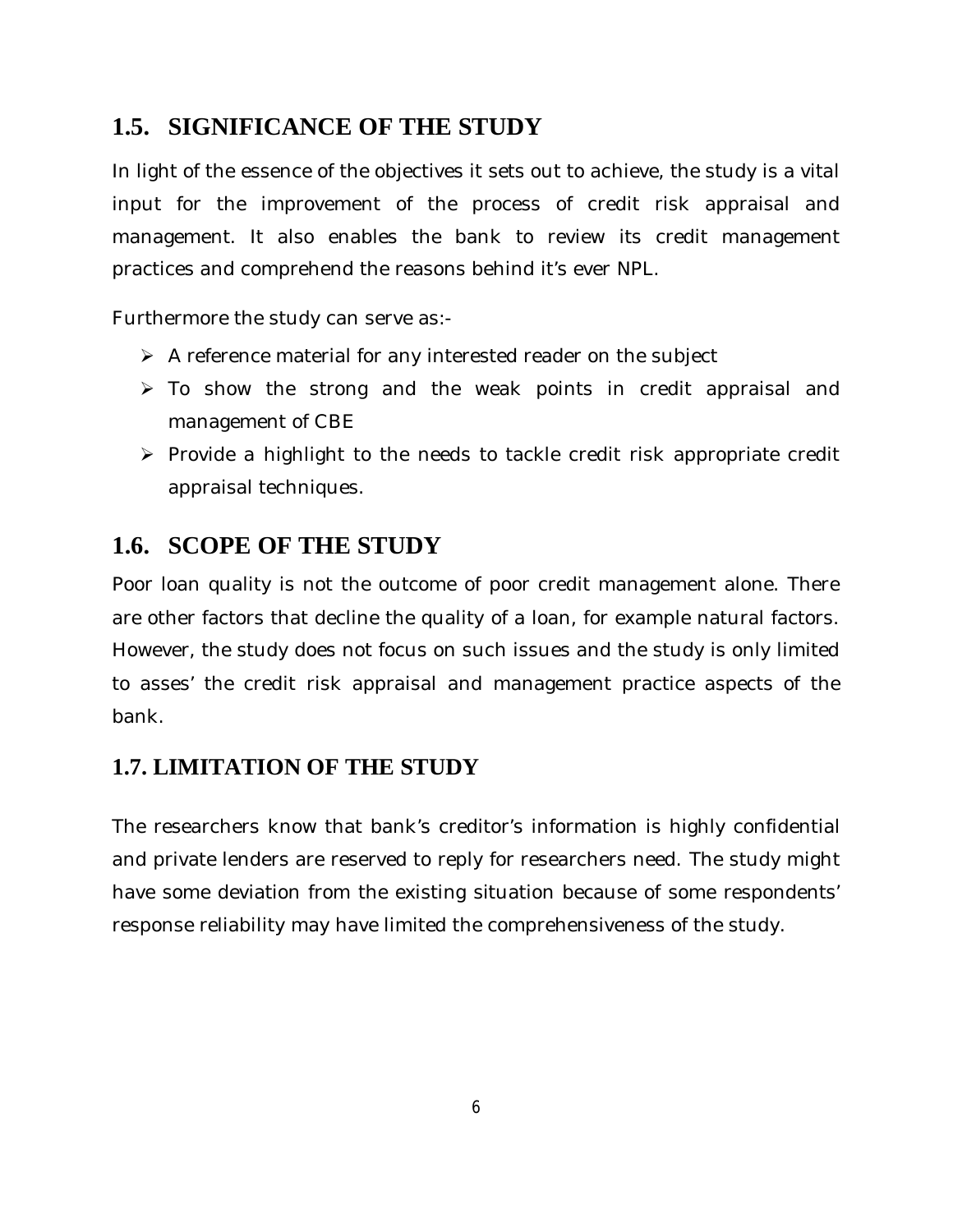# **1.8. RESEARCH DESIGN AND METHODOLOGY**

## **1.8.1 Research Design**

The strategy of this study examining on a particular study which credit risk appraisal and management practice in CBE. The study explores the problem in an interpretative view, using descriptive type of research. This method is appropriate to undertake this research because it allows collecting original data from the department and enable the researcher to observe processes and the actual practice.

This kind of research is utilized considering the desire of research to obtain first hand data from the respondents as to formulate rational and sound conclusion and recommendations for this study.

# **1.8.2 Population and sampling technique**

In order to collect the relevant data required for the study, selected department heads, credit follow up and supervisors were considered as target population for this study. The purposive sampling method is used to select individuals from each category due to the accessibility of the pertinent and to have sufficient information's from designated staffs and relatives.

The sampling frame of the study is the list of all 52 workers in credit appraisal department, which was obtained from CBE human resource department. Since the study participants are 38 in number and selected participants are considered as an attempt to minimize the sampling error.

As the main focus for this paper explores credit risk appraisal management practice, it is rational to consider credit process clerical employees who are in head office as main focal area because more of the credit requests of CBE are now being processed in central Head Office. So in this Central office relevant employees are taken as samples for this study, selected techniques is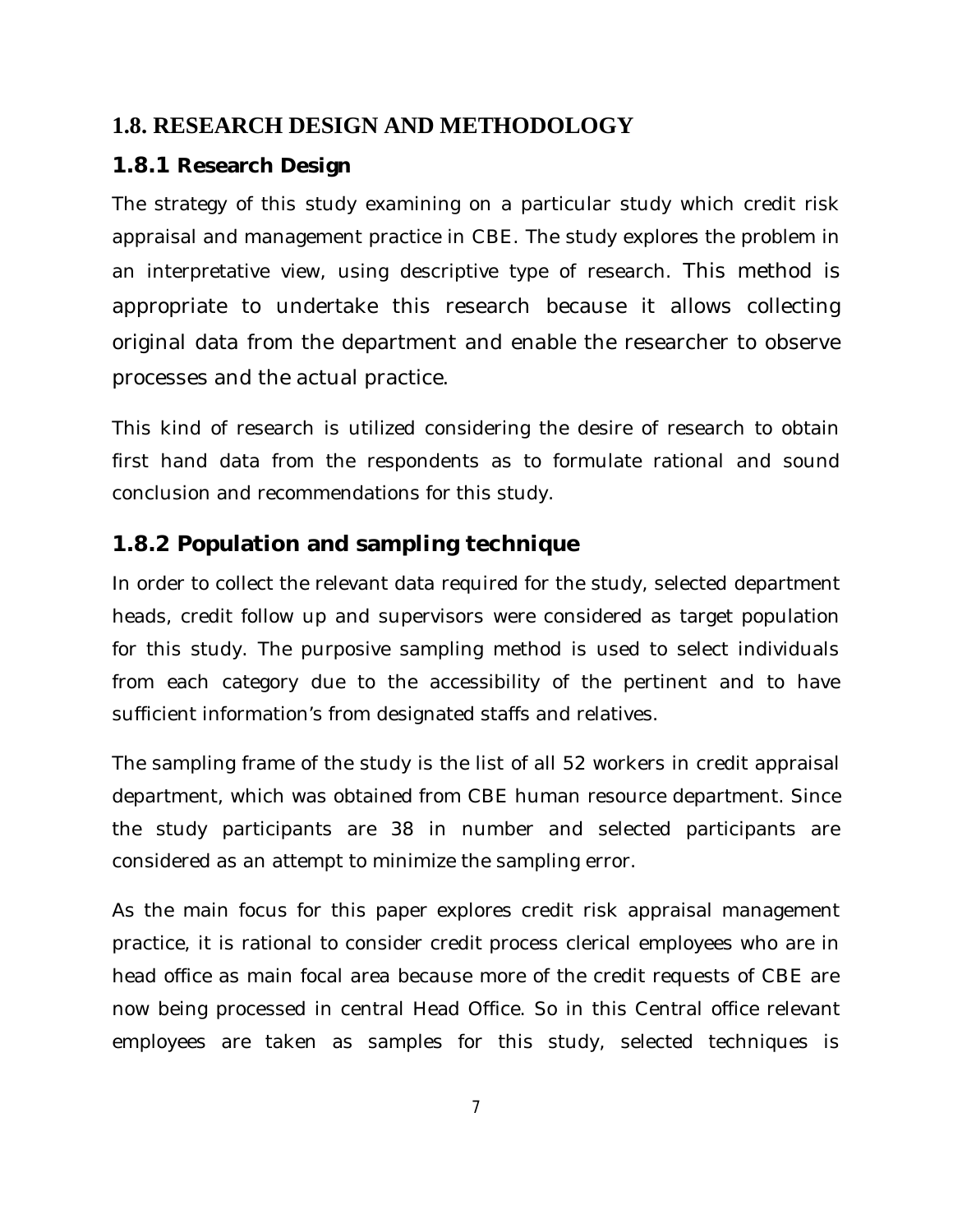purposive sampling techniques because the student researchers believe that is very important to distribute questioners and interviewed properly.

### **1.8.3 Type of data used & population sampling**

The major intention of the study is to meet the objectives; the research involves both primary and secondary source of data. The primary data collected using questionnaires and interviews. To complement the questionnaires and interviews directors, supervisors, credit appraisal section staffs and other relatives are key focused informants.

As to the secondary data published and unpublished materials that include various Books, Annual reports, credit policy manuals and publication also consulted to back up the conceptual ground of the study.

#### **1.8.4 Method of Data Collection**

The researchers used an interview, questionnaires and examining of the company annual report and related information in order to complete the study.

#### **Interview**

Employees who are working in the organization interviewed by using structured interview especially the credit supervisors and managements of the credit appraisal department also interviewed.

#### **Questionnaire**

Relevant close-ended structured questionnaires are developed and administrated to 38 CBE credit appraisal department staffs, credit follow up supervisors and related stuffs working in the organization based on having data from human resource department.

8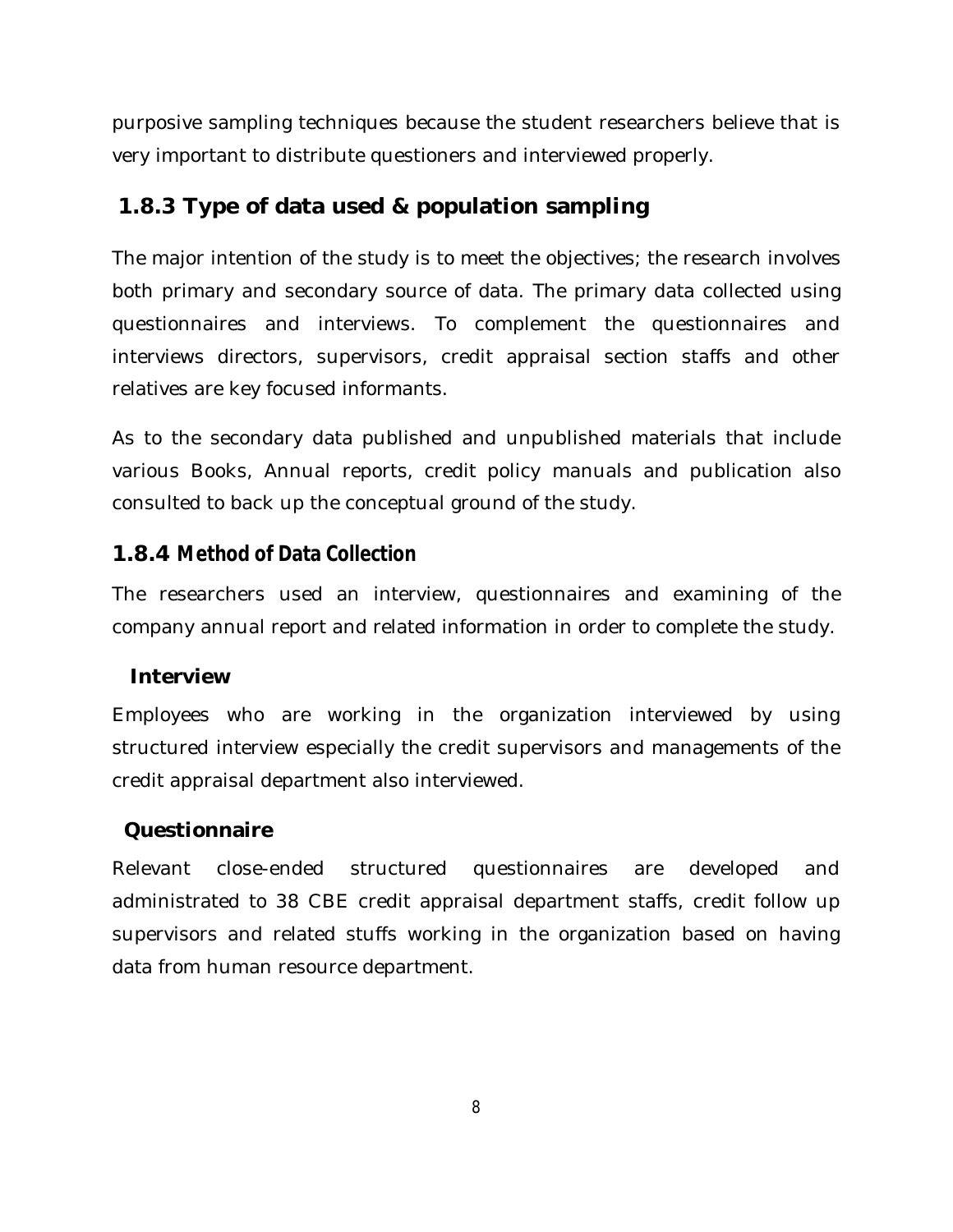#### **1.8.5 Method of Data Analysis**

As the research methodology is qualitative and quantitative in nature, i.e. descriptive elaborations discussions are employed to analyze the data. Simple data analysis techniques of the mean have been used to analyze the data. The information obtained from different source presented more in descriptive method.

Findings of the study are organized and analyzed in light of theoretical frameworks and best practices. Conclusion and recommendation based on data analysis techniques findings could enable management of the CBE to take the required action.

# **1.9. ORGANIZATION OF THE STUDY**

The research comprises four chapters: the main in chapters one is to highlight what the research is all about and includes topics such as background of the study, statement of the problem, objectives of the study, and significances of the study, scope and limitation of the study, and Methodology of the study.

The second chapter, review of related literature, presents conceptual evidences on the study from the review of various literatures. Chapter three mainly deals with the analysis and explanation of relevant data. The findings of the study are supposed to be presented in this chapter. Chapter four focuses on the discussion of the conclusion and recommendation of the study.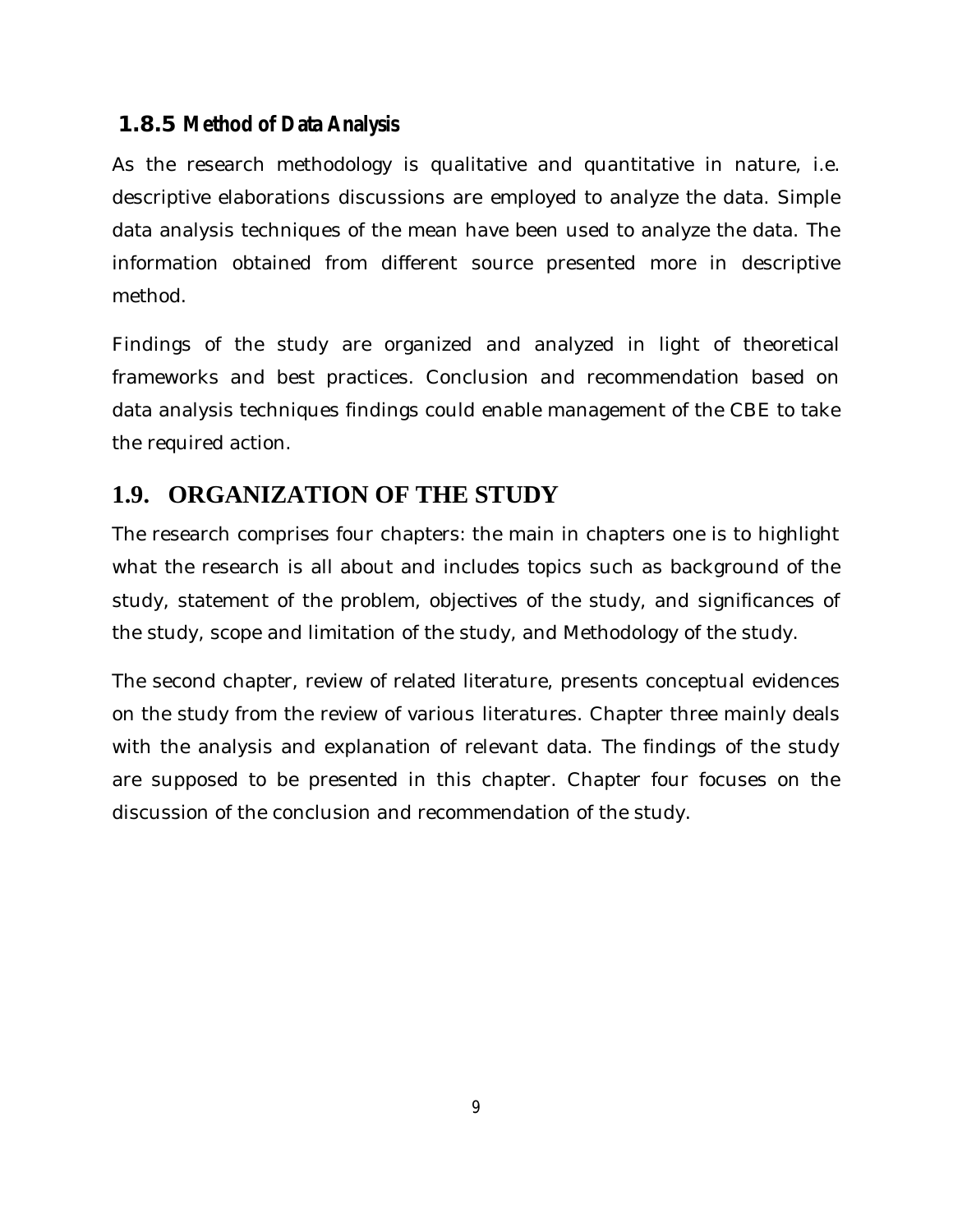# **CHAPTER TWO RELATED LITERATURE REVIEW**

In this chapter, previous works that are related and relevant to propose the study are reviewed. However, it seems appropriate to start with definition of credit risk.

## **2.1 Definition of credit risk**

Banks make money by providing services that their customers want and by granting their credit. There are some risks with this services and the most significant risk is credit risk.

According to Paul (1999) credit risk is the risk of loss due to the financial weakness of the banks customer. Generally the customer will not be able to provide funds to settle its transaction, usually due to bankruptcy or some other liquidity crises. It also defines credit risk by another author as follows: it is the risk of loss arising from a borrower's or counterparty's inability to meet its obligations. (Paul, 1999)

#### **2.2 The need of credit risk management**

Banks play pivotal role in mobilizing saving. In doing so they face, risk arising from credit, interest rate, liquidity, exchange rate, transaction, compliance, strategic and reputation. Banks key challenge in managing risk in understanding the interrelation of this factors they may be positively or negatively corrected. To be consistent with the research, the focus here is on credit risk which is risk repayment, i.e. the possibility that an obligor will fail to perform as agreed. Banks lend to individuals, corporation and government who in turn contribute to growth, employment and better socio-economic condition. (LTTP:\\www.bis.org/publ/bcbs54.htm)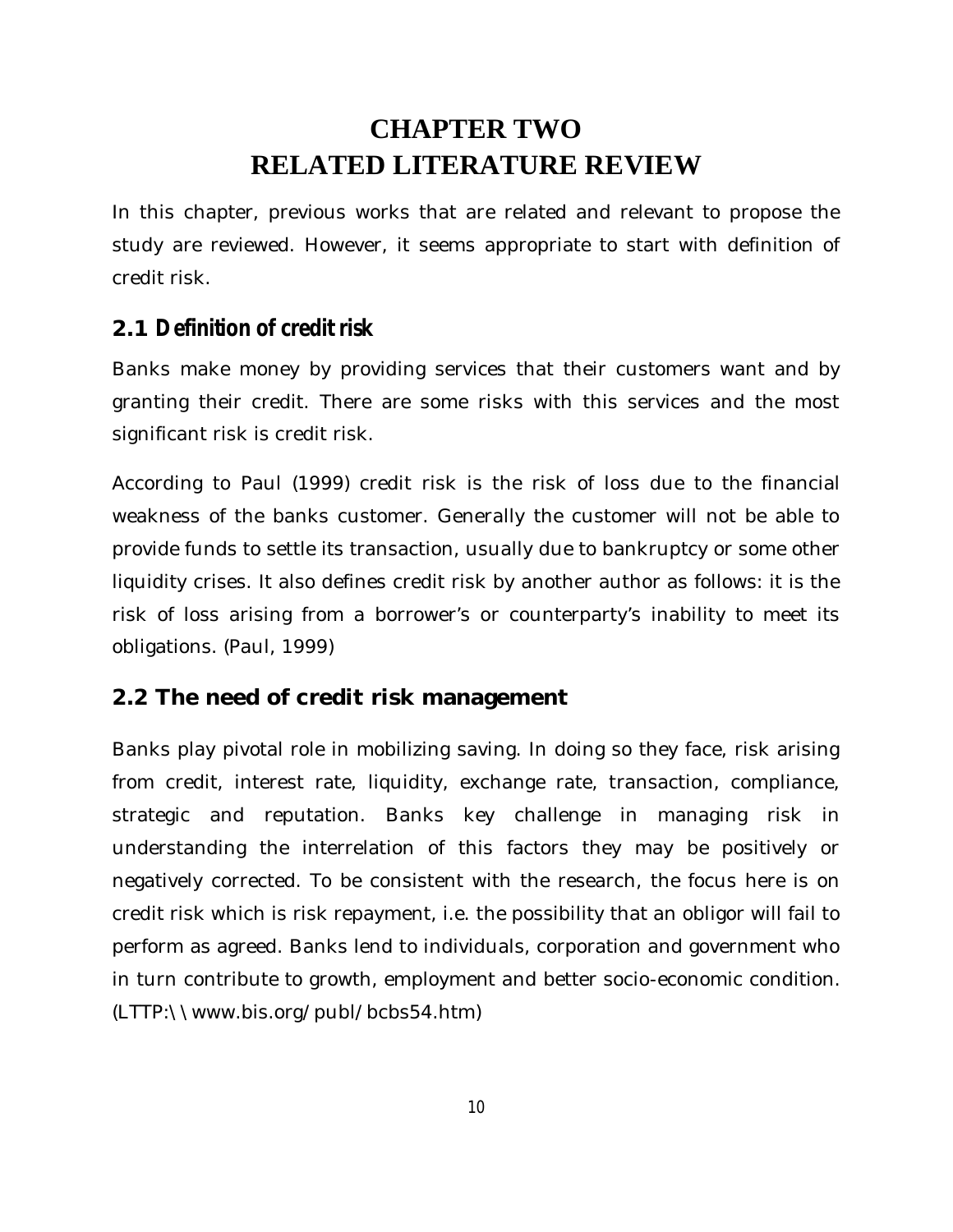The goal of credit risk management is to maximize banks adjusted rate of return by maintaining credit risk exposure within acceptable parameters. Banks need to manage the credit risk inherent in the entire portfolio as well as the risk in individual credits or transaction.

Banks should also consider the relationship between credit risk and other risks. The effective management of credit risk is a critical component of a comprehensive approach to risk management and essential to the long term success of any banking organization. For most banks, loans are the largest and most obvious sources of credit risk; however, other source of credit risk exist throughout the activities of a bank, including in the trading book, and both on and off the balance sheet. (LTTP:\\www.bis.org/publ/bcbs54.htm)

Banks are increasingly facing credit risk in various financial instruments other than loans, including acceptance, interbank transaction, trade financing, foreign exchange transaction, financial future, swap, bonds, equities, and options, and in the extension of commitments and guarantees, and settlement of transaction. The taking of credit risk is the principal function of banks. How a bank approaches credit risk represents one of its important polices. The willingness of banks to take credit risk has provided major services to a market economic throughout banking history.

A future particular instance of credit risk relates to the process of settling financial transactions. If one side transaction is settled but the other fails, a loss may be incurred that is equal to the principal amount of the transaction.

Even if one party is simply late in setting, then the other party may incur a loss relating to missed investment opportunities. Settlement risk (I.e. the risk that the completion of settlement of the financial transaction will fail to take place as expected) thus includes element of liquidity, market, operational and reputation risks as well as credit risk. The level of risk is determined by particular arrangements for settlement.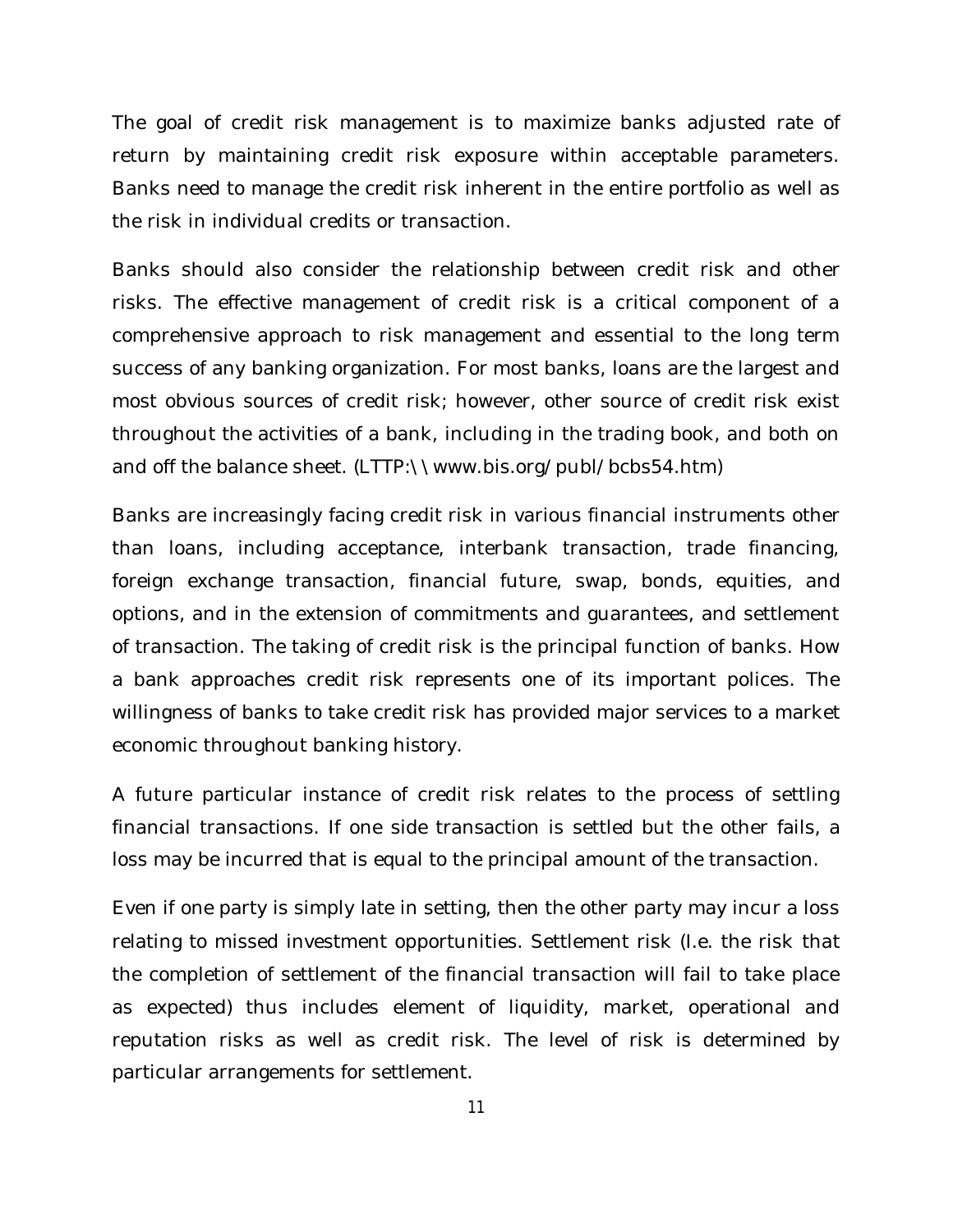#### **2.3 Importance of credit risk management**

The importance of credit risk management for banking is tremendous. Bank and other finance institutions are often faced with risks that are mostly financial nature. These institutions must balance risk as well as returns. For a bank to have a large consumer base, it must offer loan products that are reasonable enough. However, if the interest rates in loan products are too low, the bank will suffer from losses. In terms of equity, a bank must have substantial amount of capital on its reserve, but not too much that it misses the investment revenue, and not too little that it leads itself to financial instability and to the risk of regulatory non-compliance. (http:\\EzineArticles.com\importance of credit risk management)

Credit risk management, in finance term, refers to the process of risk assessment that comes in an investment. Risk often comes in investing in the allocation of capital. The risk must be assessed so as to derive a sound investment decision. Likewise, the assessment of risk is also crucial incoming up with the position to balance risk and return.

Banks are constantly faced with risk. There are certain risks in the process of granting loans to certain client. There can be more risks involved if the loan is extended to unworthy debtors. Certain risk may also come when banks offer securities and other forms of investment.(http:\\EzineArticles.com\importance of credit risk management)

The risks of losses that result in default of payment of the debtors are a kind of risk that must be expected. Because of the exposure of banks to many risks, it is only reasonably for a bank to keep substantial amount of capital to protect its solvency and maintain its economic stability. The second Basel Accords provides statement of its rules regarding the regulations of the bank's capital allocation in the connection with the level of risks the bank is exposed to. The greater the bank is exposed to risks, the greater the amount of capital must be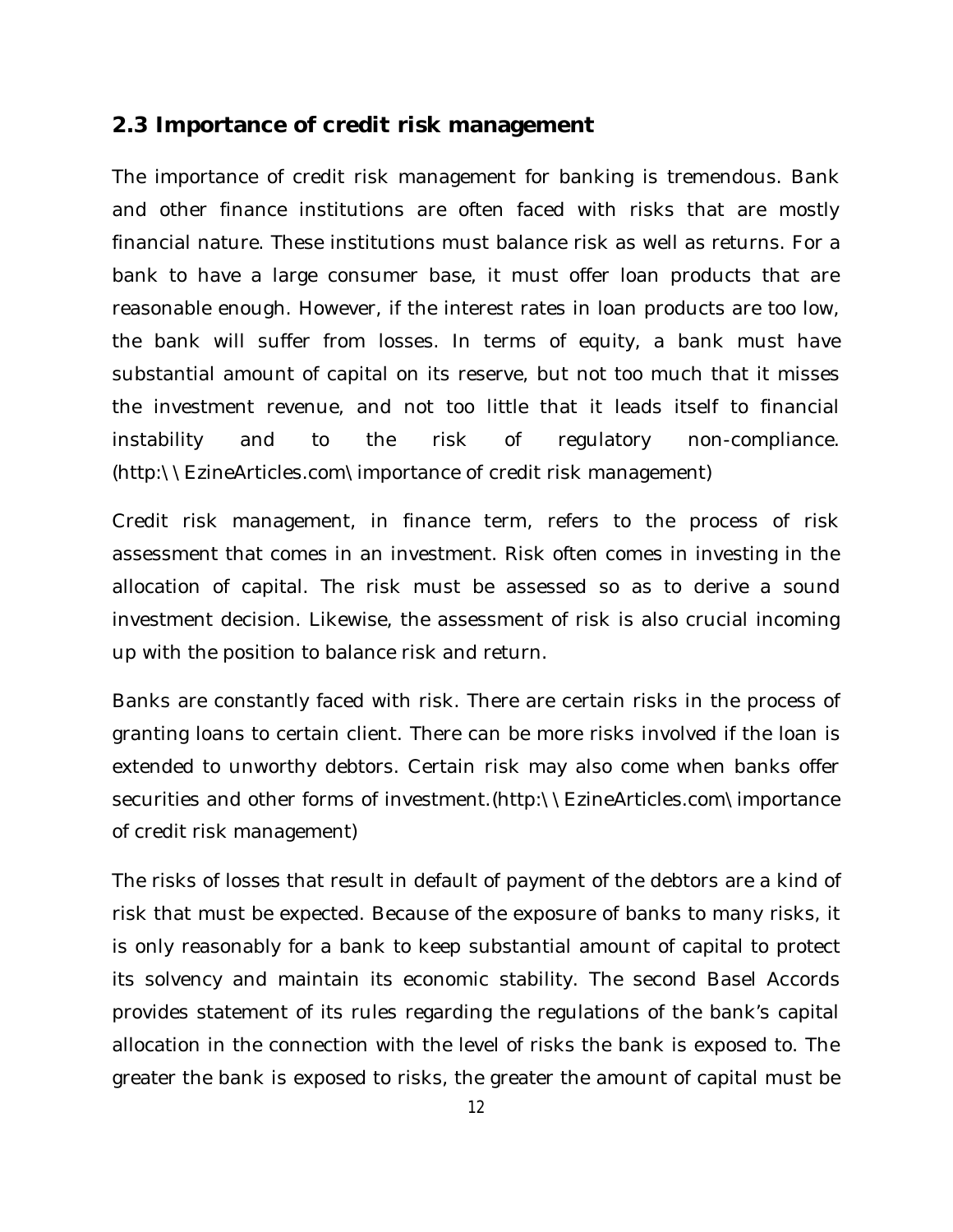when it comes to its reserves, so as to maintain its solvency and stability. To determine the risks that come with lending and investment practices, banks must assess the risk. Credit risk management must play its role then to help banks in compliance with Basel II Accord and other regulatory bodies. (http:\\EzineArticles.com\importance of credit risk management)

To manage and assess the risk faced by banks, it is important to make certain estimates conduct monitoring and perform reviews of the performance of the bank. However, because banks are in to lending and investing practices, it is relevant to make reviews on loans and to scrutinize and analyze portfolios. Loan reviews and portfolios analysis are crucial then it determining the credit and investment risks. (http:\\EzineArticles.com\importance of credit risk management)

The complexity and emergence of various securities and derivatives is factor banks must be active in managing the risks. The credit risk management system used by many banks today has complexity; however, it can help in the assessment of risks by analyzing the credits and determining the probability of defaults and risks losses.

Credit risk management for banking is a very useful system, especially if their risks are in line with the survival of banks in the business world. (http:\\EzineArticles.com\importance of credit risk management)

# **2.4. Effect of Credit on Liquidation and Profit**

The fundamental objective of bank management; as with other firms is to maximize share holders wealth or profit. This goal is typically interpreted to mean maximizing the market value of a firm's common stock. Wealth maximization in turn, require that managers evaluate the present value of cash managers evaluate the present value of cash flows under uncertainty with larger near term cash flows preferred when evaluated on term cash flows preferred when evaluated on a risk-adjusted basis (Koch, 1995).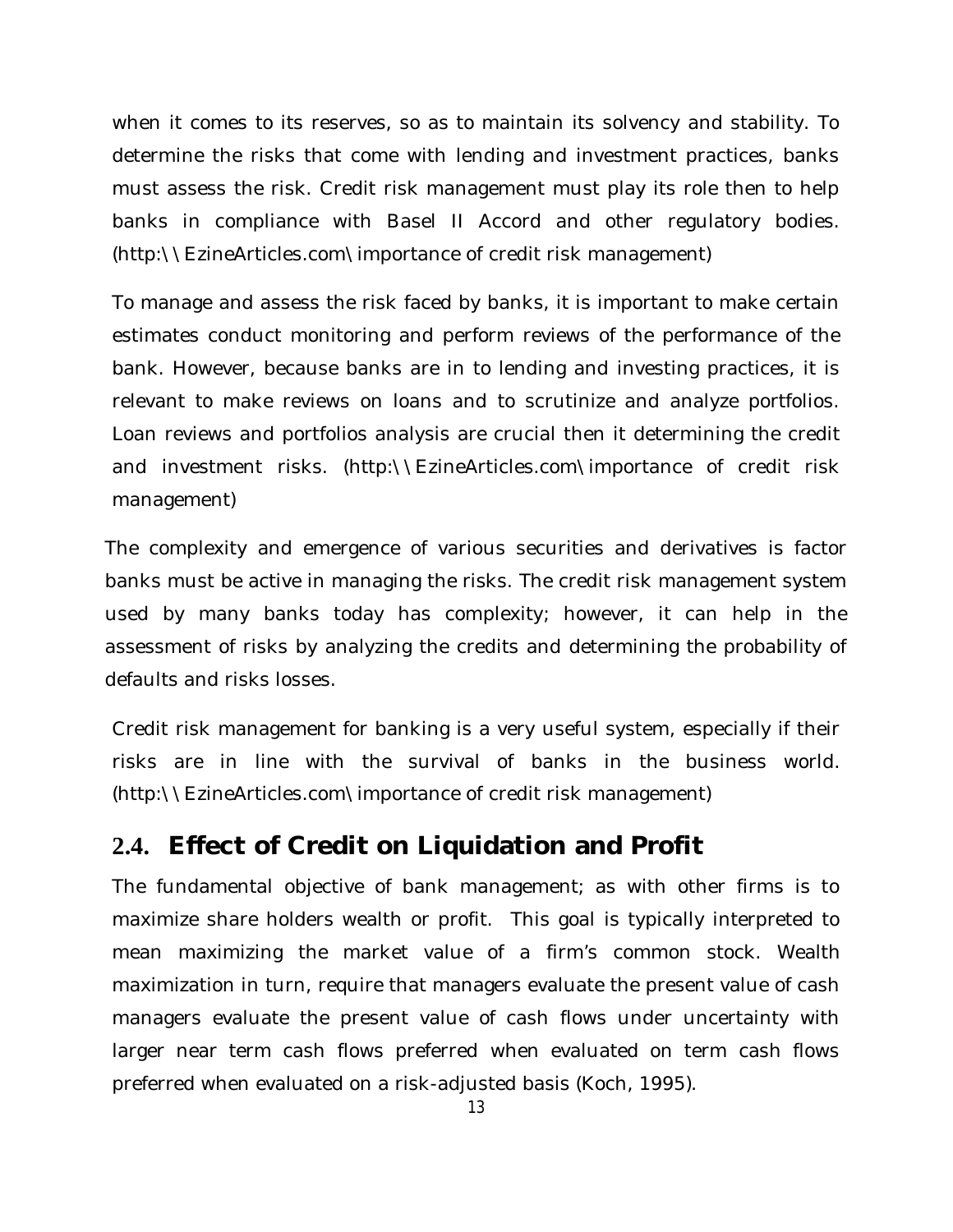Profit maximization differs from wealth maximization. To obtain higher yields, a bank must either take on increased risk or lower operating costs. Greater risk manifests itself in greater volatility of net income and market value of bank stock holders equity. Wealth maximization requires that the manager evaluate and balance the trade-off among the opportunities for higher returns, the probability that the bank might fail (Koch, 1995).

There are five fundamental risks that are faced by all banks according to timothy W. Koch

#### **1. Credit Risk**

Whenever a bank acquires an earning asset, it assumes the risk that the borrowers will default-that is not repaid the principal and interest on a timely basis. Credit risk is the potential variation in income and market value of equity resulting from this non-payment or delayed payment.

#### **2. Liquidity Risk**

Liquidity risk is the variation in net income and market value of equity caused by difficulty in obtaining cash at reasonable cost from either the sale of asset or new borrowings. Liquidity risk is greatest when bank cannot anticipate new loan demand or despite withdrawals and doesn't have access to new source of cash.

#### **3. Interest Rate Risk**

Interest rate risk refers to the potential variability in a bank's net interest income and market value of equity due to charged in level of market interest rate. It encompasses the total portfolio composition focusing on mismatched asset and liability maturities and durations as well as potential charges in interest rate.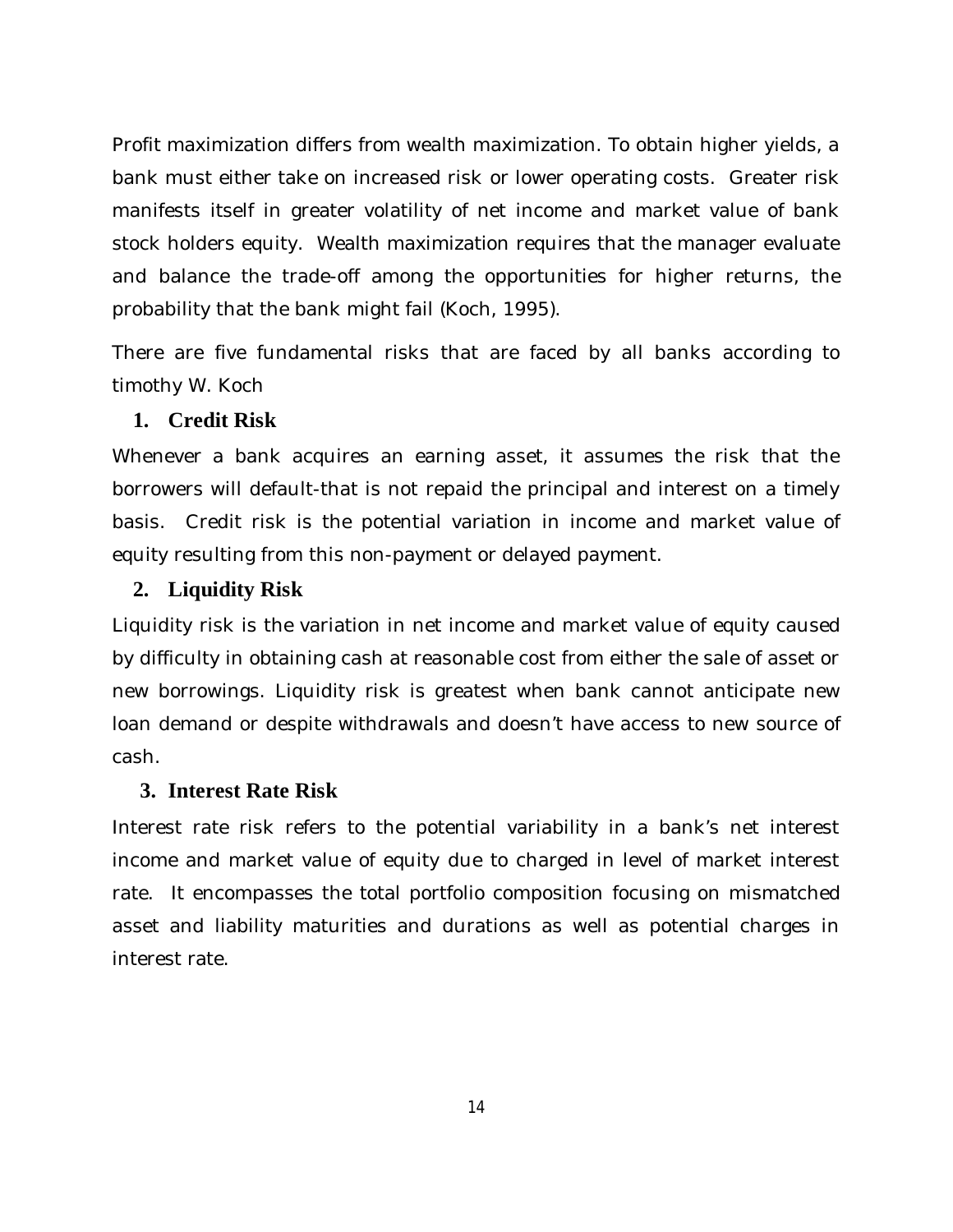#### **4. Operational Risk**

Operational risk refers to the possibilities that operating expenses might vary significantly from what is expected, producing a decline in net income and firm value. A bank operating risk is thus closely related to its burden number of division or subsidiaries and number of employees.

#### **5. Capital or Solvency Risk**

A bank that assumes too much risk can become insolvent and fail. Operationally, a failed Bank's cash inflows from debt service payments, new borrowing and asset sales are insufficient to meet mandatory cash out flows due to operating expense deposit withdraws, and maturing debt obligations capital risk closely associated with financial average which refers to use of debt and preferred stock that pay fixed rates as part of a firms capital structure. (Koch, 1995).

#### **2.5. Approval and Review Process of Credit Administration**

This committee reviews each steps of the credit analysis as presented by the loan officer and supporting analysis and makes collective decisions. Loan committees meet regularly to monitor the credit approval process and discussion asset quality problems in their arise. When required, the board of director or director's loan committee reviews this decision and grants final approval (Koch, 1995).

Once a loan has been approved, the officer notifies the borrower and prepares loan agreement. This agreement formality the purpose of the loan, the terms, repayment schedule collateral required and any loan covenants. It also estates what condition will constitute a default by the borrower. This condition may include later principal and interest payments, the sale of substantial assets a declaration of bankruptcy and breaking any restrictive loan covenant. The officer, checks that all loan documentation is present and in order. The borrower signs the agreement along with other guarantors, turns over collateral if necessary and receives the loan proceeds.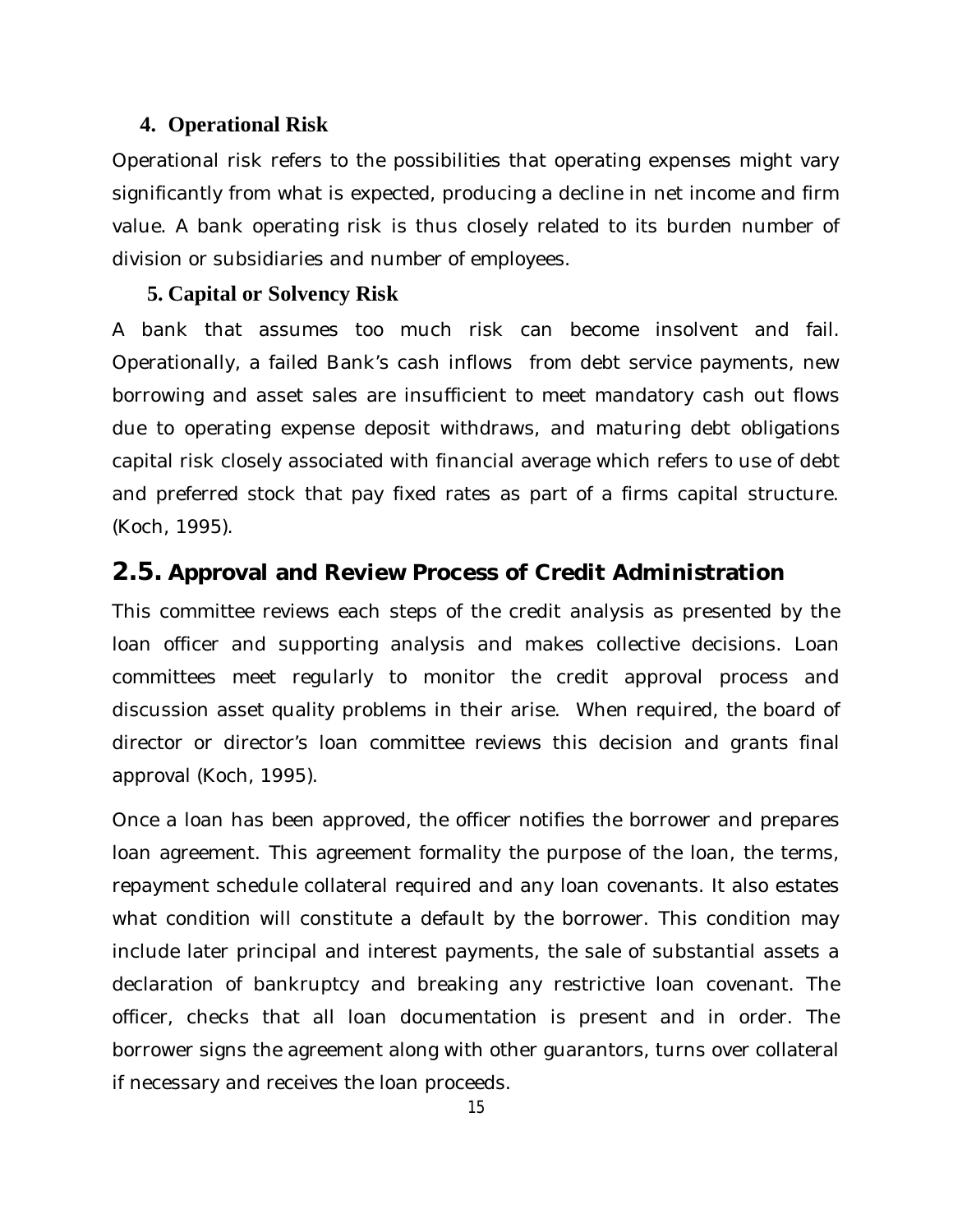Customer's base credit administration consumer credit administration in today's credit based economy cannot be considered as specialized tool or as an isolated function. Instead customer based credit administration must continually and increasingly familiarized itself with the problems, procedures and possibilities of its credit function as an integral part of a company's total operations and as path to potential future profits. Experience, ability and education are essential in customer based administration. Opportunities in this field are increasing with the expanding economy and demands and standards of performance are raising simultaneous (Koch, 1995).

The administration of customer based credit activities involves the fundamental principles of administration found in all other types of operations (Iraein, 1997).

# **2.6 Principle of credit risk management**

#### **2.6.1 Establish an appropriate credit risk environment**

#### **Principle 1:**

The board of directors should have responsibility for approving and periodically reviewing the credit risk strategy and significant credit risk policies of the banks. The strategy should reflect the bank's tolerance for risk and the level of profitability the bank expects to achieve for incurring various credit risks.

#### **Principle 2:**

Senior management should have responsibility for implementing the credit risk strategy approved by the board of directors and for developing policies and procedures for identifying, measuring, monitoring and controlling credit risk.

#### **Principle 3:**

Banks should identify and manage credit risk inherent in all product and activities. Bank should ensure that the risk of product and activities new to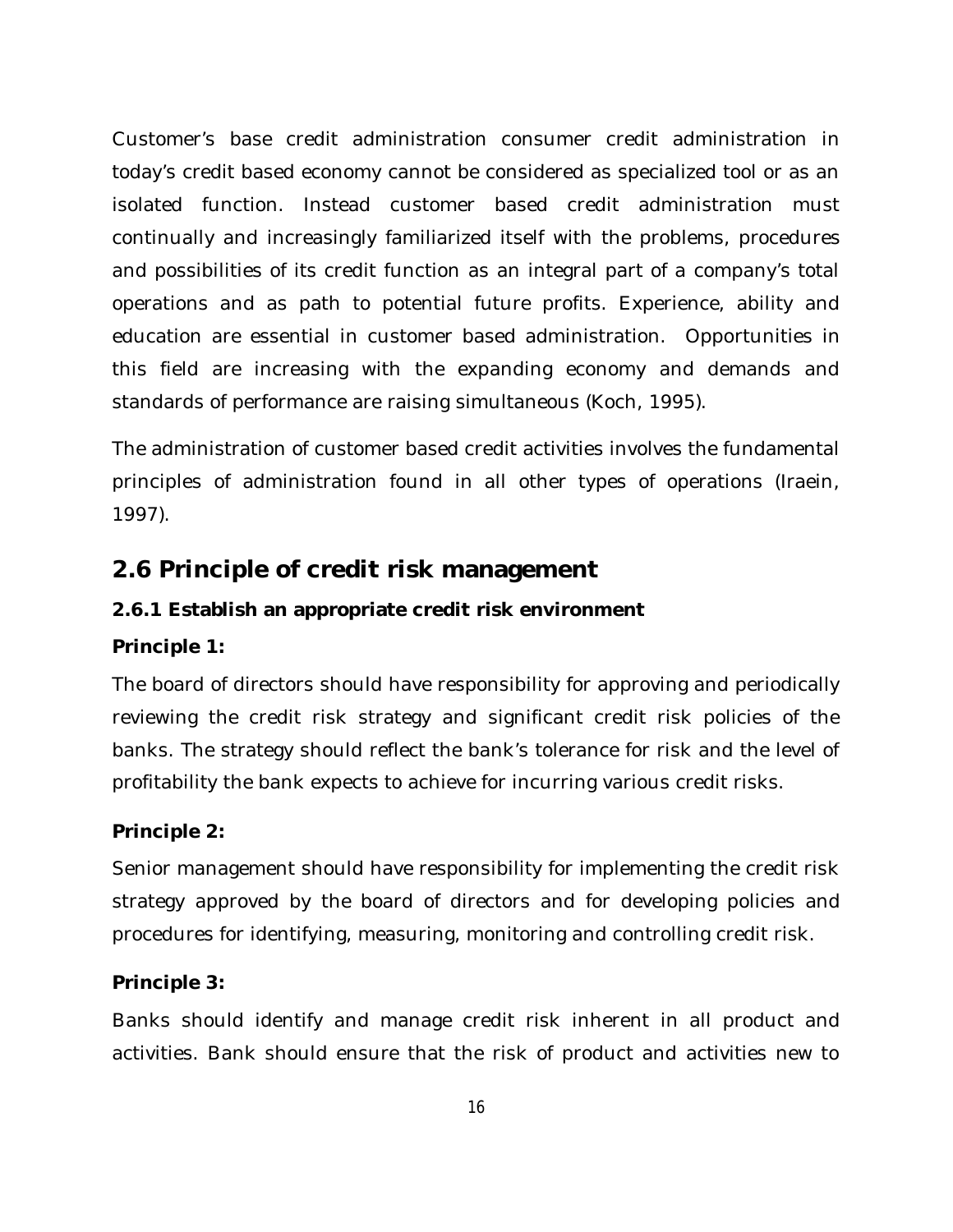them are subject to adequate risk management procedures and controls before being introduced or under taken and approved in advance by the board of directors or its appropriate committee. (Frank, 2nd edition 1996, 121)

#### **2.6.2 Operating under a sound credit granting process**

#### **Principle 4:**

Banks must operate within sound, well-defined credit granting criteria. These criteria should include a clear indication of the bank's target market a though understanding of the borrower or counterparty, as well as the purpose and structure of the credit and its source of repayment.

#### **Principle 5:**

Banks should establish over all credit limits at the level of individuals borrowers and counter parties, and groups of connected counterparties that aggregate in a comparable and meaningful manner different type of exposure, both in the banking and trading book and on and off the balance sheet.

#### **Principle 6:**

Banks should have a clearly-established process in place for approving new amendments renewal and refinancing of existing credits.

#### **Principle 7:**

All extensions credit must be made on arm's-length basis. In particular, credits to related companies and individuals must be authorized on the exception basis, monitored with particular care and other appropriate steps taken to control the risks of connected lending. (Frank 1996:140)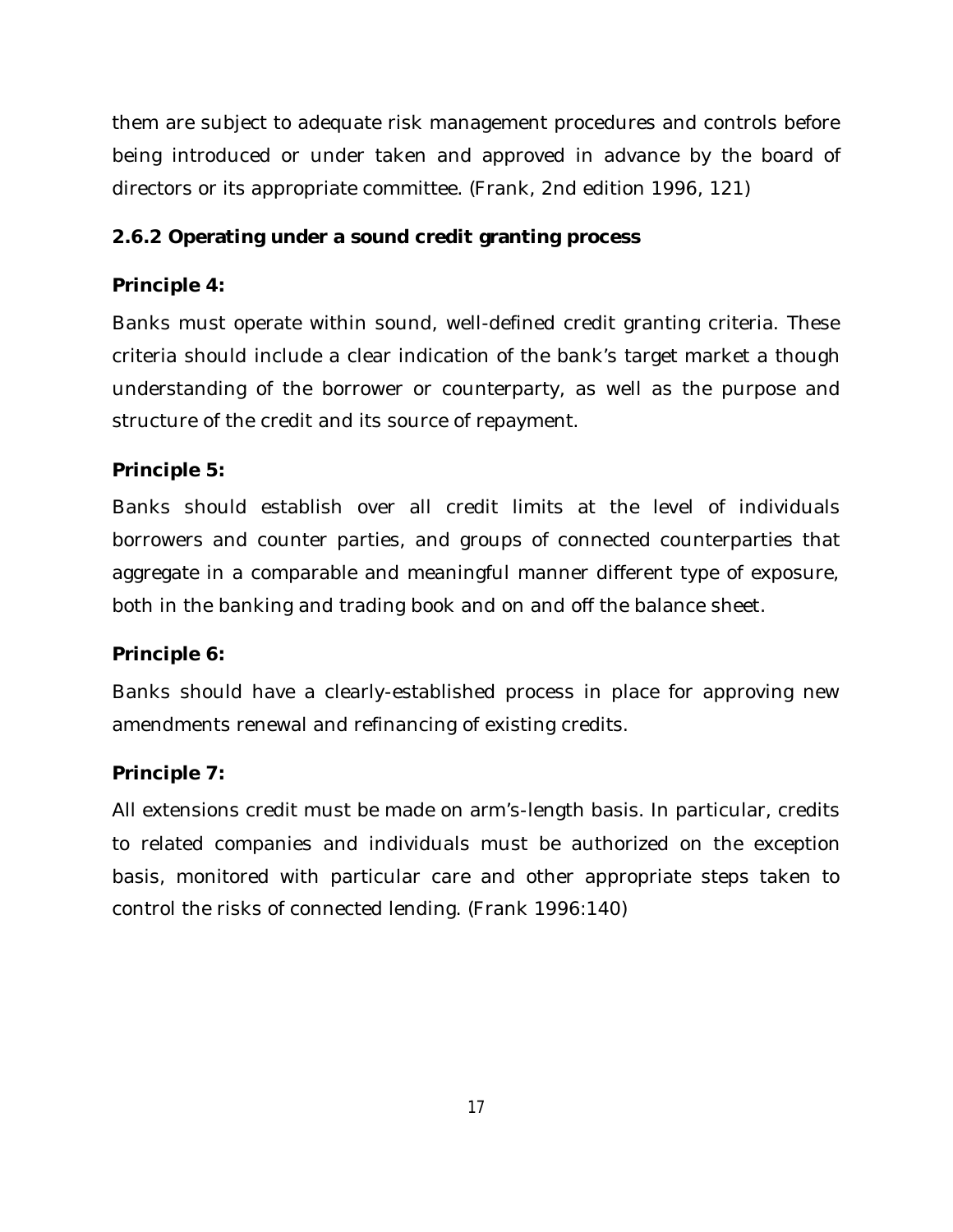#### **2.6.3 Containing an appropriate credit administration**

#### **Measurement and monitoring principle**

#### **Principle 8:**

Banks should have in a place the system for the ongoing administration of their various credit risks bearing portfolios.

#### **Principle 9:**

Banks must have in place a system for monitoring the condition of individual credits, including determining the adequacy of provision and reserves.

#### **Principle 10:**

Banks should develop and utilize internal risk rating systems in managing credit risk. The rating system should be consistent with the nature, size and complexity of bank's activities.

#### **\\ \2.6.4 Ensuring adequate controls over credit risk**

#### **Principle 11:**

Banks must establish a system of independent, ongoing assessment of the bank's credit risk management process and result of such review should be communicated directly to the board of directors and senior management.

#### **Principle 12:**

Banks must ensure that the credit-granting functions are being properly managed and that credit exposures are within level consistent with prudential standards and internal limits. Banks should establish and enforce internal controls and other practice to ensure that exceptions to policies, procedures and limits are reported in a timely manner to the appropriate level of management for action.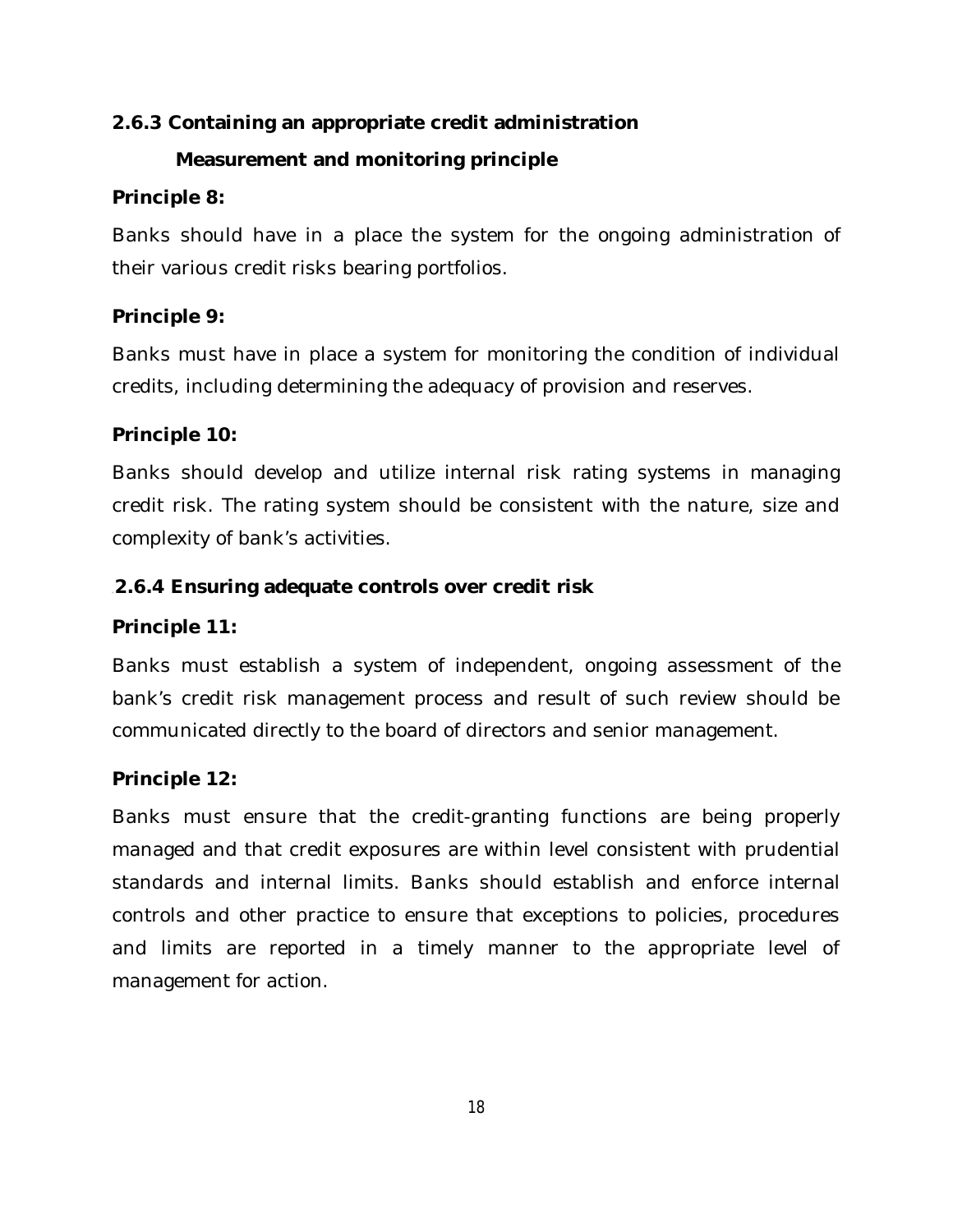#### **Principle 13:**

Banks must have a system in which place for early remedial action on deteriorating credits, managing problem credit and similar workout procedures.

#### **2.6.5 The rule of supervisor**

#### **Principle 14:**

Supervisors should require that banks have an effective system in place to identify measure, monitor and control credit risk as part of an overall approach to risk management. Supervisors should conduct an independent evaluation of banks strategies, policies, procedures and practices related to the granting of credit and the ongoing management of portfolio. Supervisors should consider setting prudential limits to restrict bank exposure to single borrowers or group of connected counterparties.

### **2.7 Credit Risk Management Approach**

Banks manage their credit risk. There are three approaches that are minimizing risk, price risk and the diversity of risk. The approaches require an ability to assess credit risk. The difference between the three approaches is the way assessments of risk are used by bank. (Herrick, 1990)

#### **2.7.1 Minimal Risk Approach**

The minimal risk approach to credit management attempts to separate loans, securities and other assets into two groups. The first group includes credit in which there is no reasonable doubt that the asset will redeemed at face value or in the case of equity investment no reasonable doubt that the investment will provide a significant return over a period of years.

A step outside this circle of knowledge and friends reduces the value of years of banking acquaintances in other established areas of business or government. Although the minimal risk approach has these important limitations, many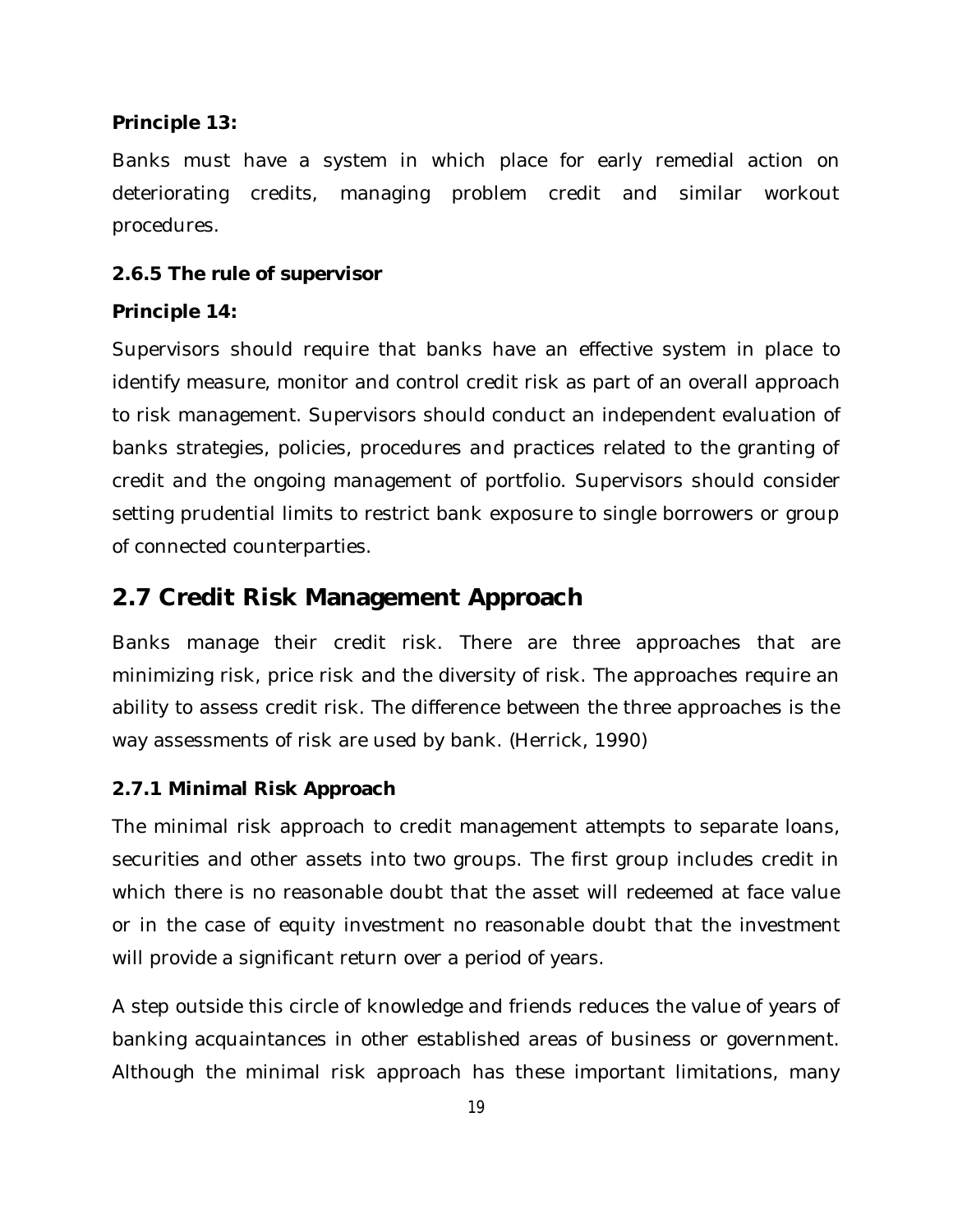banks have been very successful for many years following this policy of credit risk. (Herrick, 1990)

#### **2.8.2 Price for risk approach**

Risks pricing recently has developed as an alternative approach to credit risk. The risk approach looks at all degrees of risk as a normal part of the banking business. It views the assets of the bank loans, securities and investment in various shades of white and gray and accepts all of them as legitimate, worthwhile assets. Assets of greater credit risk involves greater risk of loss, but these assets are expected to priced to earn enough more interest income to offset their credit risk, a profit for a bank. Assets of little credit risk involve low risks of loss. These assets are expected to earn lower interest rates and also earn profit for a bank. If risk pricing is done properly, assets fall types of credit risk should show approximately the same profit to bank. (Herrick, 1990)

The risk pricing method reflects trends in banking during the banking during the past decade. First it has been a growing assurance among many banks that they possess the technical capabilities of assessing risk to a greater extent that did an earlier generation of bankers. New techniques have been applied to banking that do not an earlier generation ago. Computers have enabled banks to handle much greater quantities of information. Operations have opened new ways of analyzing information.

The second trend underlines the growth of risk pricing is the recent emphasis for banks to show strong earnings gains. Risk pricing opens the door to the major expansion in banking business. A large proportion of business that would be turned down on the basis of the minimum risk approach becomes choice bankable business. (Herrick, 1990)

#### **2.8.3 Diversity of risk approach**

Credit risk management often diversify a portfolio of loans, securities and investment simple, yet effective way of keeping problems of credit risk under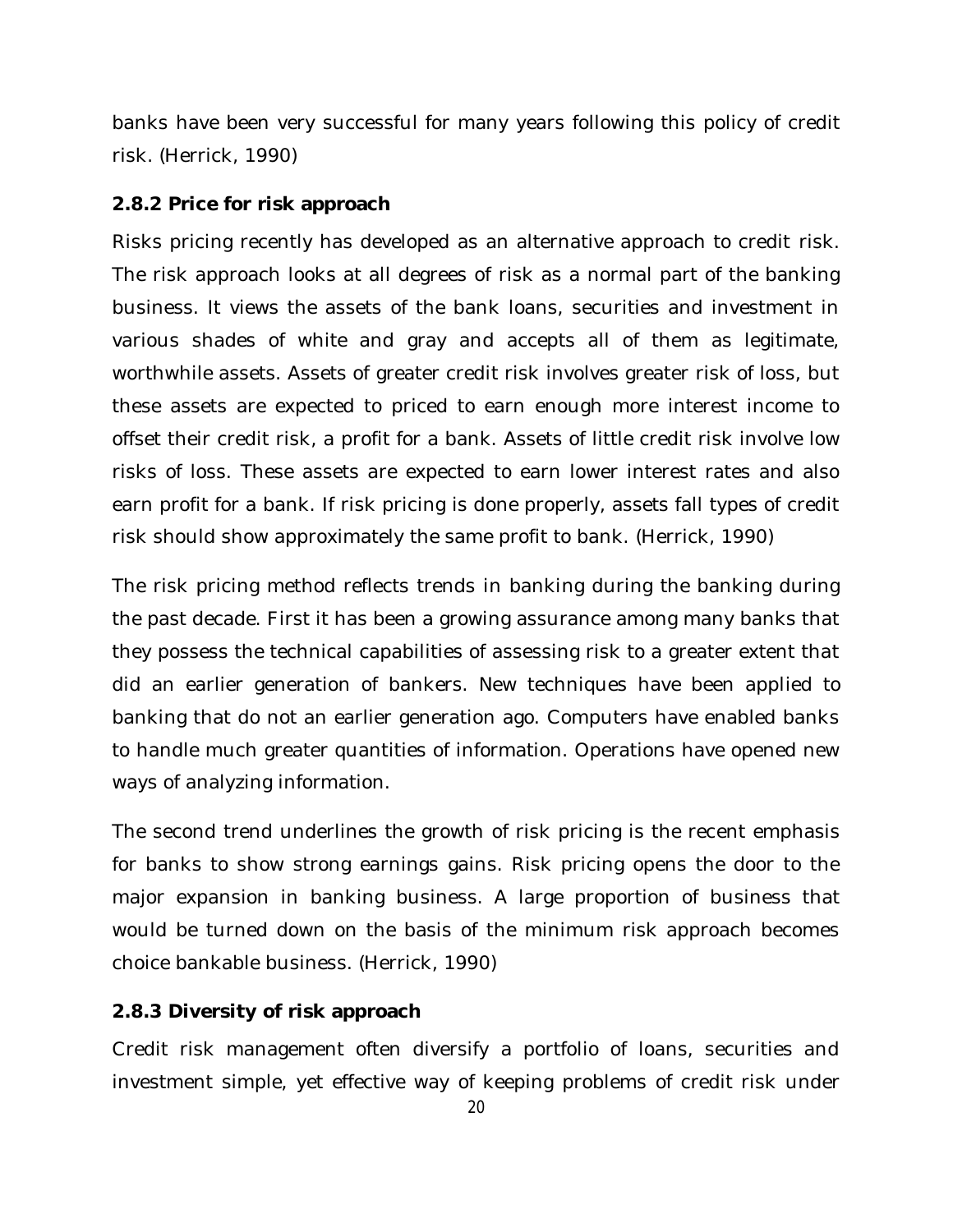control. However the approach is sometimes mistakenly used to justify taking greater individual credit risk or similar risk price. Premiums then otherwise would be justified, which is mistaken.

In fact, diversity can only partially control risk and it is not an approach to credit risk that can stand independently of other approaches to. For example if the credit department of a bank is covered by other departments, or is not well managed and low quality assets are acquired with no appreciable risk premium a program to diversity these assets would not eliminate their risk.

It would mean that the bank would hold a wide variety of low quality assets diversity permits the more fundamental approaches to credit risk minimal risk and risk pricing to be fulfilled in truer color. If reduced the likely hood that a random or accidental occurrence will have an appreciable effect on one of these fundamental polices.

A major practical problem in diversifying credit risk is determined what constitutes diversity. There are literally thousands of ways of classifying assets and a case could be made that many of the categories represent diversity on logical grounds. Yet to be effective, risk diversity requires relevant category and determination of relevant categories is not an easy matter. (Herrick, 1990:135)

# **2.8 Challenges of risk management**

Risk management is relatively new field; many mangers may not be familiar with its principles and concepts lacking knowledge of the area, those managers are quite unlikely to include risk management considerations in their decision making.

Many important risk management concepts are not easily explained to mangers in other areas. Principles of profitability or the relationship between information and uncertainty may be challenging concept. Risk management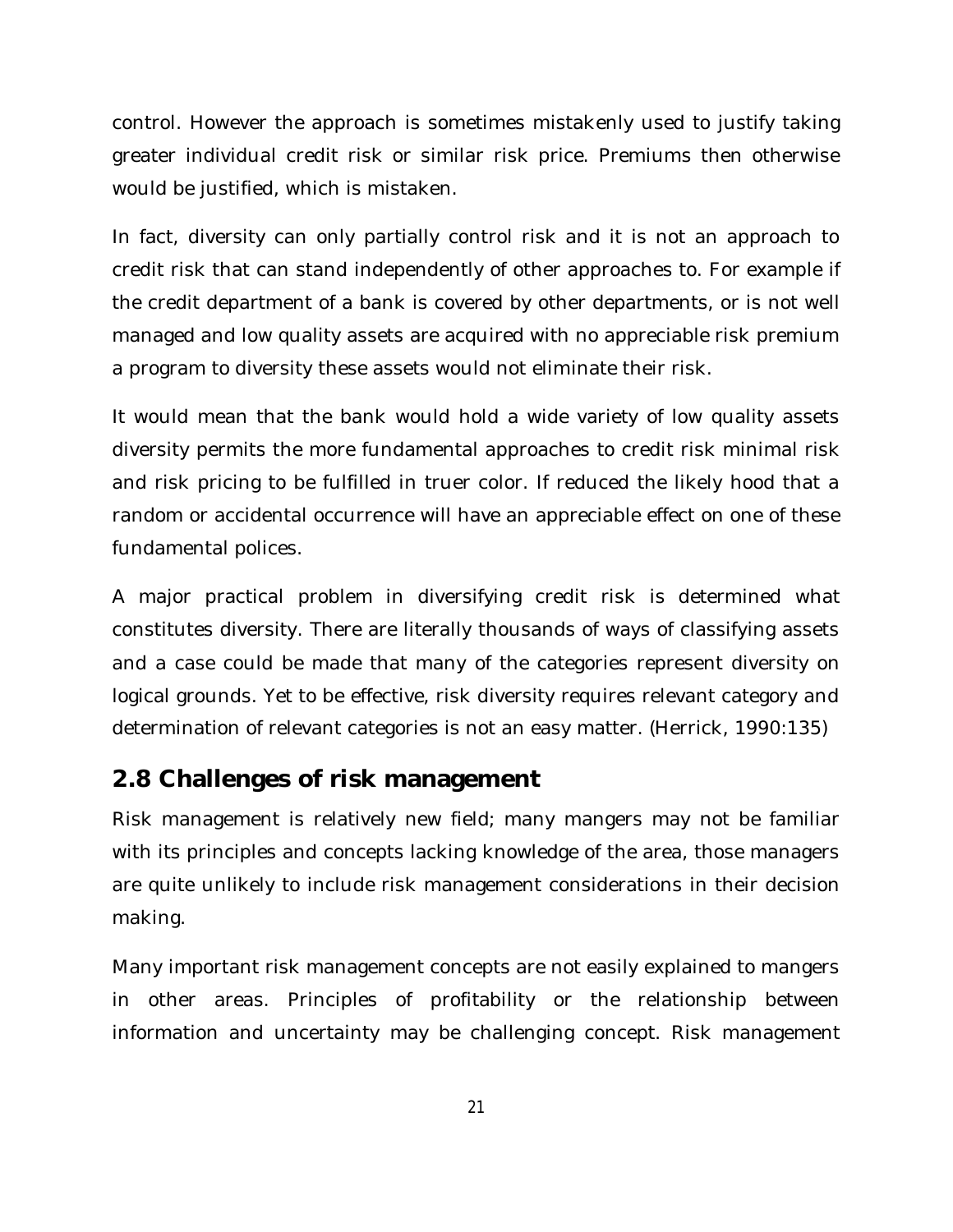also be frequently requires a different orientation towards time. (William Smith, 1998: 146)

Many important risk management issues require scientific knowledge on the part of the audience\and the communicator\ to fully appreciate the nature of the exposure to risk.

Attitudes towards risk are influenced by personal factors that may be unique to the individual; consequently the risk manger faces the challenge of communicating information that may be interpreted in different ways. (William Smith, 1998: 146)

# **2.10 Credit Follow-up**

Credit follow-up is one of the main tasks of the branch managers, loan officers and the credit department of head office. It is imperative that the bank devises a system where by delinquent borrowers are convinced that they must repay their loans. To be constantly reminded of one's failure to liquidate an obligation and to settle debts requires an effort. This fact must be very carefully taken into consideration when dealing with borrowers. If one is careless in his attitude towards defaulters one can be assured that the customer will soon sense these weaknesses and take full advantage of it. So, in order to safeguard the bank's good relations with borrowers and, at the same time protect the bank's interest, one shall bear the following remarks in mind. (www.crfonline.org)

#### **Effective Credit and Collection Policy**

Effective credit management is about developing consistency in your credit and collection processes. This, in turn, will insure efficiency in your entire revenue cycle.

The secret to consistency is a thoughtfully designed and actively implemented credit and collection policy. Such a policy has power to breathe new life into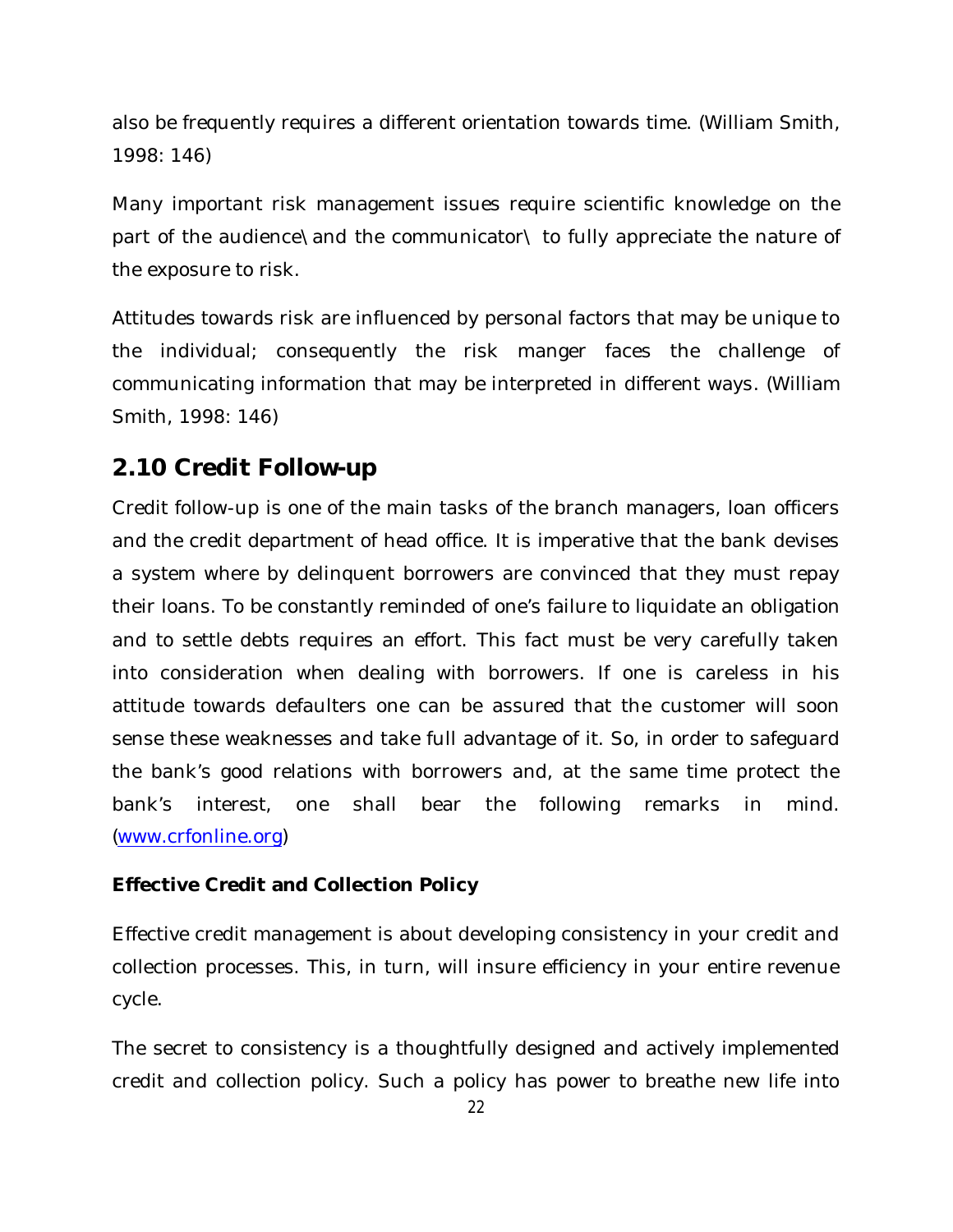your entire credit-to-cash process. Even if you already have a credit and collection policy, it's important to review it on a regular basis to assess its effectiveness. (www.crfonline.org)

#### **Follow-up of Loans and Advances**

One of the major tasks in credit handling is its follow-up part. Generally the bank in order to stand at "Healthy Credit Status" each credit request must be analyzed properly. Above all, right after each loan disbursement there should be no hesitation in the follow-up of delinquent loans and advances. Hence arrangements must be made by mangers and loan officers for allocating adequate time to make proper and sufficient follow-up.

Credit follow-up must be day to day activity of mangers and loan officers. Branches and credit department should adhere to the following approaches of credit follow-up.

#### **At Branch Level**

- $\triangleright$  If a borrower with a monthly or quarterly repayment schedule is in arrears for 30 days, he/she shall be reminded by telephone and a note must be kept in file for the action taken.
- $\triangleright$  If payment is not forthcoming in 60 days time, the branch must serve the first written reminder and pay a business visit. Report of the visit must be in file.
- $\triangleright$  The second reminder should be served on the 90<sup>th</sup> day if positive response is not received.
- $\triangleright$  The last reminder is to be served on the 120<sup>th</sup> day indicating that the case will be referred for foreclosure.
- ▶ Copy of all the reminders must be sent to the credit and risk management department.

#### **At Head Office Level**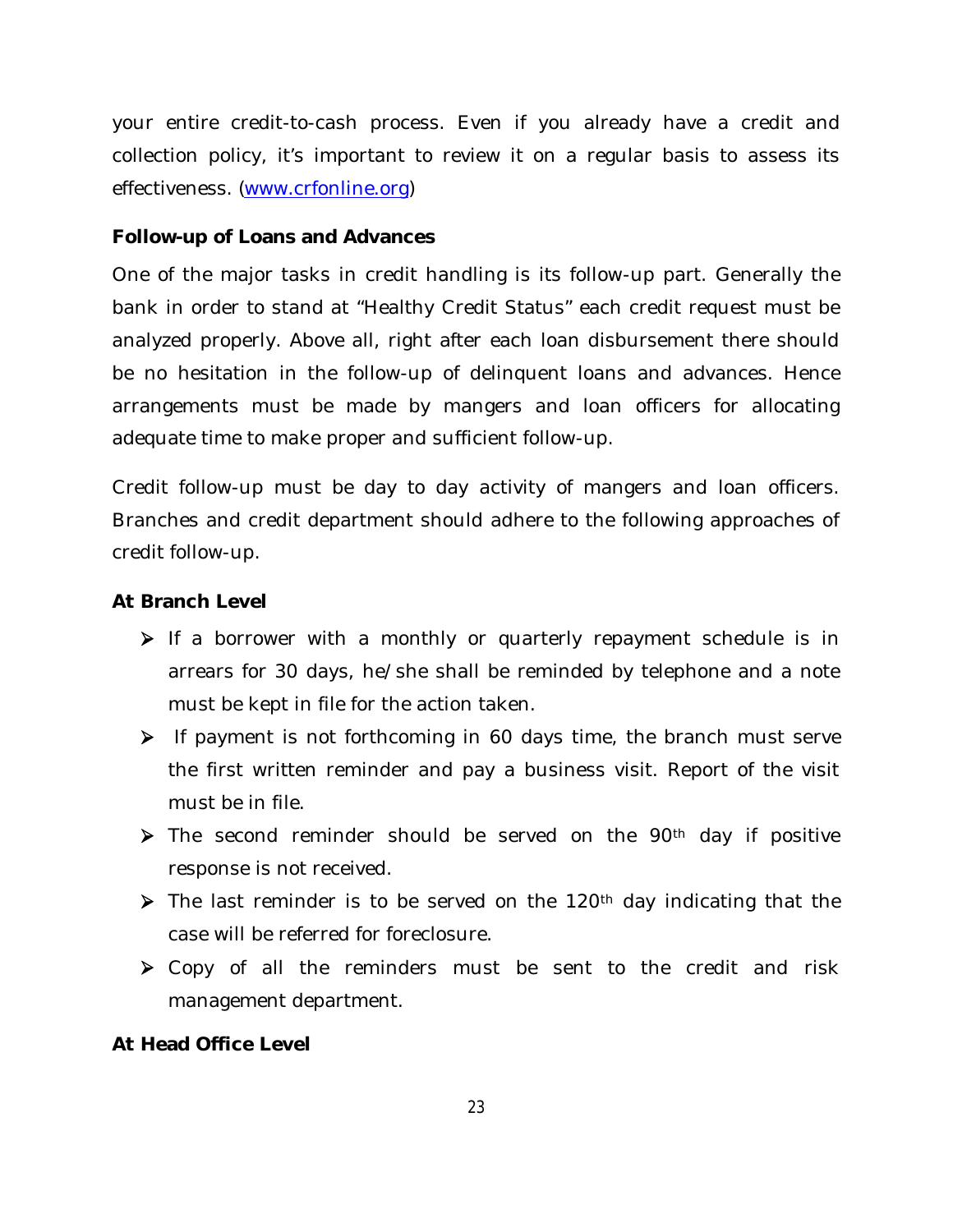Follow-up also will be carried out at Head Office Department and the tasks to be performed will include the following:

- The department will review all loans and advances of branches based on the monthly return of the branches and identify those loans and advances which have problems.
- The department should contact by telephone or in person directly or in consultation with the branches all borrowers which are in default for 90 days and above.
- **EX** The credit and risk management department is required to make site visit of the borrower and make final discussion before the case is transferred to foreclosure action.
- The credit and risk management department shall prepare every moth the statues of all non-performing loans and advances by branch and by age and present them to management credit committee every month.
- The report submitted to the credit and risk management department will be reviewed branch in the presence of the branch manager and loan officers. This will be communicated to the branch by credit department.
- Executive management credit committee will pass decision on each defaulting borrower or as a package. Such decision will be recorded and credit department is responsible for follow-up whether the decision has been complied with by the branch.

Branches are strictly advised to follow the foregoing procedure effective from the date mentioned above. (National Bank of Ethiopia regulation, 2009)

#### **2.10.1 Before Disbursement**

After all the credit processing is completed and the loan is approved, a loan contract should be prepared and duly signed. The loan contract and the collateral offered should be registered before the loan is disbursed. The collateral held and registered should have a full insurance coverage.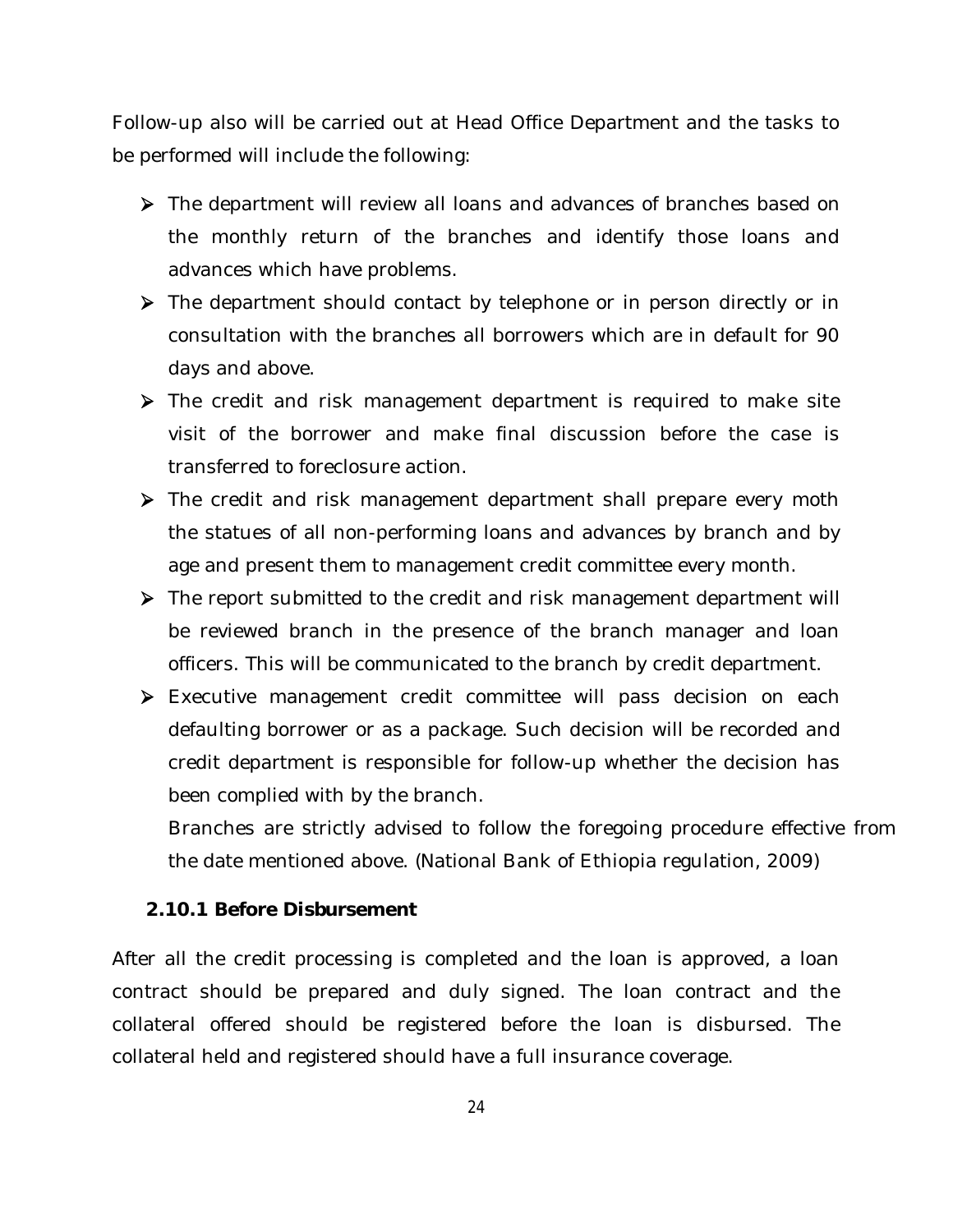Filling and documentation of relevant documents should be made in two parts depending on the importance of the document, which means customer lone file and safe custody documents.

#### **2.10.2 After Disbursement of loans**

- Follow-up whether the approved loan is used for the intended purpose or not.
- Review operation of customers account at least once a month.
- > Identify early warning signals (on financial, management and banking relationship) and take remedial action.
- Notify applicants to submit renewal application ahead of the due date (a month before the due date)
- Frequent follow-up for renewal collateral insurance policy.
- Classifying loans and advances per the NBE (National Bank of Ethiopia) directive and give due attention based on their severity

#### **2.10.3 Provisioning of Loans and Advances**

As per NBE decision banks shall maintain provisions for non-performing loans and advances account which shall be created by charges to provision expense in the income statement and shall be maintained at a level adequate to absorb potential losses in the loans or advances portfolio.

In determining the adequacy of the provision for non-performing loans and advances account, provisions may be attributed to individual loans or advances or groups of loan and advance.

Banks shall maintain minimum provision percentage for each classification category in accordance with the relevant NBE directive.

Provisions on loans and advance are made every quarter of a fiscal year.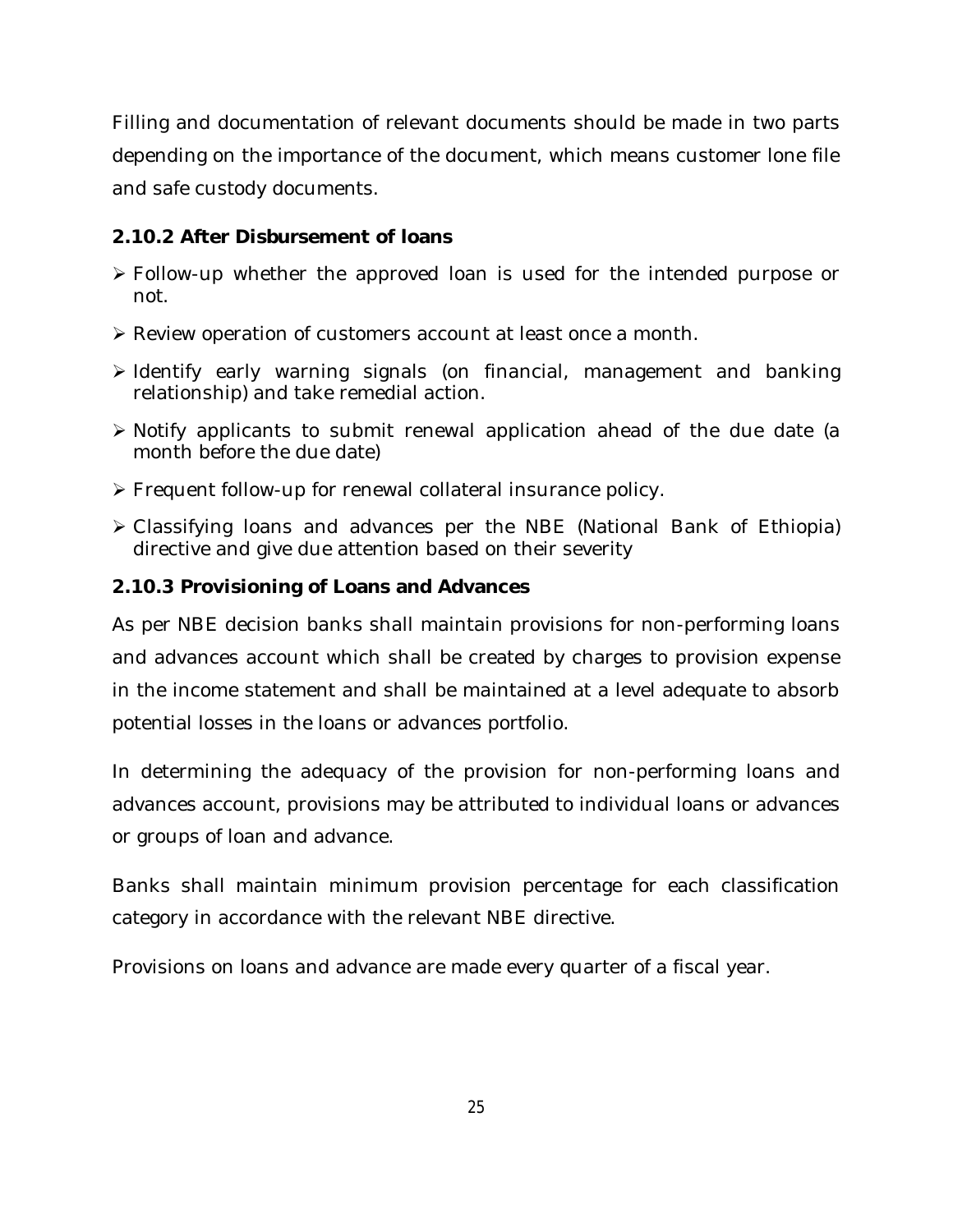#### **2.10.4 Classification of Loans and Advance**

- $\triangleright$  In line with the characters issued by NBE, loans and advances should be regularly reviewed and classified in a manner consistent with regulatory standards.
- Exercise or advances which are non-performing in accordance with contractual repayment terms are recognized and reported as past due in a manner consistent with regulatory standards.

Generally the directive classifies are made every quarter of fiscal year.

- **Pass:** loans or advances in this category are fully protected by the current financial paying capacity of the borrower and are not subject to criticism. In general, any loan or advance, or portion therefore, which is fully secured, both as to principal and interest, by cash or cash substitutes, shall be classified under this category regardless of past due status or other adverse credit factors.
	- $\triangleright$  Provision rate one percent of the approved limit.
- **Special Mention:** the following loans and advance at minimum shall be classified special mention.

**A**. loans or advance with pre-established repayment programs past due 30(thirty) days or more, but less than 90(ninety) days.

**B**. overdrafts loans or advances that do not have a pre-established repayment program past due 30(thirty) days or more, but less than 90(ninety) days, throughout reimbursement of past due interest.

 $\triangleright$  Provision rate three percent of the approved limit.

 **Substandard:** the following non-performing loans and advances at a minimum shall be classified substandard:

**A.** loans or advance with pre-established repayment programs past due 90(ninety) days or more, but less than 180(one-hundred-eighty) days.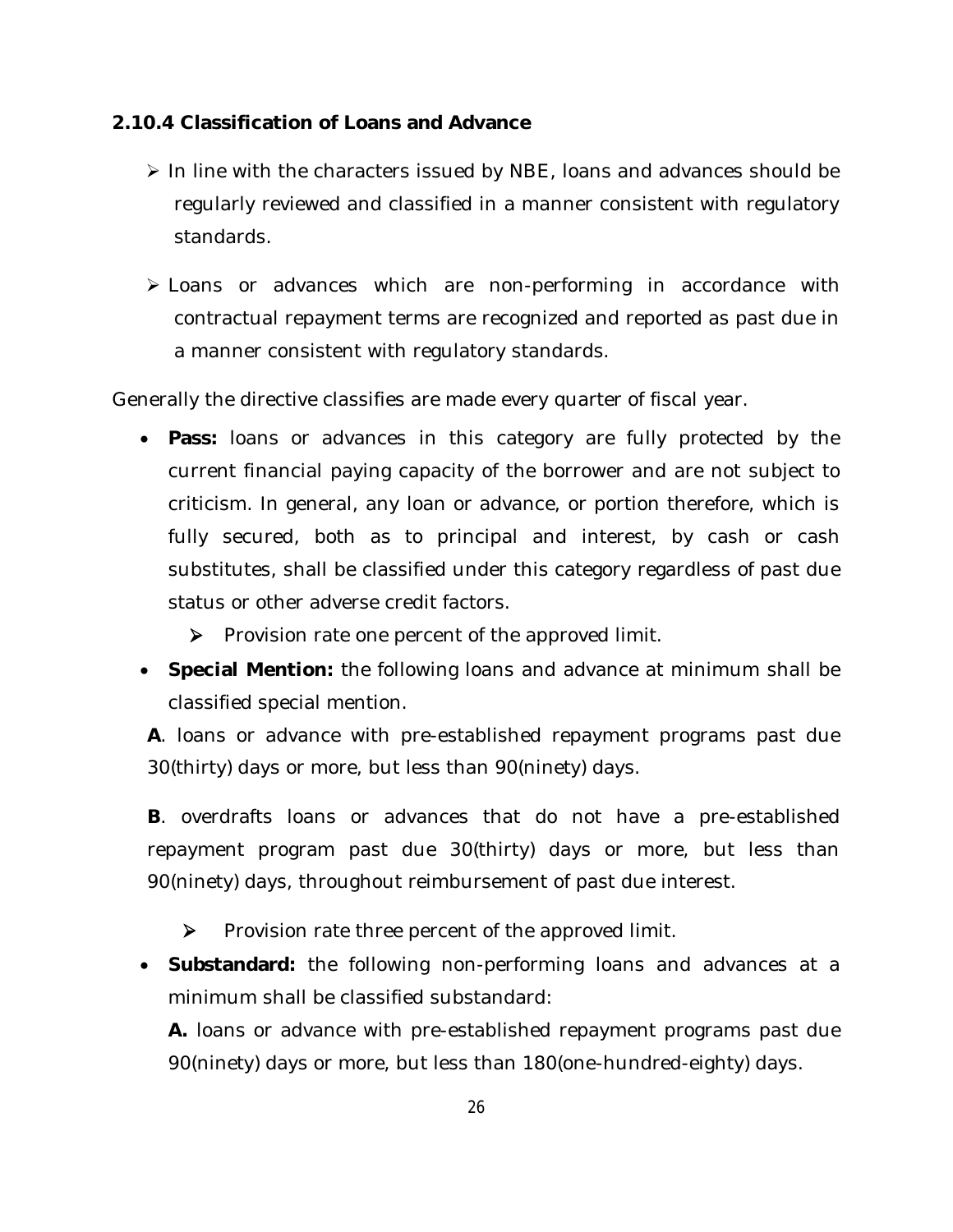**B**. overdraft and loans or advances that do not have a pre-established repayment program past due 90(ninety) days or more, but less than 180(one-hundred-eighty) days, throughout reimbursement of past due interest.

 $\triangleright$  Provision rate twenty percent of the approved limit.

 **Doubtful:** the following non-performing loans are advances at a minimum shall be classified doubtful:

**A**. loans or advances with pre-established repayment programs: past due 180 (one-hundred-eighty) days or more, but less than 360(threehundred-sixty) days.

**B.** Overdrafts and loans or advances that don't have a pre-established repayment programs past due 180 (one-hundred-eighty) days, or more, but less than 360(three-hundred-sixty) days, throughout reimbursement of past due interest.

**Loss** 

The following non-performing loans and advances at a minimum shall be classified loss:

**A.** Nonperforming loans or advances with pre-established repayment programs past due 360(three-hundred-sixty) days or more.

**B**. overdraft loans or advances that don't have a pre-established repayment program past due 360(three-hundred-sixty) days throughout reimbursement of past due interest.

Provision rate fifty percent (50%) and above of the approved limit. (National Bank of Ethiopia regulation, 2009)

#### **2.10.5 Rescheduling of loans and advances**

Banks are engaged in lending business and inevitably encounter some customers who are unable to repay credits extend to them due to circumstances beyond their control, diversion of fund or because of incompetent management. In such case,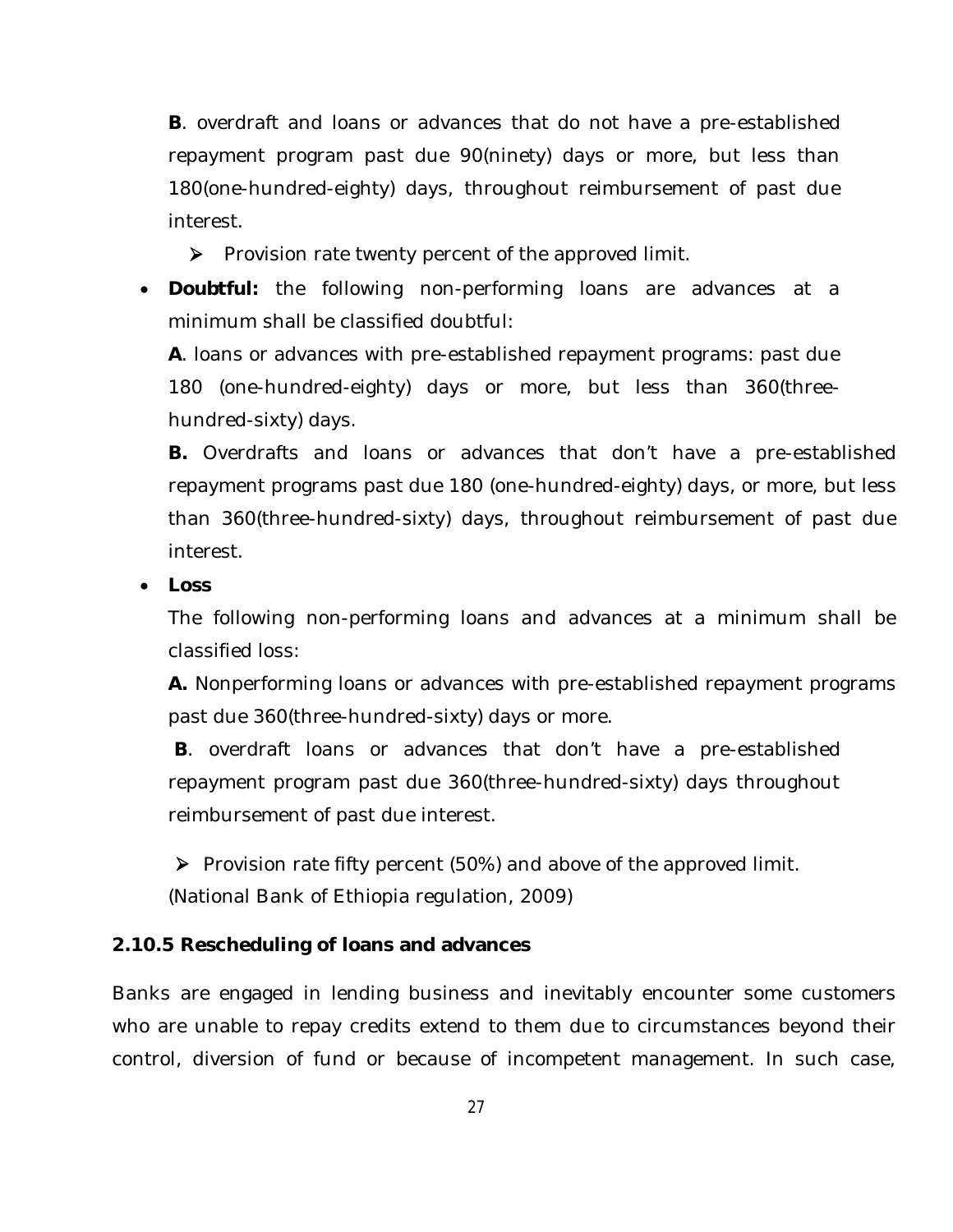banks design rescheduling program for the credit in order to facilitate the repayment of credit smoothly. (National Bank of Ethiopia regulation, 2009)

#### **2.10.6 Write-off**

Businesses today cannot afford excessive write-offs or large numbers of delinquent accounts. Few business owners will dispute the fact that cash is king. A lack of operating cash was the primary "cause of death" for many U.S. companies in the early 2000s (www.creditReport.com). Poor cash flow management continues to result in the collapse of business enterprise, large and small, worldwide. One of the most common cash traps is not providing the most essential product or services; the one your customer can stay in business without. Or, by regular follow-up that keeps you in front of your customer on a consistent basis.

#### **2.10.6.1 Write-off conditions**

When borrower and/or guarantor, if any, have no property and income to pay the loan, in the form of legal person with limited liability or in the form of a natural person is insolvent and the value of property, if any, of the borrower/guarantor is less that the cost of recovering the loan, when a borrower declared bankrupt and the value of assets disposed of by court is insufficient to settle the debt and when the highest appellate court rules against the bank and all legal means are exhausted and not worthy. (National Bank of Ethiopia regulation, 2009)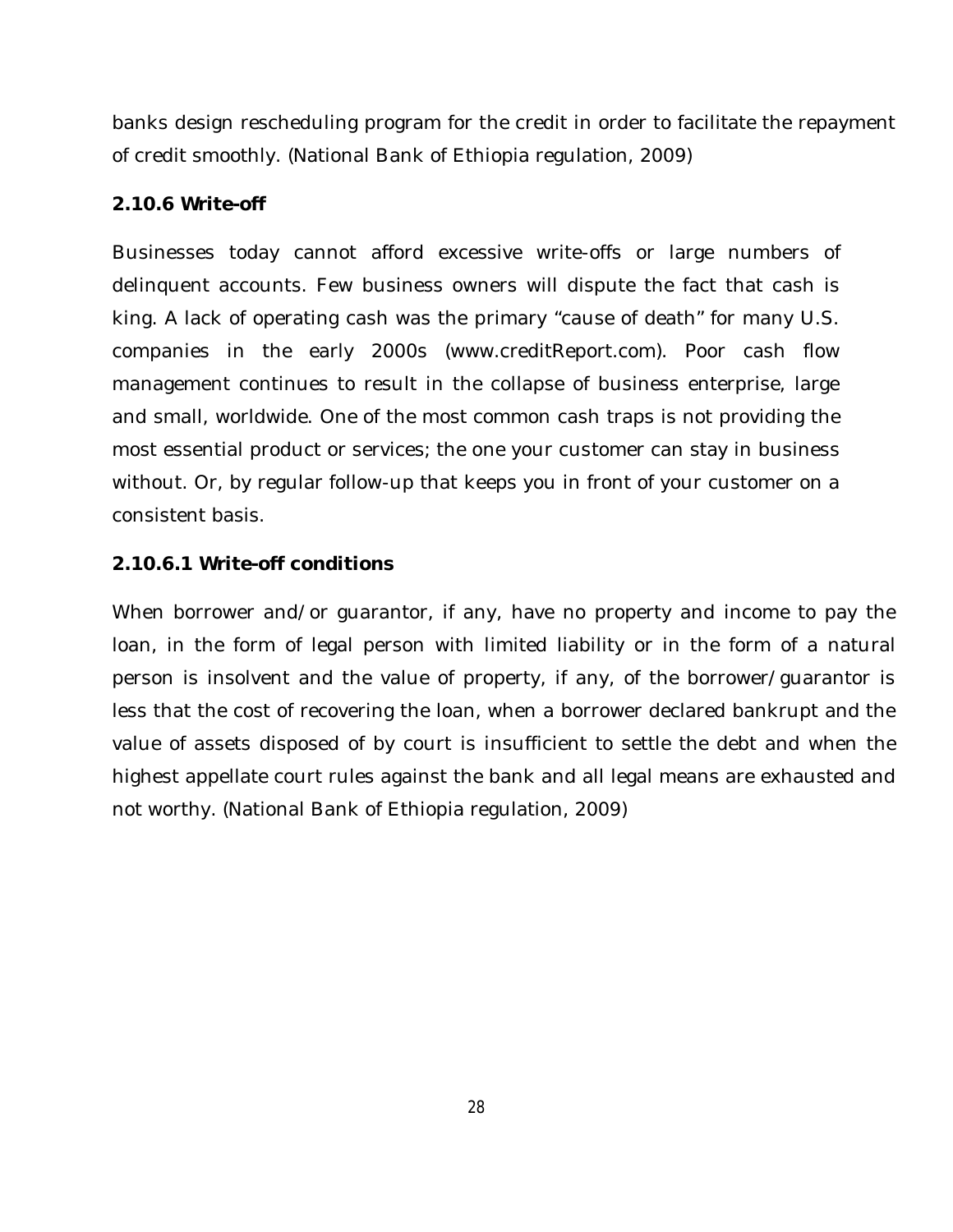# **CHAPTER THREE DATA PRESENTATION AND ANALYSIS**

# **3.1. Overview**

This chapter presents the data collected through interview questionnaire and observation of annual report of the company. During the data collection the researchers focused on the challenge of credit risk and prospect of management practice. The data obtained is analyzed through descriptive techniques in an attempt of filtering basic findings that answer the research questions. The data gathered and analyzing made is presented in this section below.

Regarding the qualitative information, which will be generated through interviews, analysis will be made by categorizing, summarizing and merging of the key issues. In the entire analysis process, all information generated from this study (both quantitative and qualitative data analysis) will be triangulated so that the convergence of evidence can show the whole picture of the study.

The researchers were designed and distributed 38 questioners for stuffs, and 2 interviews for department manager. Both employees and managers are works in head office. From the total distributed questionnaire for merchant, only 33 were returned.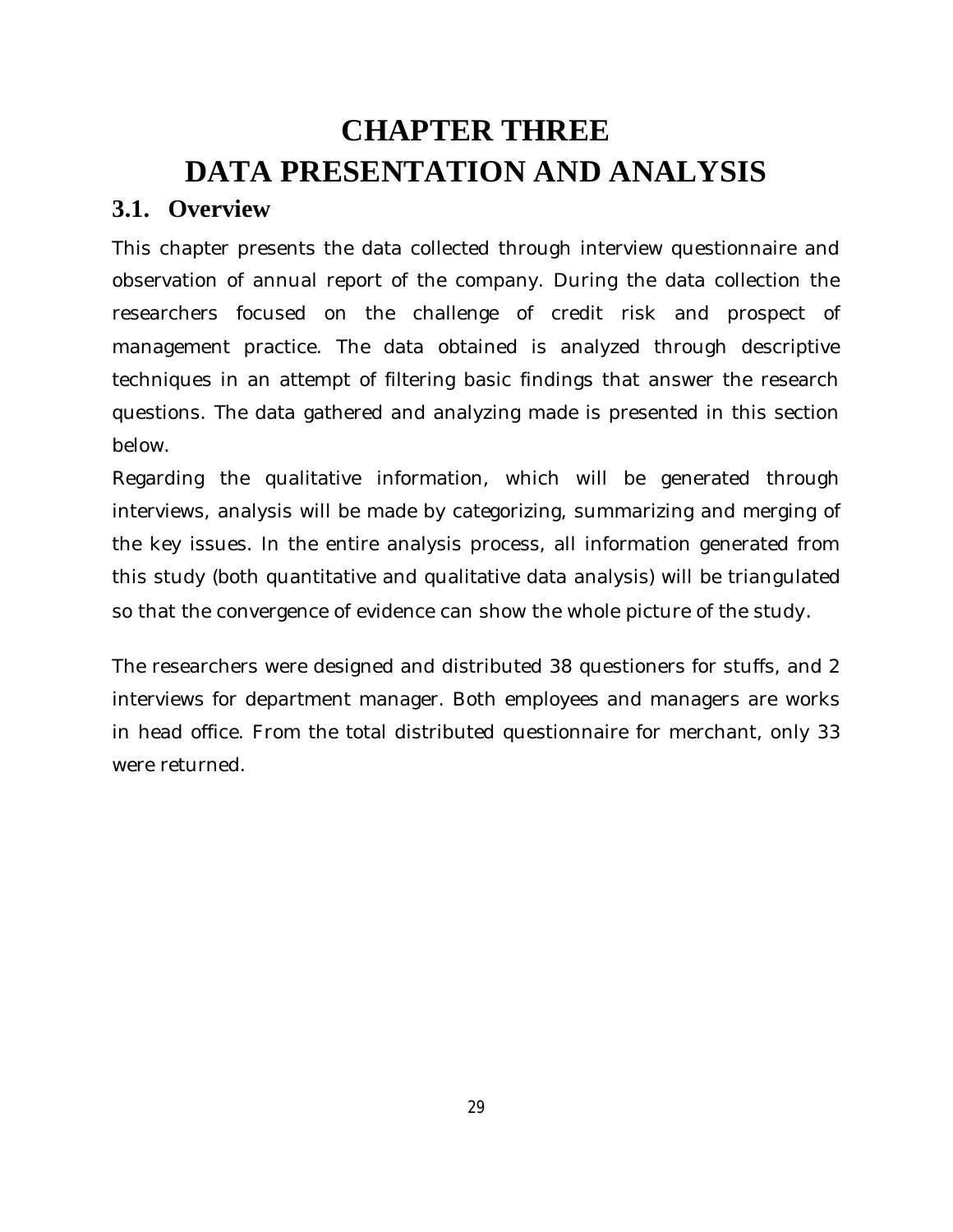### **3.2. Personal Characteristics of Respondents**

Table 1

| <b>Number</b>  |                  | <b>Item</b>                | In Figure      | In                       |
|----------------|------------------|----------------------------|----------------|--------------------------|
|                |                  |                            |                | Percentage               |
| $\mathbf{1}$   | <b>Sex</b>       | Male                       | 14             | 42                       |
|                |                  | Female                     | 19             | 58                       |
|                |                  | <b>Total</b>               | 33             | 100                      |
| $\overline{2}$ | Age              | $18 - 25$                  | $\overline{3}$ | 9                        |
|                |                  | $26 - 35$                  | 14             | 43                       |
|                |                  | $36 - 45$                  | 10             | 30                       |
|                |                  | $\geq 46$                  | 6              | 18                       |
|                |                  | <b>Total</b>               | 33             | 100                      |
| 3              | Educational      | Grade 12 high school       |                |                          |
|                | Background       | Certificate                | $\blacksquare$ | $\overline{\phantom{a}}$ |
|                |                  | Diploma                    | $\overline{4}$ | 12                       |
|                |                  | Degree                     | 17             | 52                       |
|                |                  | More than first degree     | 12             | 36                       |
|                |                  | <b>Total</b>               | 33             | 100                      |
| $\overline{4}$ | What category    | Senior Director Group      | 6              | 18                       |
|                | describe<br>best | Middle management group    | 10             | 30                       |
|                | your job         | Supervisor/follow up/group | 12             | 37                       |
|                |                  | Support staff group        | 5              | 15                       |
|                |                  | <b>Total</b>               | 33             | 100                      |

Source primary data (2014)

Item one. In table one indicates that 58% the respondent are female and 42% of the respondents are male. This indicated that numbers of female are greater than male. In item two most of the respondents are found on the age group of 26-35 i.e. 43% are indicated in this age group. The other 30% and 18% are found on the age group of 36-45 and  $\geq$ 46 respectively and additionally few of 9% respondents are young between 18-25 age group.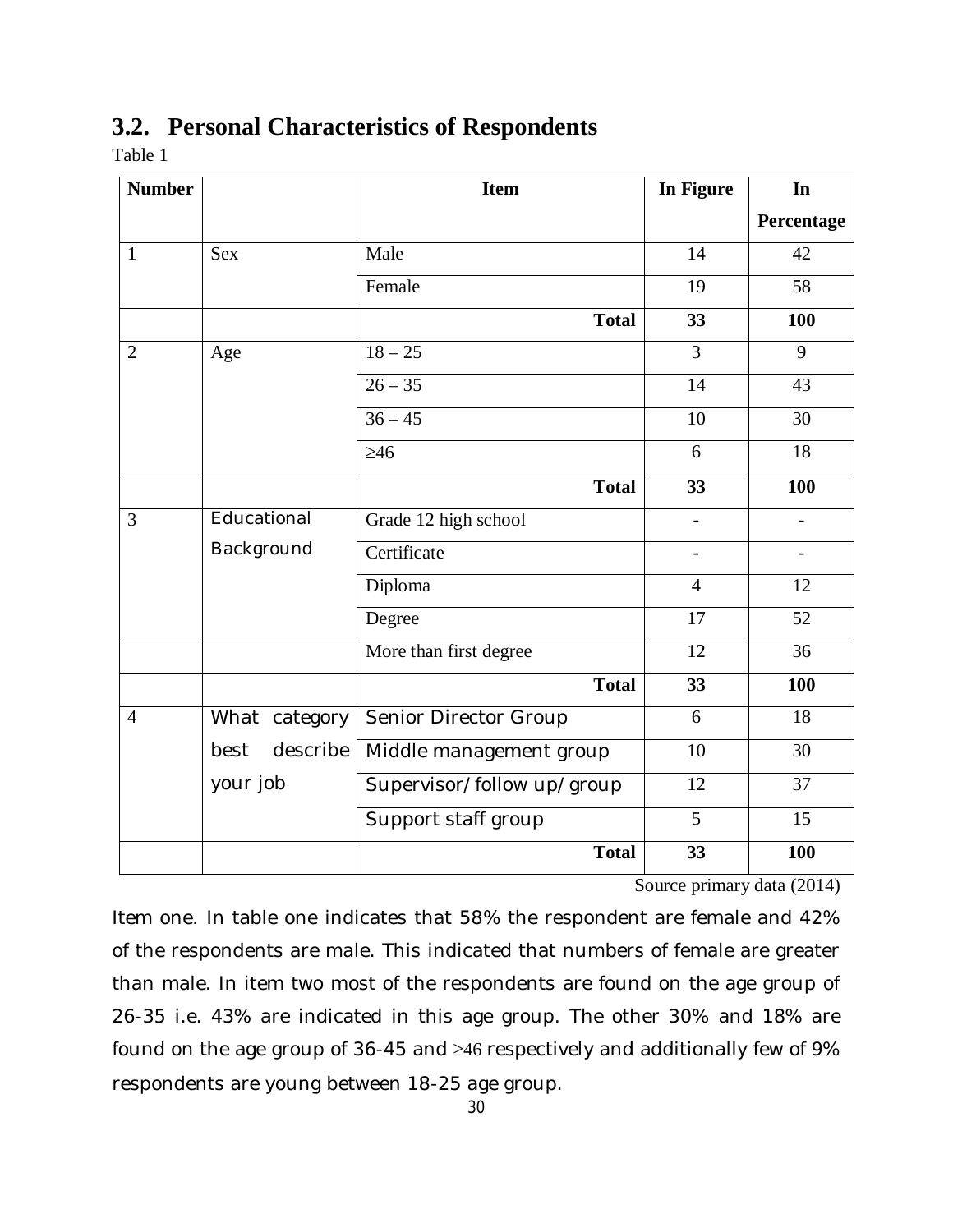Item three indicated that the educational statues of the respondent. 12% of the respondents are diploma holders and 52% are degree holder and others 36% of them have more than first degree holders. From this we understand that majority of the respondent are degree and more than first degree holder.

Item four tell as about the type or category describe respondents job are engaged in 18% are in Senior Director Group, 30% are in Middle management group, 37% are in Supervisor/follow up/group and other specific Support staff group.

# **3.3. Analysis of the Finding directly related to the study**

Table 2

| <b>Description</b>                 | <b>Response</b>     | <b>Respondent</b> |            |
|------------------------------------|---------------------|-------------------|------------|
|                                    |                     | N <sub>0</sub>    | Percentage |
| Do you have operating policies and | Yes                 | 31                | 93         |
| procedures applying on credit risk | N <sub>o</sub>      |                   |            |
| management?                        |                     | $\overline{2}$    | 7          |
|                                    | <b>Total</b>        | 33                | <b>100</b> |
| <b>Description</b>                 | <b>Response</b>     |                   | Respondent |
|                                    |                     | N <sub>0</sub>    | Percentage |
| What are the measurement variable  | Asset collateral    | 26                | 80         |
| to given loans to the clients?     | Personal guarantees | $\overline{4}$    | 12         |
|                                    | Group guarantees    | 3                 | 8          |
|                                    | Other (Specify)     |                   |            |
|                                    | <b>Total</b>        | 33                | <b>100</b> |

Company policy & procedures

Source primary data (2014)

Table 2 present that 93% of respondent take concentration more on the company policy and procedures system, 7% of the responds that still there gap on it. It implies that most of the operating policies and procedures are applying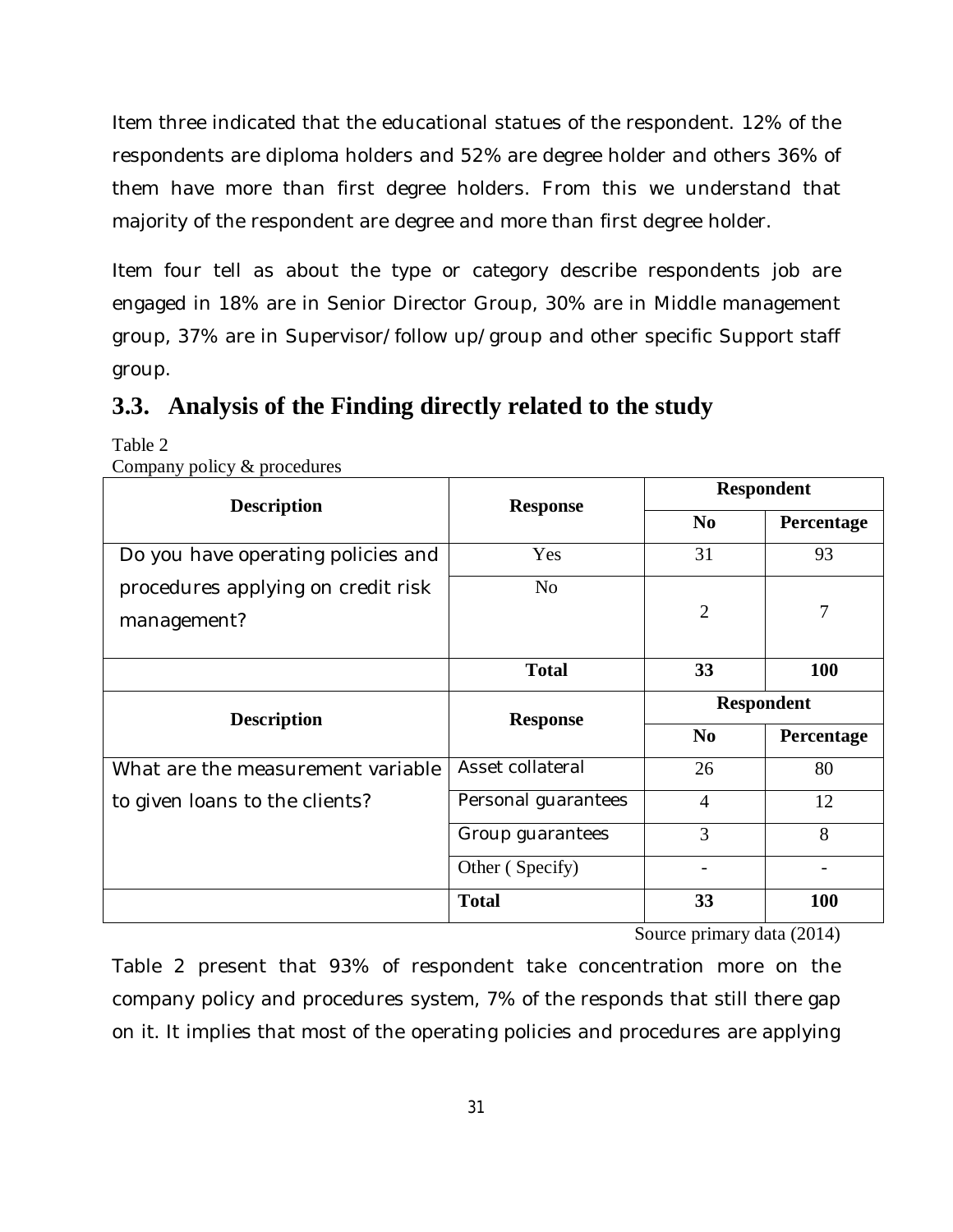in organization and others more express is there is difficult in applying on credit risk management.

In table 2 Item two 80% of the respondents believe that asset collateral preferable and 12% and 8% of respondents are have said other options Personal guarantees and Group guarantees respectively. It indicates banks can use other company variables to give loan or credit to creditors.

#### Table 3

| <b>Description</b>                  | <b>Response</b> | <b>Respondent</b> |            |
|-------------------------------------|-----------------|-------------------|------------|
|                                     |                 | N <sub>0</sub>    | Percentage |
| organization<br><b>Does</b><br>your | <b>YES</b>      | 29                | 88         |
| effectively<br>preventive<br>use    |                 |                   |            |
| techniques to reduce<br>credit      | N <sub>O</sub>  | 4                 | 12         |
| risk?                               |                 |                   |            |
|                                     | <b>Total</b>    | 33                | <b>100</b> |
| Do you think that the follow-up     |                 |                   |            |
| supervisory system<br>is<br>and     | <b>YES</b>      | 28                | 85         |
| effective in that of to control     |                 |                   |            |
| credit risk of the bank?            |                 |                   |            |
|                                     | N <sub>O</sub>  | $\overline{7}$    | 15         |
|                                     | <b>Total</b>    | 33                | 100        |

Credit risk preventing techniques or system

Source primary data (2014)

As indicated in the above table 3 item numbers 1 add the respondents 29(88%) of the managers and leaders have believed by the same way of effectively use preventive techniques of the org.

In the same table item number 2, 28(85%) of the section leaders says we think that any follow-up & supervisory system have effect on controlling purpose and others 7(15%) managers and section leaders say need of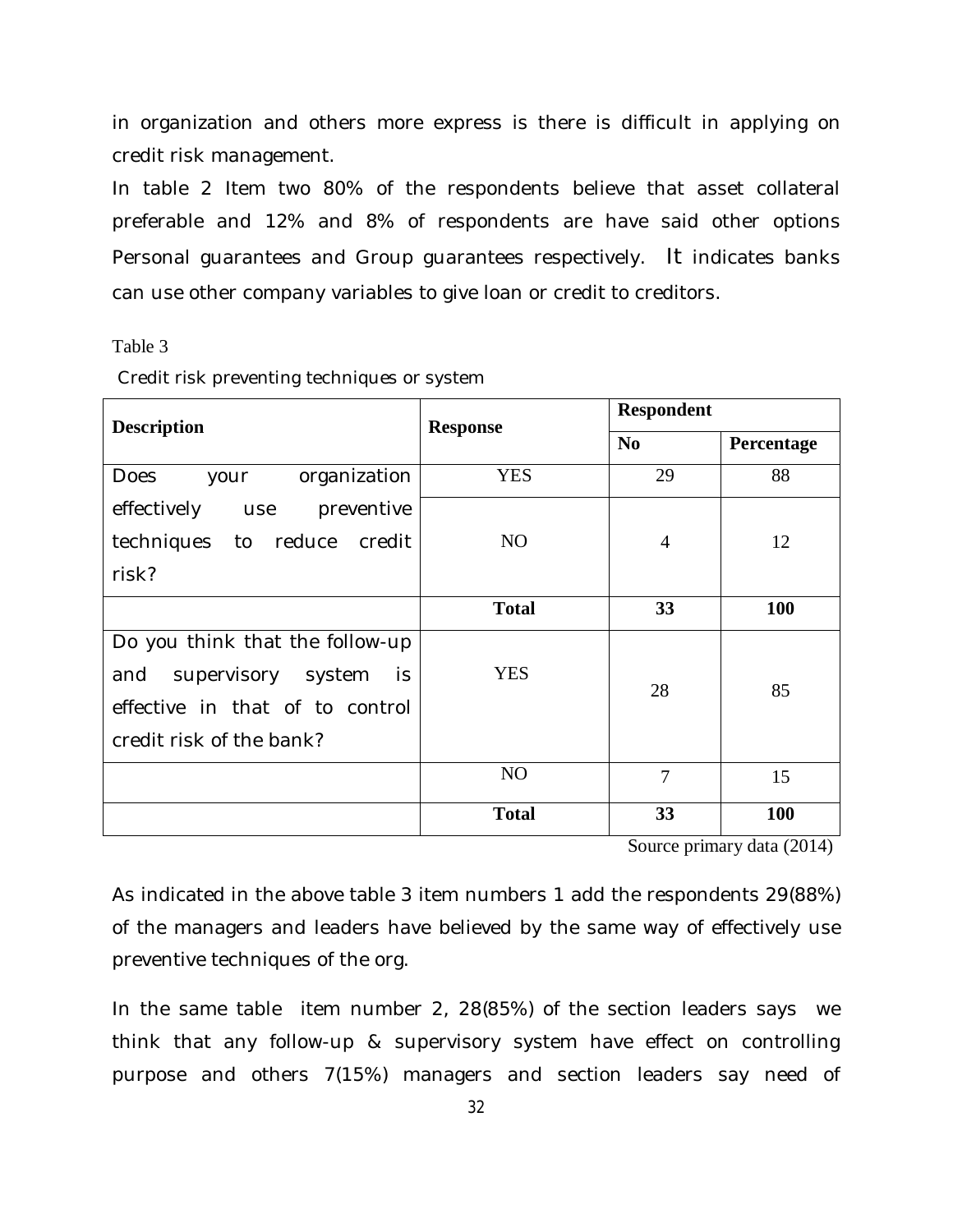improving org. follow-up and controlling system. This shows most section leaders stick with company organizational structure follow-up and supervisory system to control credit risk of the organization.

Table 4

Challenges of NPL

| <b>Description</b>             | <b>Response</b>       | <b>Respondent</b> |            |
|--------------------------------|-----------------------|-------------------|------------|
|                                |                       | N <sub>0</sub>    | Percentage |
| how many of<br>On<br>average   | 50% of clients        | 4                 | 13         |
| clients repay<br>their<br>your | 75% of Clients        | 12                | 36         |
| loan?                          | More than 75% clients | 17                | 51         |
|                                | <b>Total</b>          | 33                | 100        |
| <b>Description</b>             | <b>Response</b>       | <b>Respondent</b> |            |
|                                |                       | N <sub>0</sub>    | Percentage |
| Have you face a problem on     | <b>YES</b>            | 18                | 55         |
| your creditors in repaying     | N <sub>O</sub>        | 15                | 45         |
| the loan?                      |                       |                   |            |
|                                | <b>Total</b>          | 33                | 100        |

Source primary data (2014)

As indicated in table 4 item no 1, the requirements to choose the best average repay their loan is 17(51%) of the respondent replied More than 75% clients repay their loan, other respondents 12(36%) and 4(13%) replied 75% of customers and 50% of the customers repay their loan. this shows that there is big chance of repay of credit from the clients depend on the situation.

When we see table 4 item no 2, the questionnaire asks the manager and section leaders about the challenges in organizational 18(55%) of the response was most of the managers face the problem and others respondents 15(45%) of the leaders didn't face problem.. this shows manager and a much of the section leaders usually face difficulties most of the time.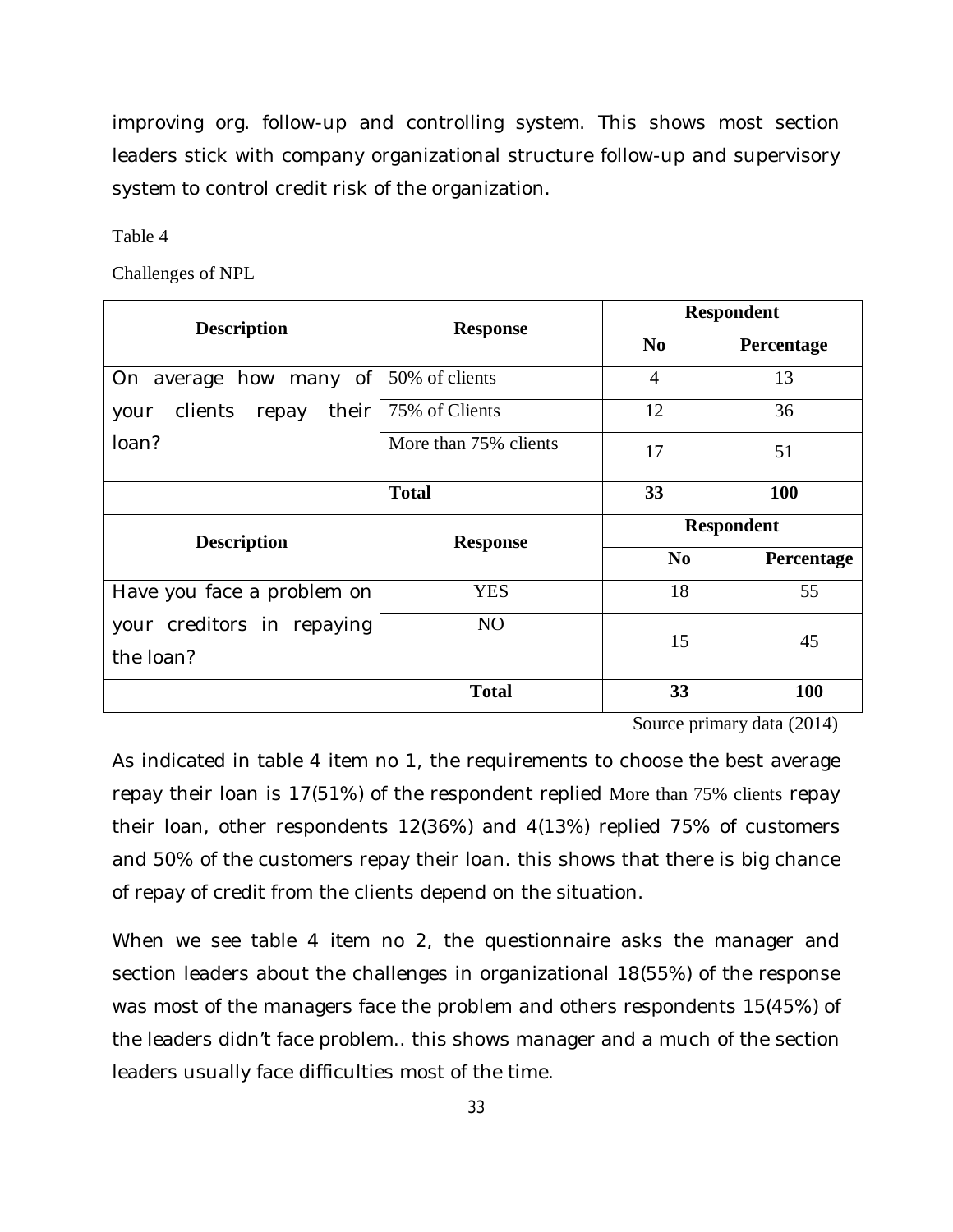#### Table 5

Training at the organization

| <b>Description</b>                | <b>Response</b> | <b>Respondent</b> |                   |
|-----------------------------------|-----------------|-------------------|-------------------|
|                                   |                 | N <sub>0</sub>    | <b>Percentage</b> |
| staffs,<br>Have<br>credit<br>your | Yes             | 14                | 42                |
| supervisors and directors takes   | N <sub>o</sub>  | 19                | 58                |
| short-term training related to    |                 |                   |                   |
| credit risk management?           |                 |                   |                   |
|                                   |                 |                   |                   |
|                                   | <b>Total</b>    | 33                | 100               |

Source primary data(2014)

As we can see in the above table 5 item number 1, all of the respondents 14(42%) of the managers and section leaders said to they take training related to credit risk management and 19(58%) of managers response shows that the company didn't gave them any training related to credit risk management. These data shows that this company is believe in training but have not fully given to them.

#### **Banks Loan Portfolio**

The total asset of the bank grew by 38.4%, and reached birr 158.1 billion during the fiscal year under review. The major account categories that pushed the asset balance up were loan and advance to customers, investments, other assets and property and equipment. (Annual Report, 2011/2012)

Moreover, the asset quality of the bank has shown successive improvement over recent years. The non-performing Loans (NPLs) ratio shrank to 0.16%, mainly as a result of the reduction of NPLs stock and to some extent due to the increase level of outstanding loans. The continued high domestic economic performance has notably has led to a general improvement in the loan repayment capacities of customers. (Annual Report, 2011/2012)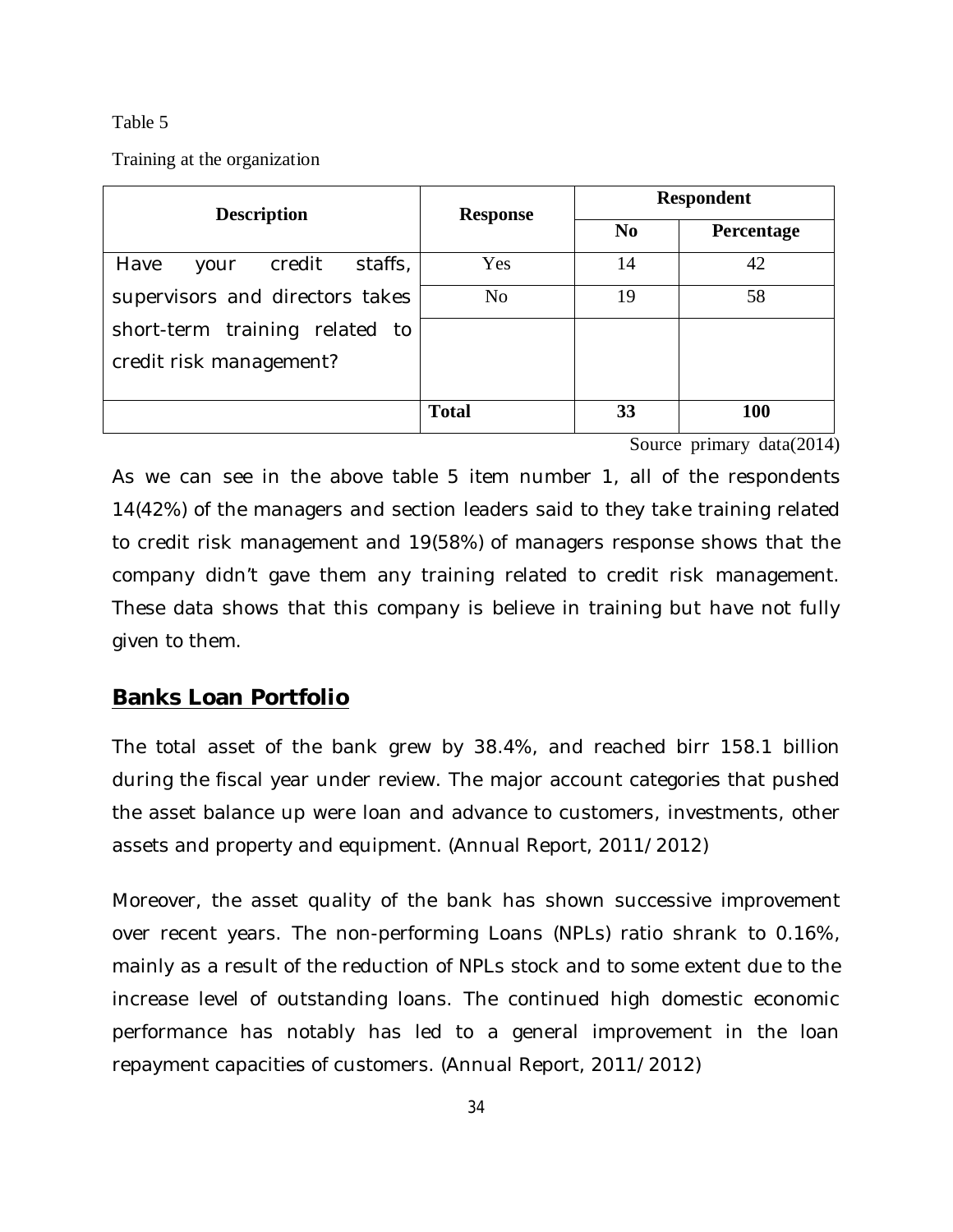|                                    | 2011/2012  | 2010/2011 | % Change |
|------------------------------------|------------|-----------|----------|
| Loans to customers*                | 56,465.40  | 33,092.60 | 70.63    |
| Agriculture                        | 13,551.80  | 7,836.80  | 72.93    |
| Manufacturing                      | 18,673.70  | 8,587.80  | 117.44   |
| Domestic Trade                     | 5,310.30   | 3,393.60  | 56.48    |
| Foreign Trade                      | 14,949.20  | 10,345.80 | 44.50    |
| <b>Building &amp; Construction</b> | 4,635.50   | 3,481.60  | 33.14    |
| Personal Loan                      | 719.10     | 328.90    | 118.64   |
| Loan to Banks                      | 487.70     | 243.30    | 100.64   |
| Receivables-EGTE                   | 3,987.10   | 1,763.00  | 126.15   |
| Bonds(coupon & corporate)          | 62,052.40  | 40,397.70 | 53.60    |
| <b>Total Outstanding Loans</b>     | 122,992.60 | 75,496.60 | 62.91    |

#### **Outstanding Loans and advances by sector (Min.Birr)**

\*Net of provision for impairment losses (Annual Report, 2011/2012)

Of late, the loans that the bank has been giving out have increased drastically and the outstanding loans and advances have reached Birr 58 billion, thereby increasing the risk of full repayment of loans and advances eventually. In order to mitigate future losses in this respect, the management of the bank decided to increase the provision for loans and advances by birr 500,976,908 and raised the provision to birr 1,374,111,936 in this year under review, which is actually in excess of minimum level of the provision that would be required as per directive of the national bank of Ethiopia by birr 822,290,000.

#### **Movement in Provision of losses**

|                                           | 2012          | 2011           |
|-------------------------------------------|---------------|----------------|
| At 30 June 2011                           | 881,932,711   | 444, 163, 929  |
| Additional provision made during the year | 500,976,908   | 458,073,934    |
| Amount written off during the year        | (8, 797, 683) | (20, 305, 152) |
| At 30 June 2012                           | 1,374,111,936 | 881,932,711    |

(Annual Report, 2011/2012)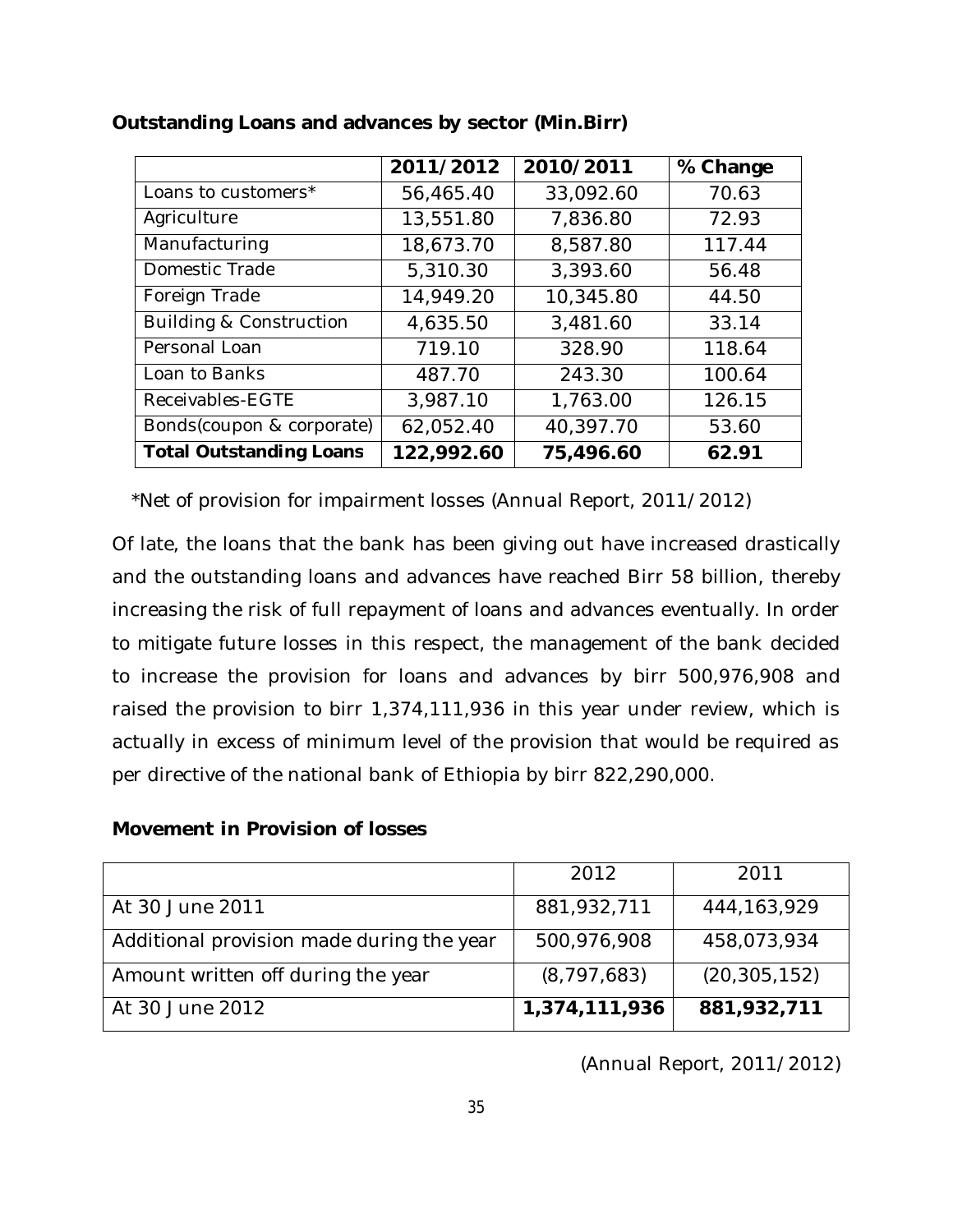#### *3.4.* **INTERVIEW ANALASIS**

Besides the questionnaires, the student researcher interviewed two (2) additional staff namely, one from credit appraisal management, one from supervisory management and credit follow-up section employee based on the following on the following questions:

The credit risk management department is principally in charge of overseeing the overall credit risk management of the bank. This involves initiating new credit policies, enforcing the existing ones and periodically revising the credit policies and procedures and ensuring that loans are processed in accordance with the credit policies and procedures and forwarding credit proposals for credit decision.

The board of directors, credit department, the president, and bodies on the top of the organization structure are involved in the credit risk management issues. The BOD attends to the overall strategic credit and risk management department loan status and on the overall credit management performance and taking remedial actions.

Credit risk management is the process of maximization of bank's return on its assets while maintaining its credit risk exposure within acceptable limits because effective risk management is the foundation of any business. The bank with whom the interview is conducted, credit management is a necessity and not an option to insure stability of the bank which is to a large extent governed by the quality of its assets. In general the objective of credit risk management is to reduce the risks as much as possible with the help of analysis and review to assure a healthy loan portfolio, which is pivotal for the growth and expansion of the bank.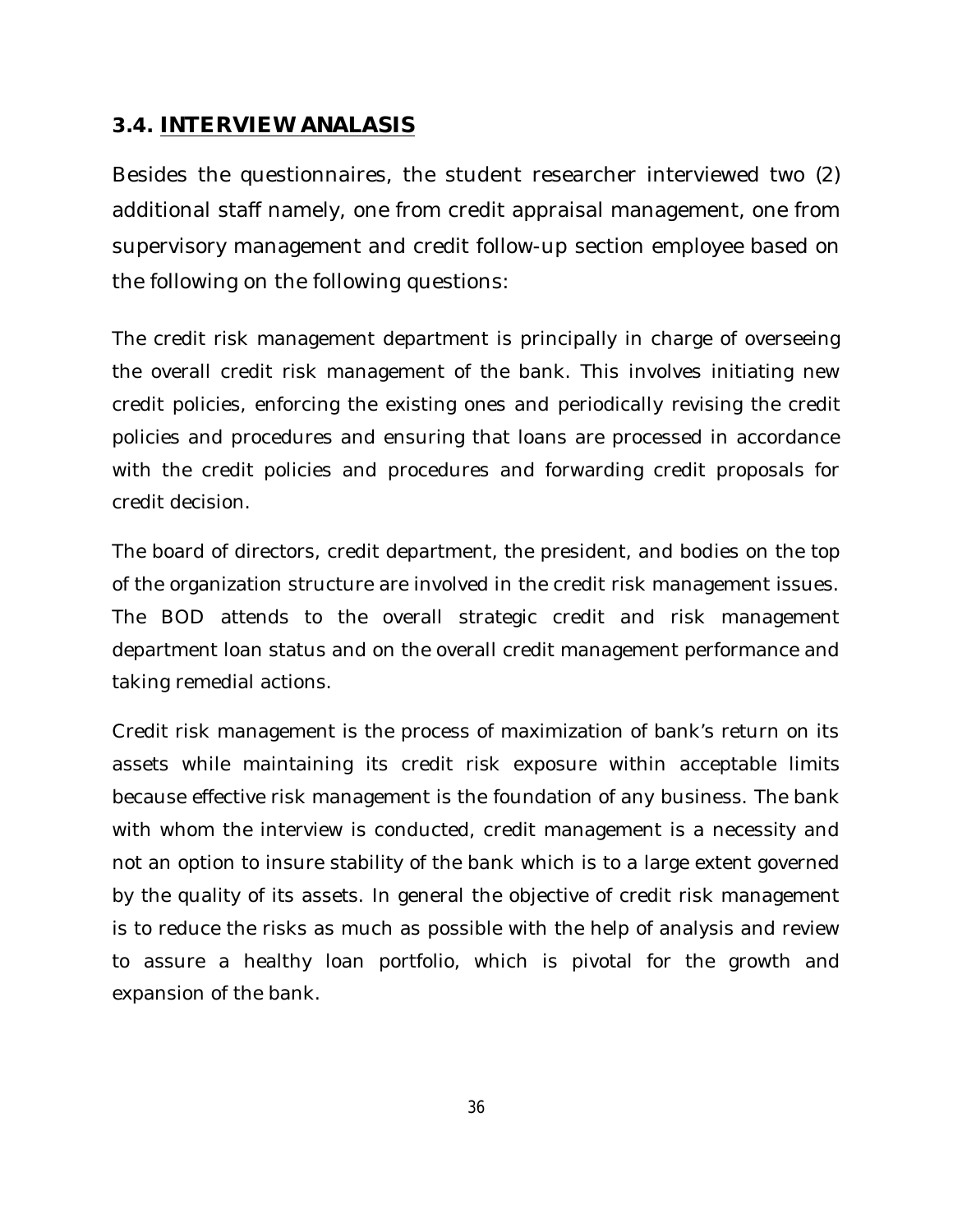Additionally, the objective credit risk appraisal and management is explain the overall activities of from starting the loan process until pay back period consultation and close follow up of CBE department.

CBE bank face problems due to the fact some of the loans and credits granted to various users turned to be bad loans.

Different factors can be considered for some loans and advances to turn out to be bad loans. One of the main reasons is that borrowers don't use the fund for the purpose they had taken it for. Some loans become sick due to weak followup business by debtor. However, the loan process is not considered complete simply because it is processed; approved and disbursed.

Early detection of warning signals is crucial to maximize corrective action and minimize potential losses. Supervision is particularly important when loan mature or becomes past due or terms of agreements are violated. Assessments of these reviews lead to the expansion, modification, renewal or cancellation of existing facilities.

Finally, the preventive techniques used to reduce risk are, occurrence of risk sick loans could be minimized through prudent analysis made before the release of the loan. Moreover, if things are not as expected and the loan is trouble, work out loan procedure is implemented, strong and regular follow-up practice is exercised. Besides, controlling methods approaches are revised periodically to fit the dynamic business environment.

Before disbursement mechanisms include proper credit analysis, proper design and implementation of loan eligibility criteria and proper loan disbursement procedure. Credit analysis should include a clear induction of the bank's target. This analysis should set out whom eligible for credit and how much, what type of credit is available and what term and condition the credit should be granted.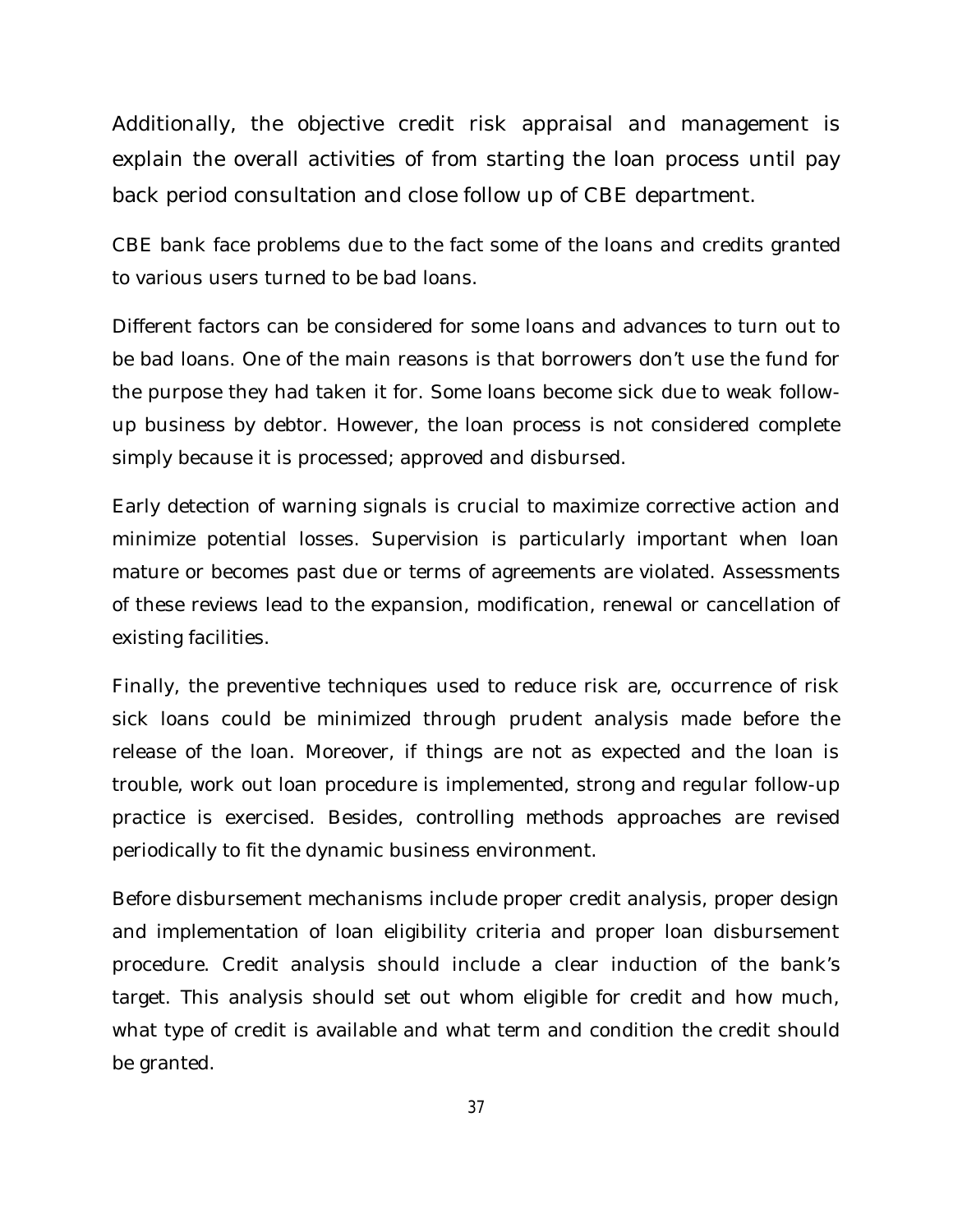**Eligibility Criteria: -** in evaluation of credits subjective judgment are to some extent unavailable. But CBE set loan eligibility criteria to minimize the effect of individual perceptions in loan evaluation. But in general, the basic criteria are: proof of engagement in a licensed business, presentation of financial statements or filling of financial credit report, presentation of collateral to secure the loan and feasibility study in the case of project finance.

One of the major tasks of credit handling is its follow-up part. Generally the bank in order to stand at "healthy credit status" each credit request must be analyzed properly. Above all, right after each loan disbursement there should be no relation in the follow-up of delinquent loans & advance. The loan officer will prepare schedule which contain the repayment data and telephone address of the borrower in order to make the follow up task easy. After this the officer is expected to call when payment is not made on the payment date.

Even if the payment is regularly, follow up by visiting customers business is necessary to create long lasting friendly relationship. This may elicit future payments and development partnership relation. Sometimes borrowers seem to ignore repayments for one reason or another. In such case, CBE under takes the following follow-up activities:-

- $\triangleright$  Giving verbal reminder after calling the customer and discussing the matter
- $\triangleright$  As a second reminder the loan officer will give personal visit to the customer and talk about the matter.
- $\triangleright$  The last warning is that the bank sends a written reminder that shows the bank is legally and morally bound to collect the debt would follow.
- $\triangleright$  If after all this notification the customer won't pay the loan the matter will go to head office and they will give the borrower days for payment based on the type of loan, otherwise there collateral will be sold on auction.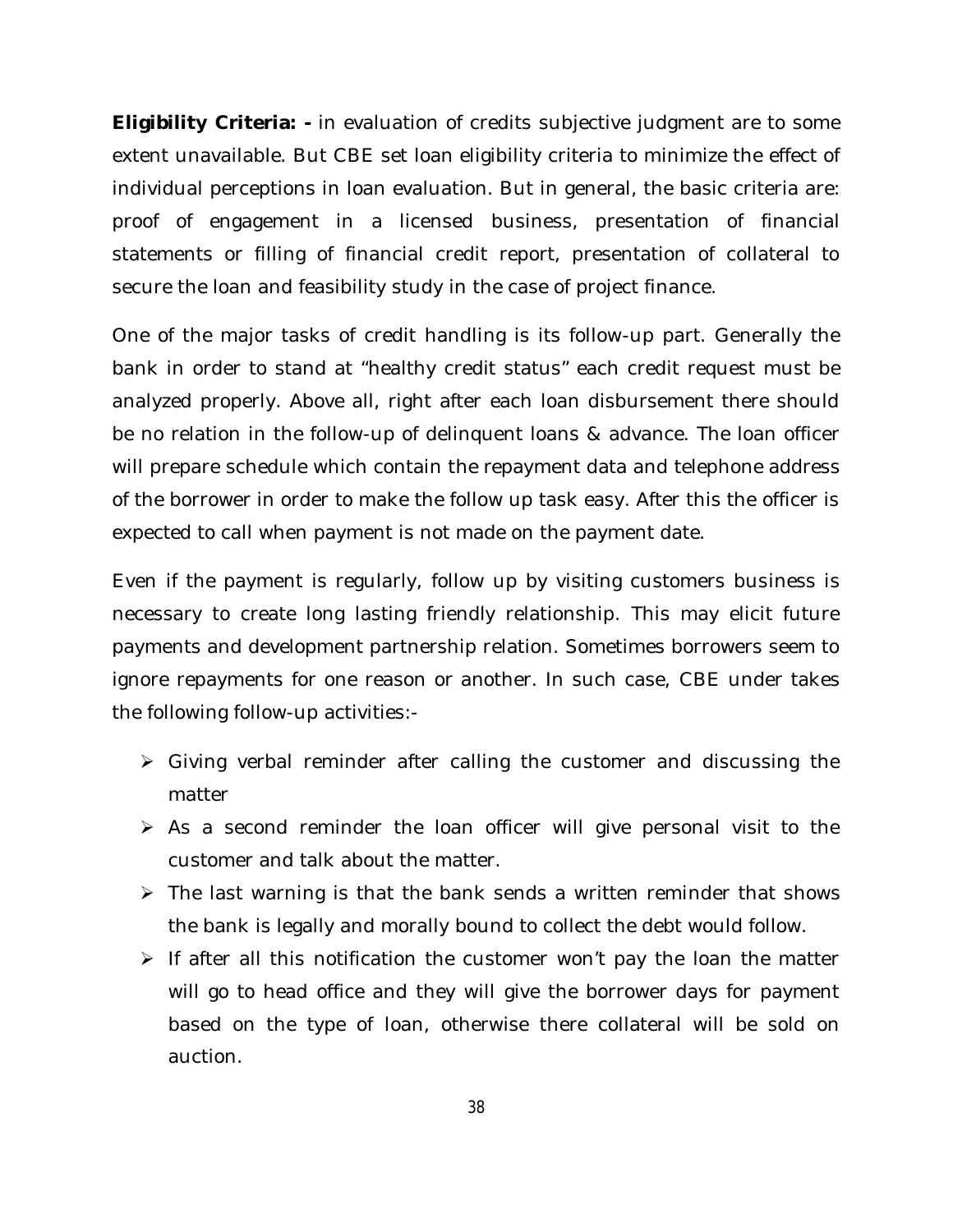# **CHAPTER FOUR**

### **SUMMARY, CONCLUSIONS AND RECOMMENDATIONS**

### **4.1 SUMMARY**

This chapter summarizes, concludes and recommends the finding of the research and forward possible solution for the problem. It was also intended to suggest possible solution to the problem identified organizational values that impede company performance and those that promote good result.

The major intention of the study is to assess the process the credit risk appraisal and management of CBE. To achieve this selected employee of the bank were consulted through distributed questioners and interview. After analysis of various views of respondents and a good review of the credit procedures and credit policy of the bank, the study has come up with the following major findings, conclusion and recommendations.

In this chapter a summary of the major findings of the study are presented below:

- The major elements of credit policy have eligibility criteria for every sector being financed by the bank and they contain the 5 C's.
- The bank uses CRR (credit risk rating) as means of credit risk management practice, which is a system employed by the bank to differentiate the degree of credit risk in different credit exposure.
- The overall objective of credit risk management is to reduce the risk as much as possible with the help of analysis and review to assure a health loan portfolio.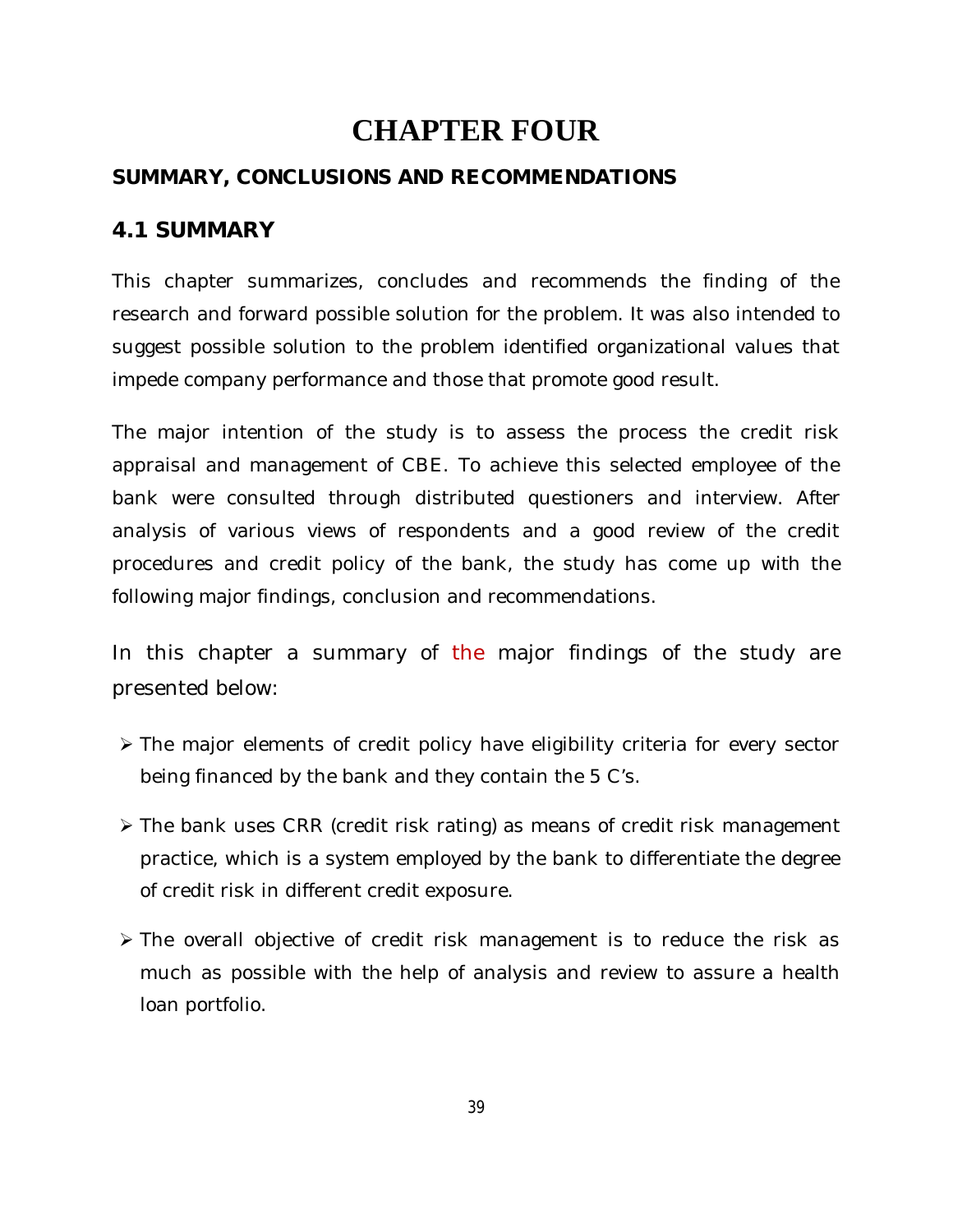- Causes for the occurrence of credit risk are in complete information, weakness in collateral arrangements, technical incompetence the ability to analyze financial statements and to obtain and evaluate other credit information, lack of adequate supervision of old and familiar borrowers.
- $\triangleright$  The main reason for a loan to turnout to bad is that borrowers do not use the fund for the purpose they had taken it for and reckless lending, collateral – oriented loan assessment and poor credit follow –up system.
- CBE implements different mechanisms to reduce credit risk. Among this mechanisms proper credit analysis, loan eligibility criteria, credit disbursement procedure and follow up system are the major applicable.

#### *4.2* **Conclusions**

The important of credit in the banking industry can be seen position in the financial statements of banks. Loans are the most important asset in any commercial bank. Loans account for half to three quarter of the total value of all banks assets. A bank should have a way of examining its borrowers so that it would minimize the risk of defaults. The effect of defaults is not limited to that of affecting the profits of one particular bank but it has a ripple effect that extends itself to the economy, at large.

Commercial Bank of Ethiopia uses CRR (credit risk rating) as a means of credit risk management practice. It is used by the bank to differentiate the degree of credit risk in different exposures. As the main objective of credit risk management is to reduce the risk as much as possible, CBE implements proper analysis, loan eligibility criteria, credit disbursement procedure and follow up mechanisms to reduce credit risk.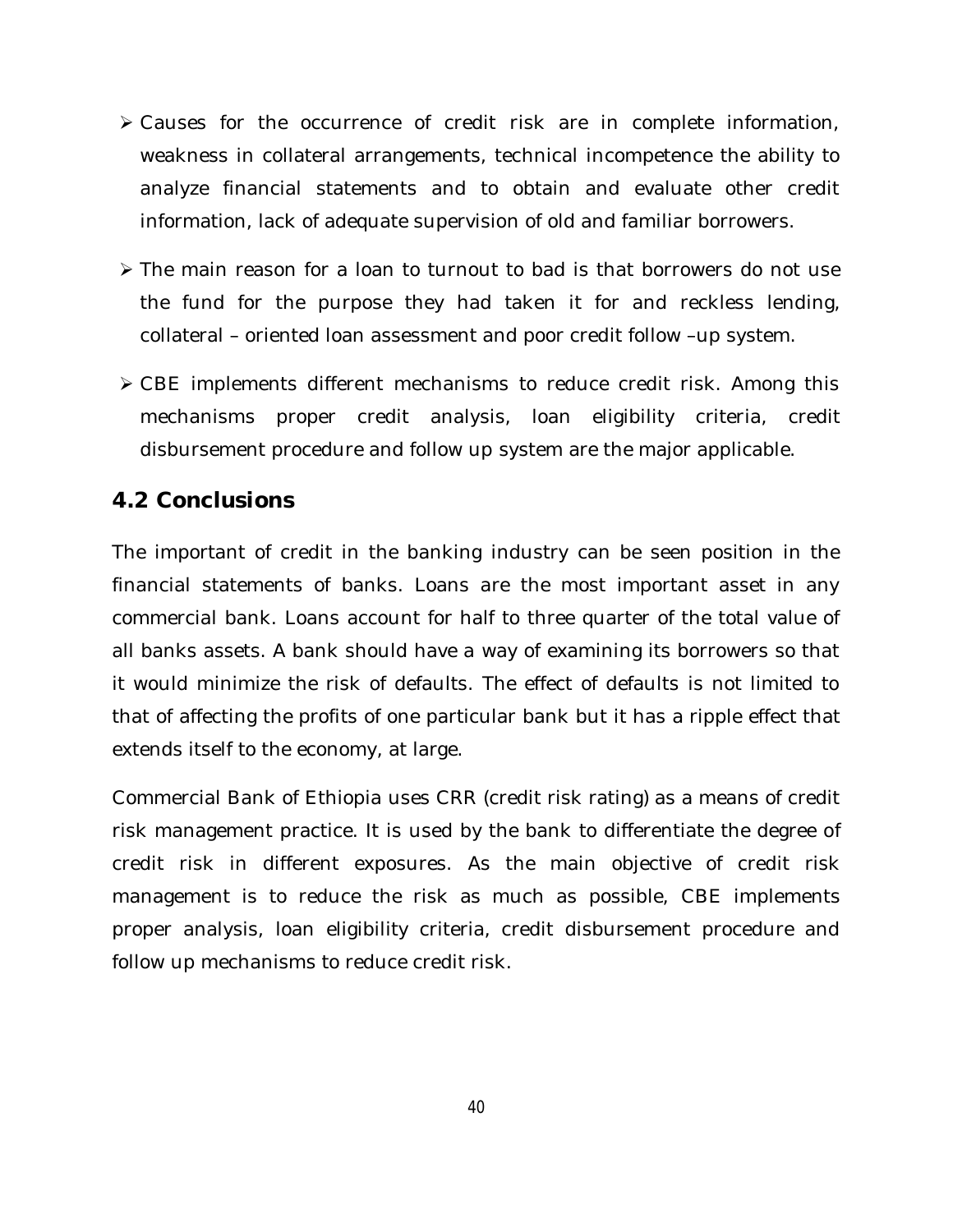#### **4.3 Recommendations**

The more the bank lends the more profitable it becomes and in turn increase capital of the bank in the form of reserve along with its deposit mobilizations. Growth in capital leads to proportional growth of loan able funds. And this is the reason that credit risk appraisal and management is needed.

Thus from finding of the paper the following recommendations can be made for further growth and development of the bank.

#### *On the side of the borrowers*

- Conducting study regarding important and viability of the business undertaken before approaching to the bank of credit.
- $\triangleright$  Forecast the capital required to perform the task.
- Using the loan for the intended purpose.
- Compile at the information and document requested by banks to process the loan.

#### *On the Bank Side*

- To overcome banks credit risk the credit investigator and branch manager go and visit the working place of the applicants before granting a loan.
- ▶ Bank should proof of engagement in a licensed business, presentation of financial statements or filling of financial credit report, presentation of collateral to secure the loan and feasibility study in the case of project finance.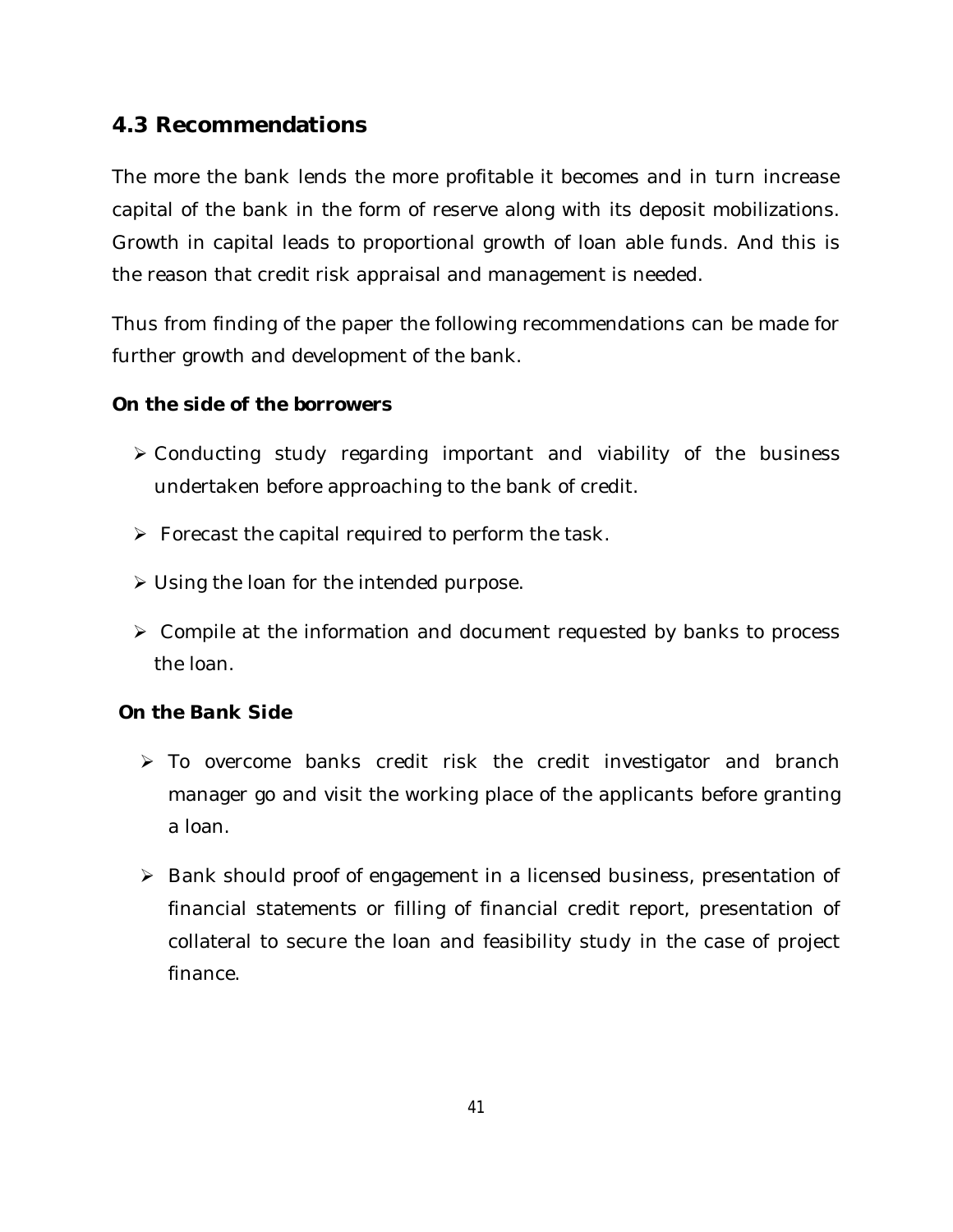- $\triangleright$  The bank should be supported by adequate close loan follow up system to insure the best performance of the bank in collections repayments as scheduled.
- $\triangleright$  The bank should clearly overview the above three type approaches depending on their customers loan or credit type to minimize non performing loan.
- $\triangleright$  The bank should provide counseling service and giving training for all customers as the saying "customer is king". No matter what the bank should provide the service in order to make the task easy to customers and protect them from unnecessary ups and downs. And attention should be given in handling customers.
- $\triangleright$  Regarding the measures to be taken to retain or overcome the problem of trainings on credit risk appraisal management, all the interviewee stated that the appraisal department should give relevant trainings to respective employees, supervisors and followup sections as well as to borrowers in building of effective credit risk management of the Bank.
- $\triangleright$  The bank should refrain from relying too much on non-financial assessments. Instead, it should give equal emphasis to both financial and non-financial assessments. This makes the credit decision more accurate and effective.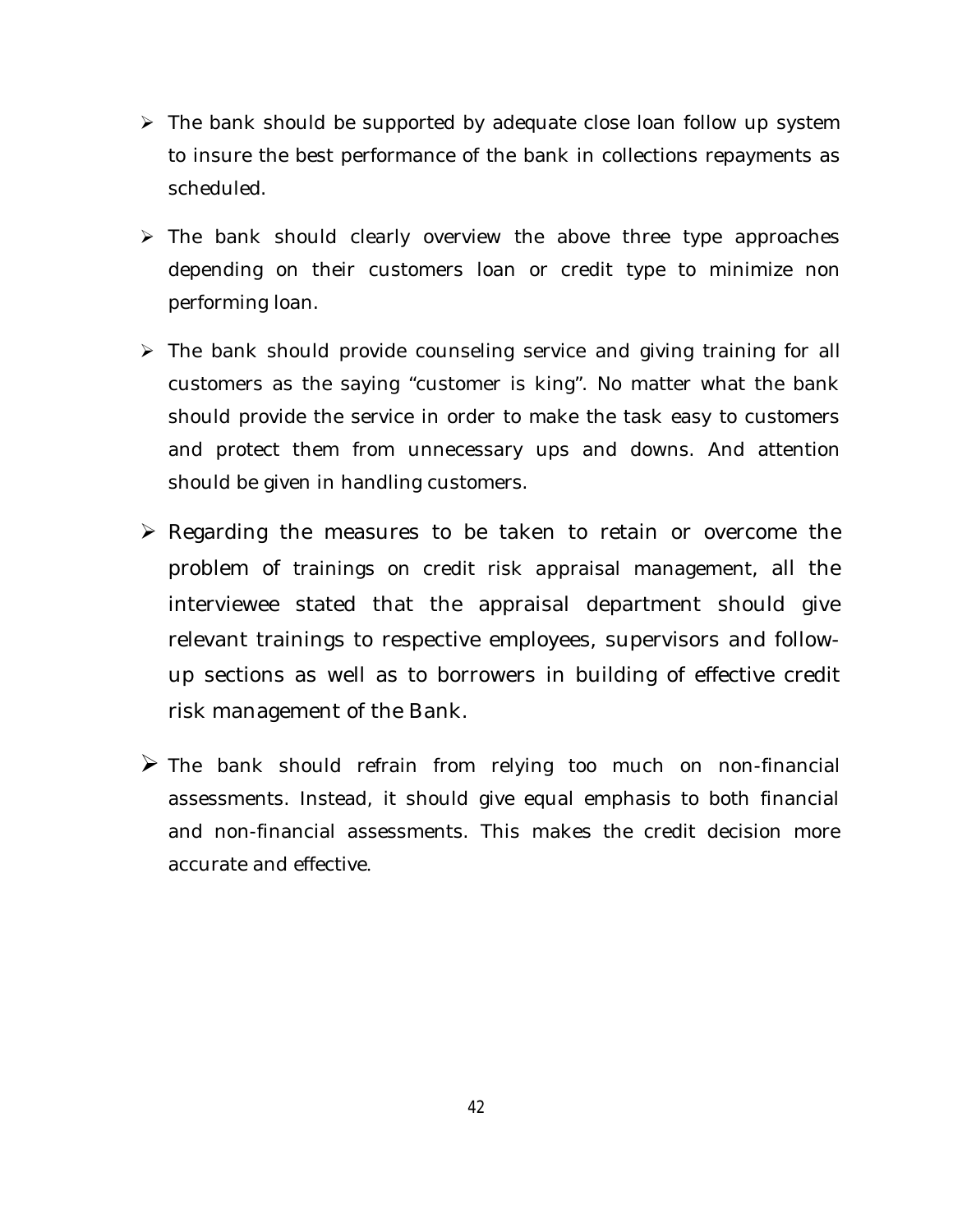# **ST.MARY'S UNIVERSITY CREDIT RISK APPRAISAL AND MANAGEMENT PRACTICE: THE CASE OF COMMERCIAL BANK OF ETHIOPIA**

**BY**

**GETANEH ZEMEDKUN HALEPHOM ABRHAM MERON KETEMA**

# **BUSINESS FACULITY DEPARTMENT OF ACCOUNTING**

# **APPROVED BY THE COMMITTEE OF EXAMINERS**

 **\_\_\_\_\_\_\_\_\_\_\_\_\_\_\_\_\_\_\_\_\_\_\_ \_\_\_\_\_\_\_\_\_\_\_\_\_\_\_\_\_\_**

 **\_\_\_\_\_\_\_\_\_\_\_\_\_\_\_\_\_\_\_\_\_\_\_ \_\_\_\_\_\_\_\_\_\_\_\_\_\_\_\_\_\_**

 **\_\_\_\_\_\_\_\_\_\_\_\_\_\_\_\_\_\_\_\_\_\_\_\_ \_\_\_\_\_\_\_\_\_\_\_\_\_\_\_\_\_\_**

 **\_\_\_\_\_\_\_\_\_\_\_\_\_\_\_\_\_\_\_\_\_\_\_\_ \_\_\_\_\_\_\_\_\_\_\_\_\_\_\_\_\_\_**

**Department Head Signature** 

**Internal Examiner Signature** 

**External Examiner** Signature

Advisor **Contract Contract Advisor** Signature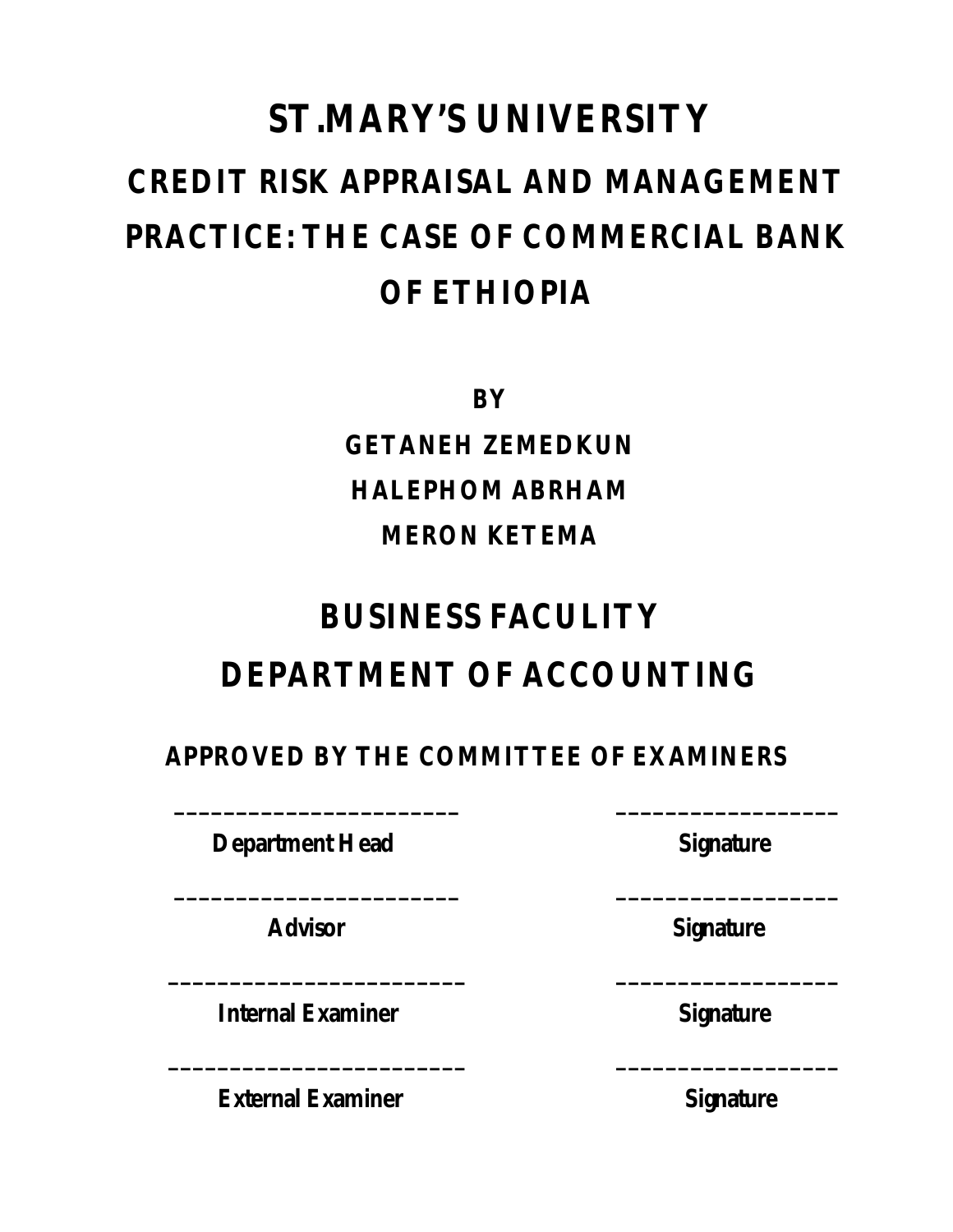# **CREDIT RISK APPRAISAL AND MANAGEMENT PRACTICE: THE CASE OF COMMERCIAL BANK OF ETHIOPIA**

**BY GETANEH ZEMEDKUN HALEPHOM ABRHAM MERON KETEMA**

# **A SENIOR ESSAY SUBITED TO DEPARTMENT OF ACCOUNTING FACULTY OF BUSINESS ST. MARY'S UNIVERSITY**

**IN PARTIAL FULFILLMENT OF THE REQUIREMENT FOR THE DEGREE OF BACHELOR OF ARTS OF MANAGEMENT**

 **JULY 2014 SMU ADDIS ABABA**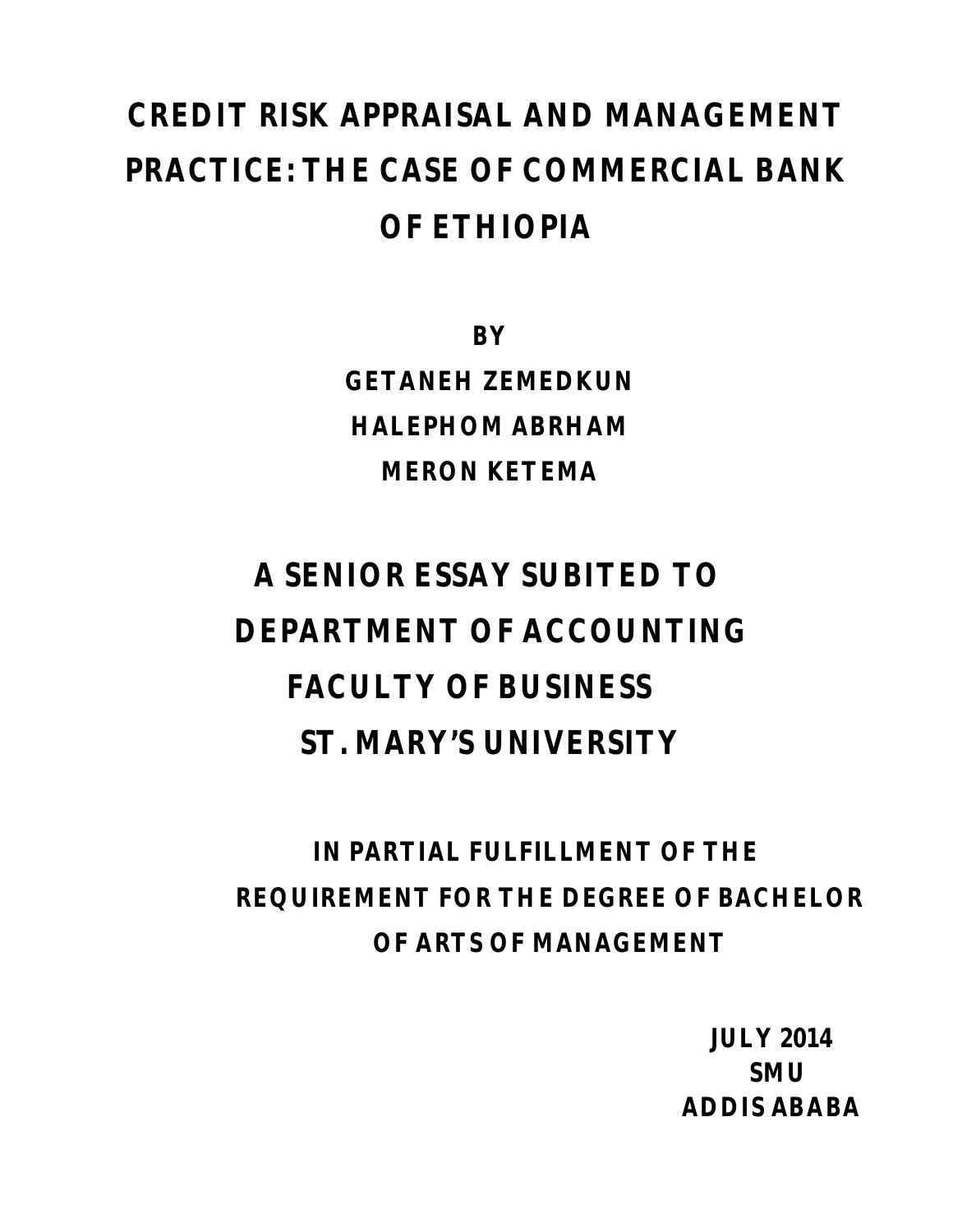# **St. Mary`s University Faculty of Business Department of Accounting Questionnaire to be filled by Stuffs**

#### **Dear respondents**

The purpose of this questionnaire is gathering data to prepare senior paper entitled "Credit risk appraisal and management practice of commercial bank of Ethiopia". The output of this questionnaire will have greater contribution for the company to improve its distribution performance your thoughtful response to the questions are sought to be a greater help to the success of this study. This study is anonymous and your responses will be kept highly confidential and used only for the intended purpose. Your feedback is very important for the retention of staff in the similar organizations in Ethiopia.

Therefore, please kindly extend your cooperation by frankly and honestly responding to the items contained in this questionnaire.

#### **Remarks**

- Writing your name on the questionnaire is not necessary.
- If the question has an alternative answer. Put  $(\checkmark)$  or  $(X)$  on the space provided beside your answer.
- If the question is related to your personal opinion write it shortly and neatly on the space provided.

Thank you in advance for your cooperation!

#### **I. Personal information**

| $\mathbf{1}$ . | <b>Sex</b>          |                  |                   |
|----------------|---------------------|------------------|-------------------|
|                | A. Male $\Box$      | B. Female $\Box$ |                   |
| 2.             | Age                 |                  |                   |
|                | A. $16 - 25$ $\Box$ | B. 26 - 35       | C. 36 - 45 $\Box$ |
|                | D. $46 - 55$ $\Box$ | E. Above 55      |                   |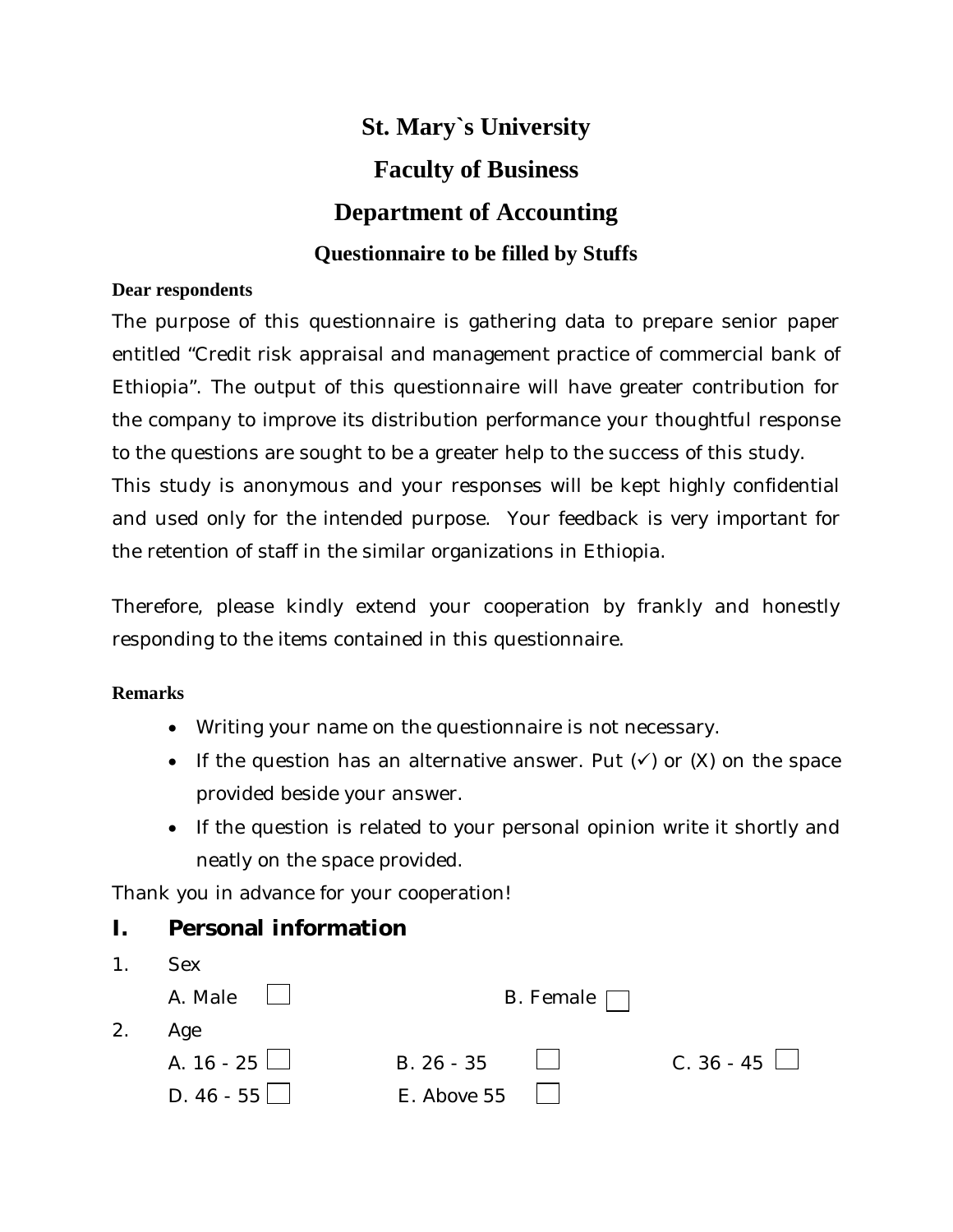| 3.<br>4.                                                 | Educational Background<br>A. Primary school $\Box$<br><b>B.</b> Certificate<br>C. Diploma<br>D. Degree<br>E. more than first degree<br>What category best describe your job? |  |  |
|----------------------------------------------------------|------------------------------------------------------------------------------------------------------------------------------------------------------------------------------|--|--|
|                                                          | Senior Director Group<br>Middle management group<br>Support staff group<br>Supervisor/follow up/group                                                                        |  |  |
| П.                                                       | Questions directly related to the study                                                                                                                                      |  |  |
| 5.                                                       | Do you have operating policies and procedures applying on credit                                                                                                             |  |  |
|                                                          | risk management?                                                                                                                                                             |  |  |
|                                                          | Yes<br>No                                                                                                                                                                    |  |  |
|                                                          | 6. What are the measurement variable to given loans to the clients?                                                                                                          |  |  |
|                                                          | Asset collateral<br>Personal guarantees                                                                                                                                      |  |  |
|                                                          | Group guarantees<br>other (specify) $\_\_$                                                                                                                                   |  |  |
| 7.                                                       | Does your organization effectively use preventive techniques to reduce                                                                                                       |  |  |
|                                                          | credit risk?                                                                                                                                                                 |  |  |
|                                                          | Yes<br>No                                                                                                                                                                    |  |  |
|                                                          | 8. Do you think that the follow-up and supervisors system is effective in that                                                                                               |  |  |
| of to control credit risk of the bank?                   |                                                                                                                                                                              |  |  |
|                                                          | N <sub>o</sub><br>Yes                                                                                                                                                        |  |  |
| 9. On average how many of your clients repay their loan? |                                                                                                                                                                              |  |  |
|                                                          | 75% of clients<br>50% of creditors                                                                                                                                           |  |  |
|                                                          | More than 75 % of clients                                                                                                                                                    |  |  |
|                                                          | 10. Have you face a problem on your creditors in repaying the loan?                                                                                                          |  |  |
|                                                          | Yes<br>N <sub>0</sub>                                                                                                                                                        |  |  |
| 11.                                                      | Have your credit staffs, supervisors and directors taken short-term                                                                                                          |  |  |
| training related to credit risk management?              |                                                                                                                                                                              |  |  |
|                                                          | Yes<br>No                                                                                                                                                                    |  |  |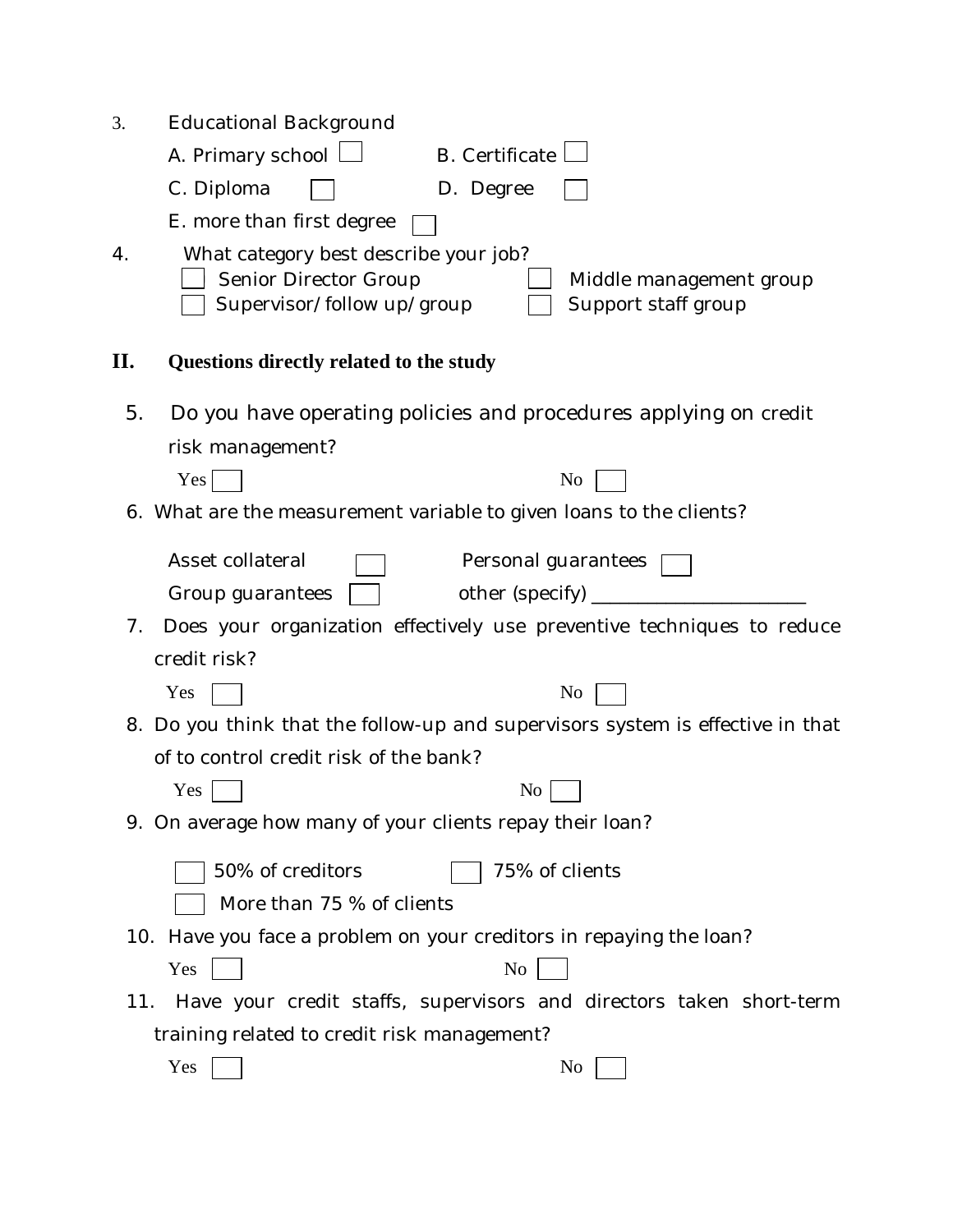# **St. Mary's University Faculty of Business Department of Accounting**

#### **Interview Questions to be answered by managers and supervisors**

- 1. Which organizations are involved in credit risk management issues?
- 2. For which sectors do you give loan?
- 3. Which sectors contribute the highest loan and advance?
- 4. Which sectors are more risky? Why are they risk?
- 5. What is the objective of credit risk management?
- 6. What does the credit follow up of CBE look like?
- 7. What is the credit risk management practice of CBE look like?
- 8. What are the preventive techniques and approach mechanisms used to reduce credit risk?
- 9. What are the attitudes of management, supervisors and employees towards managing credit risk in commercial bank?
- 10. What are the impacts trainings on credit risk appraisal and management practice on your organization?

**Thank you For your cooperation!!**